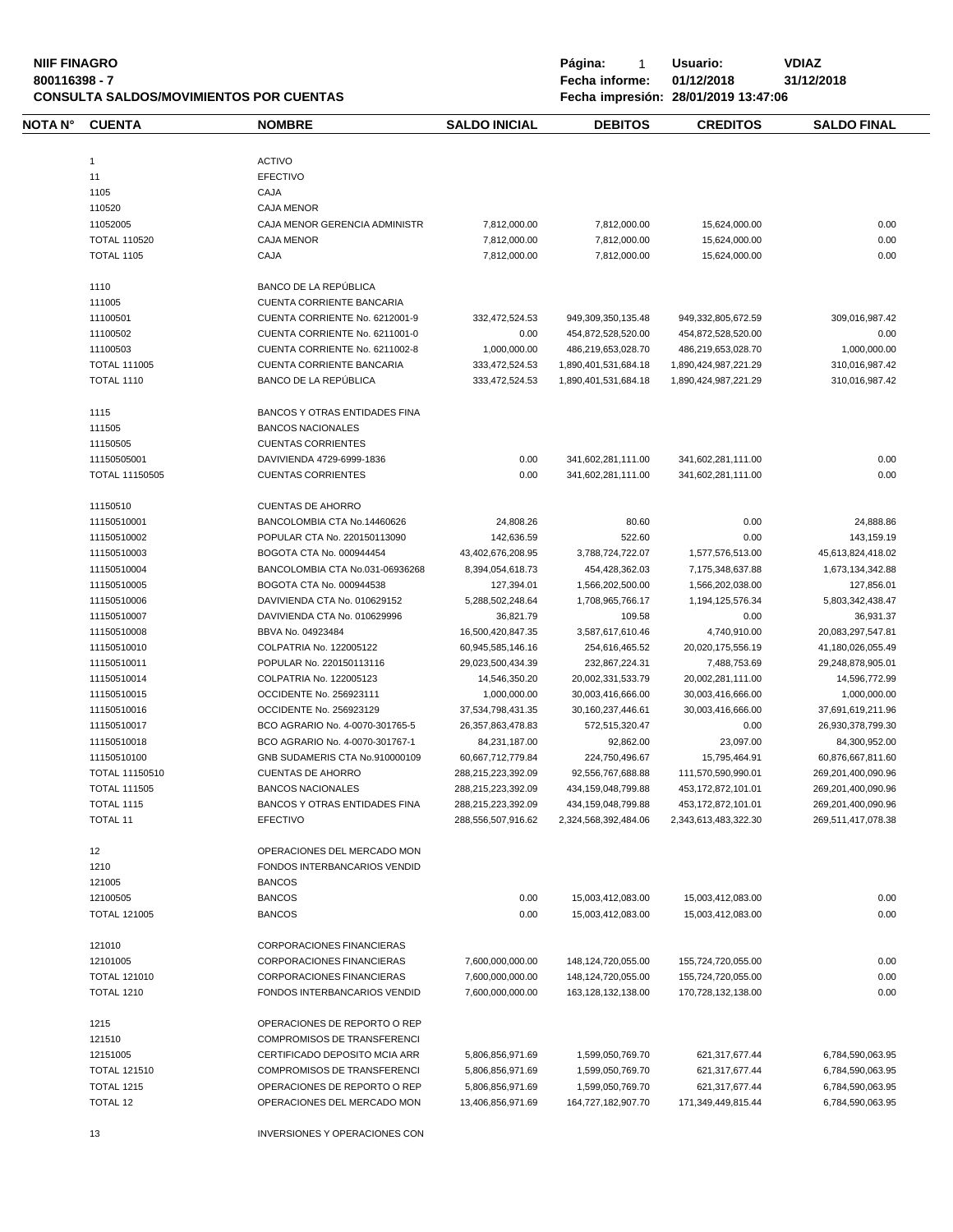| <b>NIIF FINAGRO</b><br>800116398 - 7 |                     | <b>CONSULTA SALDOS/MOVIMIENTOS POR CUENTAS</b> |                      | Página:<br>2<br>Fecha informe:<br>Fecha impresión: 28/01/2019 13:47:06 | Usuario:<br>01/12/2018 | <b>VDIAZ</b><br>31/12/2018 |
|--------------------------------------|---------------------|------------------------------------------------|----------------------|------------------------------------------------------------------------|------------------------|----------------------------|
| <b>NOTA N°</b>                       | <b>CUENTA</b>       | <b>NOMBRE</b>                                  | <b>SALDO INICIAL</b> | <b>DEBITOS</b>                                                         | <b>CREDITOS</b>        | <b>SALDO FINAL</b>         |
|                                      | 1301                | <b>INVERSIONES A VALOR RAZONABLE</b>           |                      |                                                                        |                        |                            |
|                                      | 130115              | OTROS EMISORES NACIONALES                      |                      |                                                                        |                        |                            |
|                                      | 13011505            | TIPS EN PESOS                                  | 762,018,525.58       | 28,389,707.88                                                          | 89,415,116.40          | 700,993,117.06             |
|                                      | 13011515            | CERTIFICADO DE DEPOSITO A TERM                 | 1,508,933,676,789.43 | 58,263,358,639.93                                                      | 106,212,081,827.03     | 1,460,984,953,602.33       |
|                                      | 13011520            | <b>BONOS</b>                                   | 59,483,025,000.00    | 327,490,500.00                                                         | 103,350,500.00         | 59,707,165,000.00          |
|                                      | <b>TOTAL 130115</b> | OTROS EMISORES NACIONALES                      | 1,569,178,720,315.01 | 58,619,238,847.81                                                      | 106,404,847,443.43     | 1,521,393,111,719.39       |
|                                      | <b>TOTAL 1301</b>   | INVERSIONES A VALOR RAZONABLE                  | 1,569,178,720,315.01 | 58,619,238,847.81                                                      | 106,404,847,443.43     | 1,521,393,111,719.39       |
|                                      | 1302                | <b>INVERSIONES A VALOR RAZONABLE</b>           |                      |                                                                        |                        |                            |
|                                      | 130205              | <b>EMISORES NACIONALES</b>                     |                      |                                                                        |                        |                            |
|                                      | 13020510            | ACCIONES BBVA COLOMBIA                         | 1,531,834.00         | 0.00                                                                   | 0.00                   | 1,531,834.00               |
|                                      | <b>TOTAL 130205</b> | <b>EMISORES NACIONALES</b>                     | 1,531,834.00         | 0.00                                                                   | 0.00                   | 1,531,834.00               |
|                                      | <b>TOTAL 1302</b>   | INVERSIONES A VALOR RAZONABLE                  | 1,531,834.00         | 0.00                                                                   | 0.00                   | 1,531,834.00               |
|                                      | 1303                | <b>INVERSIONES A COSTO AMORTIZAD</b>           |                      |                                                                        |                        |                            |
|                                      | 130305              | TITULOS DE TESORERÍA - TES                     |                      |                                                                        |                        |                            |
|                                      | 13030505            | TITULOS DE TESORERÍA (TES) EN P                | 92,343,076,050.68    | 367,513,058.76                                                         | 0.00                   | 92,710,589,109.44          |
|                                      | 13030510            | TITULOS DE TESORERÍA (TES) EN U                | 26,698,470,193.44    | 88,034,708.42                                                          | 0.00                   | 26,786,504,901.86          |
|                                      | <b>TOTAL 130305</b> | TITULOS DE TESORERÍA - TES                     | 119,041,546,244.12   | 455,547,767.18                                                         | 0.00                   | 119,497,094,011.30         |
|                                      | 130315              | OTROS EMISORES NACIONALES                      |                      |                                                                        |                        |                            |
|                                      | 13031505            | CERTIFICADOS DE DEPOSITO A TER                 | 199,861,022,450.31   | 82,098,540,823.51                                                      | 435,507,100.00         | 281,524,056,173.82         |
|                                      | 13031510            | <b>BONOS</b>                                   | 4,106,752,458.65     | 17,988,870.49                                                          | 0.00                   | 4,124,741,329.14           |
|                                      | <b>TOTAL 130315</b> | OTROS EMISORES NACIONALES                      | 203,967,774,908.96   | 82,116,529,694.00                                                      | 435,507,100.00         | 285,648,797,502.96         |
|                                      | <b>TOTAL 1303</b>   | INVERSIONES A COSTO AMORTIZAD                  | 323,009,321,153.08   | 82,572,077,461.18                                                      | 435,507,100.00         | 405,145,891,514.26         |
|                                      | TOTAL 13            | INVERSIONES Y OPERACIONES CON                  | 1,892,189,573,302.09 | 141, 191, 316, 308. 99                                                 | 106,840,354,543.43     | 1,926,540,535,067.65       |
|                                      | 14                  | CARTERA DE CRÉDITOS Y OPERACI                  |                      |                                                                        |                        |                            |
|                                      | 1408                | CARTERA Y OPERACIONES DE LEAS                  |                      |                                                                        |                        |                            |
|                                      | 140805              | CATEGORÍA A RIESGO NORMAL CAR                  | 72,502,911.00        | 0.00                                                                   | 4,143,173.00           | 68,359,738.00              |
|                                      | 140825              | CATEGORÍA E RIESGO DE INCOBRA                  | 43,169,712.00        | 0.00                                                                   | 0.00                   | 43,169,712.00              |
|                                      | <b>TOTAL 1408</b>   | CARTERA Y OPERACIONES DE LEAS                  | 115,672,623.00       | 0.00                                                                   | 4,143,173.00           | 111,529,450.00             |
|                                      | 1410                | CARTERA Y OPERACIONES DE LEAS                  |                      |                                                                        |                        |                            |

CATEGORÍA A RIESGO NORMAL CAR

 REDESCUENTO BANCOS 8,201,152,541,317.00 288,722,538,157.00 264,904,310,348.00 8,224,970,769,126.00 COMPAÑÍAS DE FINANCIAMIENTO C 63,068,879,682.00 1,222,620,000.00 4,255,006,082.00 60,036,493,600.00 COOP VIG POR LA SUPER FCIERA D 10,237,795,618.00 702,253,700.00 215,126,262.00 10,724,923,056.00 COOP VIG POR LA SUPER DE ECON 41,864,591,205.00 1,906,238,875.00 1,679,614,685.00 42,091,215,395.00 TOTAL 14100505 REDESCUENTO 8,316,323,807,822.00 292,553,650,732.00 271,054,057,377.00 8,337,823,401,177.00 CAT A RIESGO NORMAL OTRAS GAR CARTERA DIRECTA 3,491,270,260.00 0.00 54,794,016.00 3,436,476,244.00 TOTAL 14100510 CAT A RIESGO NORMAL OTRAS GAR 3,491,270,260.00 0.00 64,794,016.00 54,794,016.00 3,436,476,244.00 TOTAL 141005 CATEGORÍA A RIESGO NORMAL CAR 8,319,815,078,082.00 292,553,650,732.00 271,108,851,393.00 8,341,259,877,421.00 CATEGORIA E RIESGO INCOBRABILI CAT E RIESGO INCOBRABILIDAD OT CARTERA DIRECTA 111,637,940.00 0.00 0.00 111,637,940.00 TOTAL 14102510 CAT E RIESGO INCOBRABILIDAD OT 111,637,940.00 0.00 0.00 0.00 0.00 111,637,940.00 TOTAL 141025 CATEGORIA E RIESGO INCOBRABILI 111,637,940.00 0.00 0.00 111,637,940.00 TOTAL 1410 CARTERA Y OPERACIONES DE LEAS 8,319,926,716,022.00 292,553,650,732.00 271,108,851,393.00 8,341,371,515,361.00 PRÉSTAMOS A EMPLEADOS CATEGORÍA A RIESGO NORMAL, CO PRESTAMOS DE LIBRE INVERSION 1,637,415,838.00 690,526,715.00 189,780,067.00 2,138,162,486.00 **DESCTO AMORTIZADO CRED. LIBRE** 0.00 41,148,700.00 453,868,842.00 412,720,142.00 CREDITO EDUCATIVO 74,474,336.00 26,369,957.00 100,240.00 100,744,053.00 TOTAL 141460 CATEGORÍA A RIESGO NORMAL, CO 1,711,890,174.00 758,045,372.00 643,749,149.00 1,826,186,397.00 TOTAL 1414 PRÉSTAMOS A EMPLEADOS 1,711,890,174.00 758,045,372.00 643,749,149.00 1,826,186,397.00 DETERIORO COMPONENTE CONTRA CRÉDITOS Y OPERACIONES DE LEA 11,721,344,663.00 45,788,528.00 71,533,760.00 11,747,089,895.00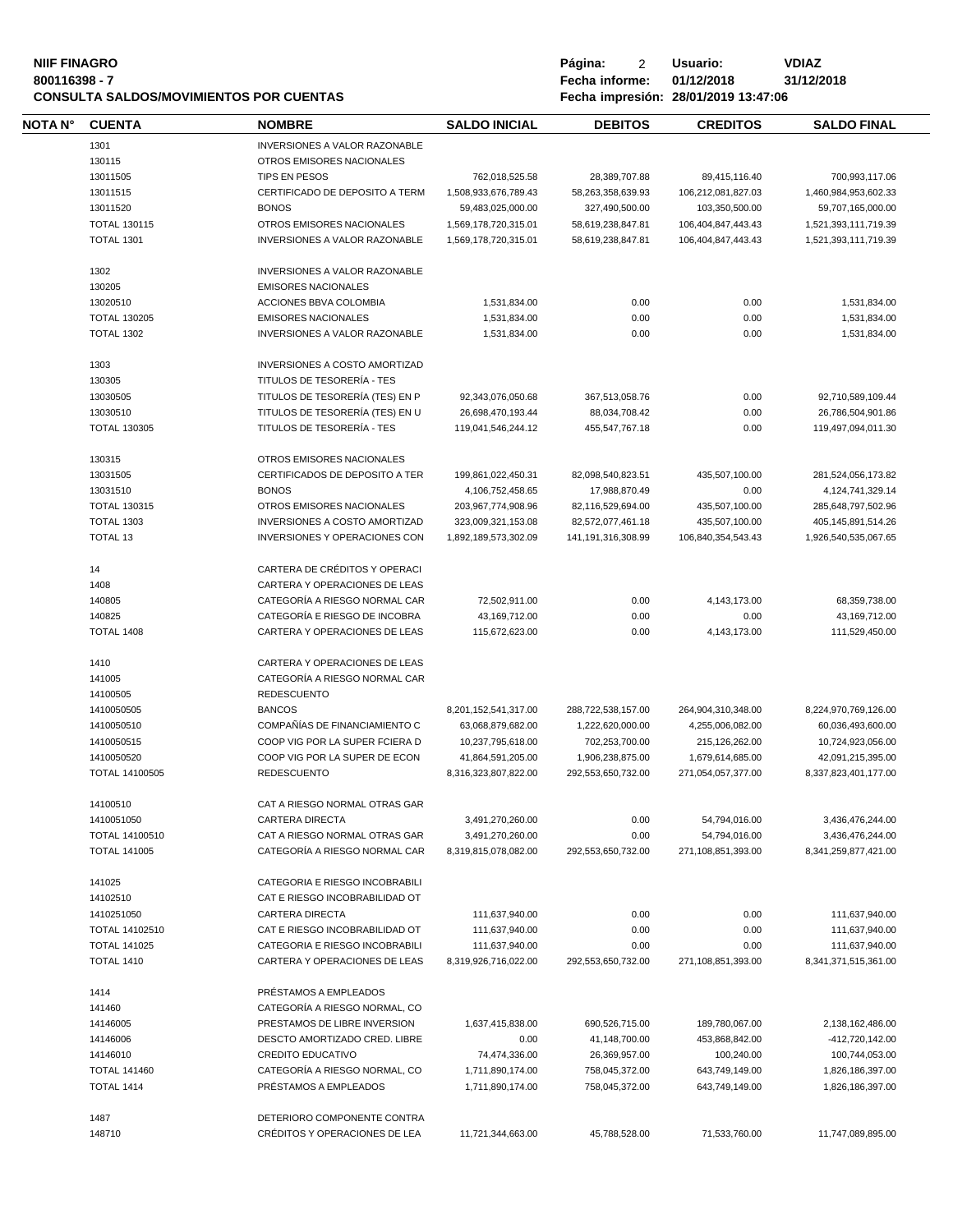# **NIIF FINAGRO P á g i n a :** 3 **U s u a r i o : VDIAZ CONSULTA SALDOS/MOVIMIENTOS POR CUENTAS**

| <b>CUENTA</b>       | <b>NOMBRE</b>                                                                                                                                                                                                                                                                                                                                                                                             | <b>SALDO INICIAL</b>                                                                                                                                                                                                                                                                                                                                                                                                                                                                                                                                                                                                                                                                                                                                                                                                                                                                                                        | <b>DEBITOS</b>                                                                                                                                                                                                                                                                                 | <b>CREDITOS</b>                                                                                                                                                                                                                                              | <b>SALDO FINAL</b>                                                                                                                                                                                                                         |
|---------------------|-----------------------------------------------------------------------------------------------------------------------------------------------------------------------------------------------------------------------------------------------------------------------------------------------------------------------------------------------------------------------------------------------------------|-----------------------------------------------------------------------------------------------------------------------------------------------------------------------------------------------------------------------------------------------------------------------------------------------------------------------------------------------------------------------------------------------------------------------------------------------------------------------------------------------------------------------------------------------------------------------------------------------------------------------------------------------------------------------------------------------------------------------------------------------------------------------------------------------------------------------------------------------------------------------------------------------------------------------------|------------------------------------------------------------------------------------------------------------------------------------------------------------------------------------------------------------------------------------------------------------------------------------------------|--------------------------------------------------------------------------------------------------------------------------------------------------------------------------------------------------------------------------------------------------------------|--------------------------------------------------------------------------------------------------------------------------------------------------------------------------------------------------------------------------------------------|
| TOTAL 1487          | DETERIORO COMPONENTE CONTRA                                                                                                                                                                                                                                                                                                                                                                               | 11,721,344,663.00                                                                                                                                                                                                                                                                                                                                                                                                                                                                                                                                                                                                                                                                                                                                                                                                                                                                                                           | 45,788,528.00                                                                                                                                                                                                                                                                                  | 71,533,760.00                                                                                                                                                                                                                                                | 11,747,089,895.00                                                                                                                                                                                                                          |
|                     |                                                                                                                                                                                                                                                                                                                                                                                                           |                                                                                                                                                                                                                                                                                                                                                                                                                                                                                                                                                                                                                                                                                                                                                                                                                                                                                                                             |                                                                                                                                                                                                                                                                                                |                                                                                                                                                                                                                                                              |                                                                                                                                                                                                                                            |
|                     |                                                                                                                                                                                                                                                                                                                                                                                                           |                                                                                                                                                                                                                                                                                                                                                                                                                                                                                                                                                                                                                                                                                                                                                                                                                                                                                                                             |                                                                                                                                                                                                                                                                                                |                                                                                                                                                                                                                                                              |                                                                                                                                                                                                                                            |
|                     |                                                                                                                                                                                                                                                                                                                                                                                                           |                                                                                                                                                                                                                                                                                                                                                                                                                                                                                                                                                                                                                                                                                                                                                                                                                                                                                                                             |                                                                                                                                                                                                                                                                                                |                                                                                                                                                                                                                                                              |                                                                                                                                                                                                                                            |
|                     |                                                                                                                                                                                                                                                                                                                                                                                                           |                                                                                                                                                                                                                                                                                                                                                                                                                                                                                                                                                                                                                                                                                                                                                                                                                                                                                                                             |                                                                                                                                                                                                                                                                                                |                                                                                                                                                                                                                                                              | 34,210,667.00                                                                                                                                                                                                                              |
|                     |                                                                                                                                                                                                                                                                                                                                                                                                           |                                                                                                                                                                                                                                                                                                                                                                                                                                                                                                                                                                                                                                                                                                                                                                                                                                                                                                                             |                                                                                                                                                                                                                                                                                                |                                                                                                                                                                                                                                                              | 34,210,667.00                                                                                                                                                                                                                              |
|                     |                                                                                                                                                                                                                                                                                                                                                                                                           |                                                                                                                                                                                                                                                                                                                                                                                                                                                                                                                                                                                                                                                                                                                                                                                                                                                                                                                             |                                                                                                                                                                                                                                                                                                |                                                                                                                                                                                                                                                              | 34,210,667.00                                                                                                                                                                                                                              |
| 1491                | DETERIORO (PROVISIÓN) CARTERA                                                                                                                                                                                                                                                                                                                                                                             |                                                                                                                                                                                                                                                                                                                                                                                                                                                                                                                                                                                                                                                                                                                                                                                                                                                                                                                             |                                                                                                                                                                                                                                                                                                |                                                                                                                                                                                                                                                              |                                                                                                                                                                                                                                            |
| 149125              | CATEGORÍA E - CRÉDITO IRRECUPE                                                                                                                                                                                                                                                                                                                                                                            |                                                                                                                                                                                                                                                                                                                                                                                                                                                                                                                                                                                                                                                                                                                                                                                                                                                                                                                             |                                                                                                                                                                                                                                                                                                |                                                                                                                                                                                                                                                              |                                                                                                                                                                                                                                            |
| 14912505            | <b>CREDITOS DIRECTOS</b>                                                                                                                                                                                                                                                                                                                                                                                  |                                                                                                                                                                                                                                                                                                                                                                                                                                                                                                                                                                                                                                                                                                                                                                                                                                                                                                                             |                                                                                                                                                                                                                                                                                                |                                                                                                                                                                                                                                                              | 43,169,712.00                                                                                                                                                                                                                              |
|                     |                                                                                                                                                                                                                                                                                                                                                                                                           |                                                                                                                                                                                                                                                                                                                                                                                                                                                                                                                                                                                                                                                                                                                                                                                                                                                                                                                             |                                                                                                                                                                                                                                                                                                |                                                                                                                                                                                                                                                              | 43,169,712.00                                                                                                                                                                                                                              |
| <b>TOTAL 1491</b>   | DETERIORO (PROVISIÓN) CARTERA                                                                                                                                                                                                                                                                                                                                                                             | 43,169,712.00                                                                                                                                                                                                                                                                                                                                                                                                                                                                                                                                                                                                                                                                                                                                                                                                                                                                                                               | 0.00                                                                                                                                                                                                                                                                                           | 0.00                                                                                                                                                                                                                                                         | 43,169,712.00                                                                                                                                                                                                                              |
|                     |                                                                                                                                                                                                                                                                                                                                                                                                           |                                                                                                                                                                                                                                                                                                                                                                                                                                                                                                                                                                                                                                                                                                                                                                                                                                                                                                                             |                                                                                                                                                                                                                                                                                                |                                                                                                                                                                                                                                                              |                                                                                                                                                                                                                                            |
|                     |                                                                                                                                                                                                                                                                                                                                                                                                           |                                                                                                                                                                                                                                                                                                                                                                                                                                                                                                                                                                                                                                                                                                                                                                                                                                                                                                                             |                                                                                                                                                                                                                                                                                                |                                                                                                                                                                                                                                                              |                                                                                                                                                                                                                                            |
| 149505              |                                                                                                                                                                                                                                                                                                                                                                                                           |                                                                                                                                                                                                                                                                                                                                                                                                                                                                                                                                                                                                                                                                                                                                                                                                                                                                                                                             |                                                                                                                                                                                                                                                                                                |                                                                                                                                                                                                                                                              |                                                                                                                                                                                                                                            |
| 14950505            | CATEGORÍA A - CRÉDITO NORMAL                                                                                                                                                                                                                                                                                                                                                                              | 88,026,207,879.00                                                                                                                                                                                                                                                                                                                                                                                                                                                                                                                                                                                                                                                                                                                                                                                                                                                                                                           | 670,439,707.00                                                                                                                                                                                                                                                                                 | 776,478,838.00                                                                                                                                                                                                                                               | 88,132,247,010.00                                                                                                                                                                                                                          |
| 14950550            | CARTERA DIRECTA - OTRAS GARAN                                                                                                                                                                                                                                                                                                                                                                             | 3,491,270,260.00                                                                                                                                                                                                                                                                                                                                                                                                                                                                                                                                                                                                                                                                                                                                                                                                                                                                                                            | 54,794,016.00                                                                                                                                                                                                                                                                                  | 0.00                                                                                                                                                                                                                                                         | 3,436,476,244.00                                                                                                                                                                                                                           |
| <b>TOTAL 149505</b> | CATEGORÍA A - CRÉDITO NORMAL                                                                                                                                                                                                                                                                                                                                                                              | 91,517,478,139.00                                                                                                                                                                                                                                                                                                                                                                                                                                                                                                                                                                                                                                                                                                                                                                                                                                                                                                           | 725,233,723.00                                                                                                                                                                                                                                                                                 | 776,478,838.00                                                                                                                                                                                                                                               | 91,568,723,254.00                                                                                                                                                                                                                          |
|                     |                                                                                                                                                                                                                                                                                                                                                                                                           |                                                                                                                                                                                                                                                                                                                                                                                                                                                                                                                                                                                                                                                                                                                                                                                                                                                                                                                             |                                                                                                                                                                                                                                                                                                |                                                                                                                                                                                                                                                              |                                                                                                                                                                                                                                            |
|                     |                                                                                                                                                                                                                                                                                                                                                                                                           |                                                                                                                                                                                                                                                                                                                                                                                                                                                                                                                                                                                                                                                                                                                                                                                                                                                                                                                             |                                                                                                                                                                                                                                                                                                |                                                                                                                                                                                                                                                              |                                                                                                                                                                                                                                            |
|                     |                                                                                                                                                                                                                                                                                                                                                                                                           |                                                                                                                                                                                                                                                                                                                                                                                                                                                                                                                                                                                                                                                                                                                                                                                                                                                                                                                             |                                                                                                                                                                                                                                                                                                |                                                                                                                                                                                                                                                              | 111,637,940.00                                                                                                                                                                                                                             |
|                     |                                                                                                                                                                                                                                                                                                                                                                                                           |                                                                                                                                                                                                                                                                                                                                                                                                                                                                                                                                                                                                                                                                                                                                                                                                                                                                                                                             |                                                                                                                                                                                                                                                                                                |                                                                                                                                                                                                                                                              | 111,637,940.00                                                                                                                                                                                                                             |
|                     |                                                                                                                                                                                                                                                                                                                                                                                                           |                                                                                                                                                                                                                                                                                                                                                                                                                                                                                                                                                                                                                                                                                                                                                                                                                                                                                                                             |                                                                                                                                                                                                                                                                                                |                                                                                                                                                                                                                                                              | 91,680,361,194.00                                                                                                                                                                                                                          |
| <b>TOTAL 14</b>     | CARTERA DE CRÉDITOS Y OPERACI                                                                                                                                                                                                                                                                                                                                                                             | 8,218,327,539,242.00                                                                                                                                                                                                                                                                                                                                                                                                                                                                                                                                                                                                                                                                                                                                                                                                                                                                                                        | 294,084,884,499.00                                                                                                                                                                                                                                                                             | 272,608,024,001.00                                                                                                                                                                                                                                           | 8,239,804,399,740.00                                                                                                                                                                                                                       |
|                     | <b>CUENTAS POR COBRAR</b>                                                                                                                                                                                                                                                                                                                                                                                 |                                                                                                                                                                                                                                                                                                                                                                                                                                                                                                                                                                                                                                                                                                                                                                                                                                                                                                                             |                                                                                                                                                                                                                                                                                                |                                                                                                                                                                                                                                                              |                                                                                                                                                                                                                                            |
|                     |                                                                                                                                                                                                                                                                                                                                                                                                           |                                                                                                                                                                                                                                                                                                                                                                                                                                                                                                                                                                                                                                                                                                                                                                                                                                                                                                                             |                                                                                                                                                                                                                                                                                                |                                                                                                                                                                                                                                                              |                                                                                                                                                                                                                                            |
|                     |                                                                                                                                                                                                                                                                                                                                                                                                           |                                                                                                                                                                                                                                                                                                                                                                                                                                                                                                                                                                                                                                                                                                                                                                                                                                                                                                                             |                                                                                                                                                                                                                                                                                                |                                                                                                                                                                                                                                                              |                                                                                                                                                                                                                                            |
|                     |                                                                                                                                                                                                                                                                                                                                                                                                           |                                                                                                                                                                                                                                                                                                                                                                                                                                                                                                                                                                                                                                                                                                                                                                                                                                                                                                                             |                                                                                                                                                                                                                                                                                                |                                                                                                                                                                                                                                                              |                                                                                                                                                                                                                                            |
|                     |                                                                                                                                                                                                                                                                                                                                                                                                           |                                                                                                                                                                                                                                                                                                                                                                                                                                                                                                                                                                                                                                                                                                                                                                                                                                                                                                                             |                                                                                                                                                                                                                                                                                                |                                                                                                                                                                                                                                                              | 98,059.00                                                                                                                                                                                                                                  |
|                     |                                                                                                                                                                                                                                                                                                                                                                                                           |                                                                                                                                                                                                                                                                                                                                                                                                                                                                                                                                                                                                                                                                                                                                                                                                                                                                                                                             |                                                                                                                                                                                                                                                                                                |                                                                                                                                                                                                                                                              |                                                                                                                                                                                                                                            |
|                     |                                                                                                                                                                                                                                                                                                                                                                                                           |                                                                                                                                                                                                                                                                                                                                                                                                                                                                                                                                                                                                                                                                                                                                                                                                                                                                                                                             |                                                                                                                                                                                                                                                                                                |                                                                                                                                                                                                                                                              | 98,059.00<br>98,059.00                                                                                                                                                                                                                     |
|                     |                                                                                                                                                                                                                                                                                                                                                                                                           |                                                                                                                                                                                                                                                                                                                                                                                                                                                                                                                                                                                                                                                                                                                                                                                                                                                                                                                             |                                                                                                                                                                                                                                                                                                |                                                                                                                                                                                                                                                              |                                                                                                                                                                                                                                            |
| 160528              | CATEG. E RIESGO INCOBRABILIDAD                                                                                                                                                                                                                                                                                                                                                                            |                                                                                                                                                                                                                                                                                                                                                                                                                                                                                                                                                                                                                                                                                                                                                                                                                                                                                                                             |                                                                                                                                                                                                                                                                                                |                                                                                                                                                                                                                                                              |                                                                                                                                                                                                                                            |
|                     |                                                                                                                                                                                                                                                                                                                                                                                                           |                                                                                                                                                                                                                                                                                                                                                                                                                                                                                                                                                                                                                                                                                                                                                                                                                                                                                                                             |                                                                                                                                                                                                                                                                                                |                                                                                                                                                                                                                                                              |                                                                                                                                                                                                                                            |
|                     |                                                                                                                                                                                                                                                                                                                                                                                                           | 1,397,754.00                                                                                                                                                                                                                                                                                                                                                                                                                                                                                                                                                                                                                                                                                                                                                                                                                                                                                                                |                                                                                                                                                                                                                                                                                                |                                                                                                                                                                                                                                                              | 1,397,754.00                                                                                                                                                                                                                               |
| TOTAL 16052805      | CATEG. E RIESGO INCOBRABILIDAD                                                                                                                                                                                                                                                                                                                                                                            | 1,397,754.00                                                                                                                                                                                                                                                                                                                                                                                                                                                                                                                                                                                                                                                                                                                                                                                                                                                                                                                | 0.00                                                                                                                                                                                                                                                                                           | 0.00                                                                                                                                                                                                                                                         | 1,397,754.00                                                                                                                                                                                                                               |
| <b>TOTAL 160528</b> | CATEG. E RIESGO INCOBRABILIDAD                                                                                                                                                                                                                                                                                                                                                                            | 1,397,754.00                                                                                                                                                                                                                                                                                                                                                                                                                                                                                                                                                                                                                                                                                                                                                                                                                                                                                                                | 0.00                                                                                                                                                                                                                                                                                           | 0.00                                                                                                                                                                                                                                                         | 1,397,754.00                                                                                                                                                                                                                               |
|                     |                                                                                                                                                                                                                                                                                                                                                                                                           |                                                                                                                                                                                                                                                                                                                                                                                                                                                                                                                                                                                                                                                                                                                                                                                                                                                                                                                             |                                                                                                                                                                                                                                                                                                |                                                                                                                                                                                                                                                              |                                                                                                                                                                                                                                            |
| 16054005            | CATEGORÍA A RIESGO NORMAL. CO                                                                                                                                                                                                                                                                                                                                                                             |                                                                                                                                                                                                                                                                                                                                                                                                                                                                                                                                                                                                                                                                                                                                                                                                                                                                                                                             |                                                                                                                                                                                                                                                                                                |                                                                                                                                                                                                                                                              |                                                                                                                                                                                                                                            |
| 1605400525          | <b>BANCOS</b>                                                                                                                                                                                                                                                                                                                                                                                             | 72,309,725,312.00                                                                                                                                                                                                                                                                                                                                                                                                                                                                                                                                                                                                                                                                                                                                                                                                                                                                                                           | 22,643,742,151.00                                                                                                                                                                                                                                                                              | 27,759,024,779.00                                                                                                                                                                                                                                            | 67,194,442,684.00                                                                                                                                                                                                                          |
|                     |                                                                                                                                                                                                                                                                                                                                                                                                           |                                                                                                                                                                                                                                                                                                                                                                                                                                                                                                                                                                                                                                                                                                                                                                                                                                                                                                                             |                                                                                                                                                                                                                                                                                                | 426,587,141.00                                                                                                                                                                                                                                               | 585,746,944.00                                                                                                                                                                                                                             |
|                     |                                                                                                                                                                                                                                                                                                                                                                                                           |                                                                                                                                                                                                                                                                                                                                                                                                                                                                                                                                                                                                                                                                                                                                                                                                                                                                                                                             |                                                                                                                                                                                                                                                                                                |                                                                                                                                                                                                                                                              | 78,466,240.00                                                                                                                                                                                                                              |
|                     |                                                                                                                                                                                                                                                                                                                                                                                                           |                                                                                                                                                                                                                                                                                                                                                                                                                                                                                                                                                                                                                                                                                                                                                                                                                                                                                                                             |                                                                                                                                                                                                                                                                                                |                                                                                                                                                                                                                                                              | 315,147,655.00                                                                                                                                                                                                                             |
|                     |                                                                                                                                                                                                                                                                                                                                                                                                           |                                                                                                                                                                                                                                                                                                                                                                                                                                                                                                                                                                                                                                                                                                                                                                                                                                                                                                                             |                                                                                                                                                                                                                                                                                                |                                                                                                                                                                                                                                                              | 279,076,972.67                                                                                                                                                                                                                             |
|                     |                                                                                                                                                                                                                                                                                                                                                                                                           |                                                                                                                                                                                                                                                                                                                                                                                                                                                                                                                                                                                                                                                                                                                                                                                                                                                                                                                             |                                                                                                                                                                                                                                                                                                |                                                                                                                                                                                                                                                              |                                                                                                                                                                                                                                            |
|                     |                                                                                                                                                                                                                                                                                                                                                                                                           |                                                                                                                                                                                                                                                                                                                                                                                                                                                                                                                                                                                                                                                                                                                                                                                                                                                                                                                             |                                                                                                                                                                                                                                                                                                |                                                                                                                                                                                                                                                              | 25,346,027.00                                                                                                                                                                                                                              |
| <b>TOTAL 160540</b> | CATEGORÍA A RIESGO NORMAL, CO                                                                                                                                                                                                                                                                                                                                                                             | 73,741,324,884.67                                                                                                                                                                                                                                                                                                                                                                                                                                                                                                                                                                                                                                                                                                                                                                                                                                                                                                           | 23,149,626,662.00                                                                                                                                                                                                                                                                              | 28,412,725,024.00                                                                                                                                                                                                                                            | 68,478,226,522.67<br>68,478,226,522.67                                                                                                                                                                                                     |
|                     |                                                                                                                                                                                                                                                                                                                                                                                                           |                                                                                                                                                                                                                                                                                                                                                                                                                                                                                                                                                                                                                                                                                                                                                                                                                                                                                                                             |                                                                                                                                                                                                                                                                                                |                                                                                                                                                                                                                                                              |                                                                                                                                                                                                                                            |
| 160548              | CATEGORÍA E RIESGO DE INCOBRA                                                                                                                                                                                                                                                                                                                                                                             |                                                                                                                                                                                                                                                                                                                                                                                                                                                                                                                                                                                                                                                                                                                                                                                                                                                                                                                             |                                                                                                                                                                                                                                                                                                |                                                                                                                                                                                                                                                              |                                                                                                                                                                                                                                            |
| 16054805            | CATEGORÍA E RIESGO DE INCOBRA                                                                                                                                                                                                                                                                                                                                                                             |                                                                                                                                                                                                                                                                                                                                                                                                                                                                                                                                                                                                                                                                                                                                                                                                                                                                                                                             |                                                                                                                                                                                                                                                                                                |                                                                                                                                                                                                                                                              |                                                                                                                                                                                                                                            |
| 1605480550          | <b>CARTERA DIRECTA</b>                                                                                                                                                                                                                                                                                                                                                                                    | 7,136,921.00                                                                                                                                                                                                                                                                                                                                                                                                                                                                                                                                                                                                                                                                                                                                                                                                                                                                                                                | 0.00                                                                                                                                                                                                                                                                                           | 0.00                                                                                                                                                                                                                                                         | 7,136,921.00                                                                                                                                                                                                                               |
| TOTAL 16054805      | CATEGORÍA E RIESGO DE INCOBRA                                                                                                                                                                                                                                                                                                                                                                             | 7,136,921.00                                                                                                                                                                                                                                                                                                                                                                                                                                                                                                                                                                                                                                                                                                                                                                                                                                                                                                                | 0.00                                                                                                                                                                                                                                                                                           | 0.00                                                                                                                                                                                                                                                         | 7,136,921.00                                                                                                                                                                                                                               |
| <b>TOTAL 160548</b> | CATEGORÍA E RIESGO DE INCOBRA                                                                                                                                                                                                                                                                                                                                                                             | 7,136,921.00                                                                                                                                                                                                                                                                                                                                                                                                                                                                                                                                                                                                                                                                                                                                                                                                                                                                                                                | 0.00                                                                                                                                                                                                                                                                                           | 0.00                                                                                                                                                                                                                                                         | 7,136,921.00                                                                                                                                                                                                                               |
| <b>TOTAL 1605</b>   | <b>INTERESES</b>                                                                                                                                                                                                                                                                                                                                                                                          | 73,749,892,818.67                                                                                                                                                                                                                                                                                                                                                                                                                                                                                                                                                                                                                                                                                                                                                                                                                                                                                                           | 23,149,959,814.00                                                                                                                                                                                                                                                                              | 28,412,993,376.00                                                                                                                                                                                                                                            | 68,486,859,256.67                                                                                                                                                                                                                          |
|                     |                                                                                                                                                                                                                                                                                                                                                                                                           |                                                                                                                                                                                                                                                                                                                                                                                                                                                                                                                                                                                                                                                                                                                                                                                                                                                                                                                             |                                                                                                                                                                                                                                                                                                |                                                                                                                                                                                                                                                              |                                                                                                                                                                                                                                            |
|                     |                                                                                                                                                                                                                                                                                                                                                                                                           |                                                                                                                                                                                                                                                                                                                                                                                                                                                                                                                                                                                                                                                                                                                                                                                                                                                                                                                             |                                                                                                                                                                                                                                                                                                |                                                                                                                                                                                                                                                              |                                                                                                                                                                                                                                            |
|                     |                                                                                                                                                                                                                                                                                                                                                                                                           |                                                                                                                                                                                                                                                                                                                                                                                                                                                                                                                                                                                                                                                                                                                                                                                                                                                                                                                             |                                                                                                                                                                                                                                                                                                |                                                                                                                                                                                                                                                              |                                                                                                                                                                                                                                            |
| 16300505            | ANTICIPO IMPUESTORENTACOMPLE                                                                                                                                                                                                                                                                                                                                                                              | 7,047,704,000.00                                                                                                                                                                                                                                                                                                                                                                                                                                                                                                                                                                                                                                                                                                                                                                                                                                                                                                            | 0.00                                                                                                                                                                                                                                                                                           | 7,047,704,000.00                                                                                                                                                                                                                                             | 0.00                                                                                                                                                                                                                                       |
| 16300515            | ANTICIPO SOBRETASA RENTA                                                                                                                                                                                                                                                                                                                                                                                  | 5,789,509,000.00                                                                                                                                                                                                                                                                                                                                                                                                                                                                                                                                                                                                                                                                                                                                                                                                                                                                                                            | 0.00                                                                                                                                                                                                                                                                                           | 5,789,509,000.00                                                                                                                                                                                                                                             | 0.00                                                                                                                                                                                                                                       |
|                     |                                                                                                                                                                                                                                                                                                                                                                                                           |                                                                                                                                                                                                                                                                                                                                                                                                                                                                                                                                                                                                                                                                                                                                                                                                                                                                                                                             |                                                                                                                                                                                                                                                                                                |                                                                                                                                                                                                                                                              |                                                                                                                                                                                                                                            |
|                     | 1488<br>148860<br>14886005<br><b>TOTAL 148860</b><br>TOTAL 1488<br><b>TOTAL 149125</b><br>1495<br>149525<br>14952550<br><b>TOTAL 149525</b><br><b>TOTAL 1495</b><br>16<br>1605<br>160520<br>16052005<br>1605200505<br>TOTAL 16052005<br><b>TOTAL 160520</b><br>16052805<br>1605280505<br>160540<br>1605400530<br>1605400535<br>1605400540<br>1605400545<br>1605400550<br>TOTAL 16054005<br>1630<br>163005 | DETERIORO (PROVISIÓN) PRÉSTAM<br>CATEGORÍA A RIESGO NORMAL, CO<br><b>CREDITOS LIBRE INVERSION</b><br>CATEGORÍA A RIESGO NORMAL, CO<br>DETERIORO (PROVISIÓN) PRÉSTAM<br>CATEGORÍA E - CRÉDITO IRRECUPE<br>DETERIORO (PROVISIÓN) CRÉDITOS<br>CATEGORÍA A - CRÉDITO NORMAL<br>CATEGORÍA E - CRÉDITO IRRECUPE<br>CARTERA DIRECTA - OTRAS GARAN<br>CATEGORÍA E - CRÉDITO IRRECUPE<br>DETERIORO (PROVISIÓN) CRÉDITOS<br><b>INTERESES</b><br>CATEGORÍA A RIESGO NORMAL, CO<br>CATEGORÍA A RIESGO NORMAL, CO<br>CARTERA EXFUNCIONARIOS<br>CATEGORÍA A RIESGO NORMAL, CO<br>CATEGORÍA A RIESGO NORMAL, CO<br>CATEG. E RIESGO INCOBRABILIDAD<br>CARTERA EXFUNCIONARIOS<br>CATEGORÍA A RIESGO NORMAL, CO<br>COMPAÑIAS DE FINANCIAMIENTO C<br>COOP VIG SUPERFINANCIERA<br>COOP VIG SUPERSOLIDARIA<br><b>SUBSIDIOS DE TASA</b><br>CARTERA DIRECTA<br>CATEGORÍA A RIESGO NORMAL, CO<br><b>IMPUESTOS</b><br>ANTICIPOS DE IMPUESTOS DE RENT | 33,109,123.00<br>33,109,123.00<br>33,109,123.00<br>43,169,712.00<br>43,169,712.00<br>111,637,940.00<br>111,637,940.00<br>91,629,116,079.00<br>33,259.00<br>33,259.00<br>33,259.00<br>728,293,260.00<br>76,362,235.00<br>335,717,056.00<br>268,594,983.67<br>22,632,038.00<br>73,741,324,884.67 | 2,166,144.00<br>2,166,144.00<br>2,166,144.00<br>0.00<br>0.00<br>0.00<br>0.00<br>725,233,723.00<br>333,152.00<br>333,152.00<br>333,152.00<br>0.00<br>284,040,825.00<br>24,807,938.00<br>132,843,091.00<br>27,878,862.00<br>36,313,795.00<br>23,149,626,662.00 | 3,267,688.00<br>3,267,688.00<br>3,267,688.00<br>0.00<br>0.00<br>0.00<br>0.00<br>776,478,838.00<br>268,352.00<br>268,352.00<br>268,352.00<br>0.00<br>22,703,933.00<br>153,412,492.00<br>17,396,873.00<br>33,599,806.00<br>28,412,725,024.00 |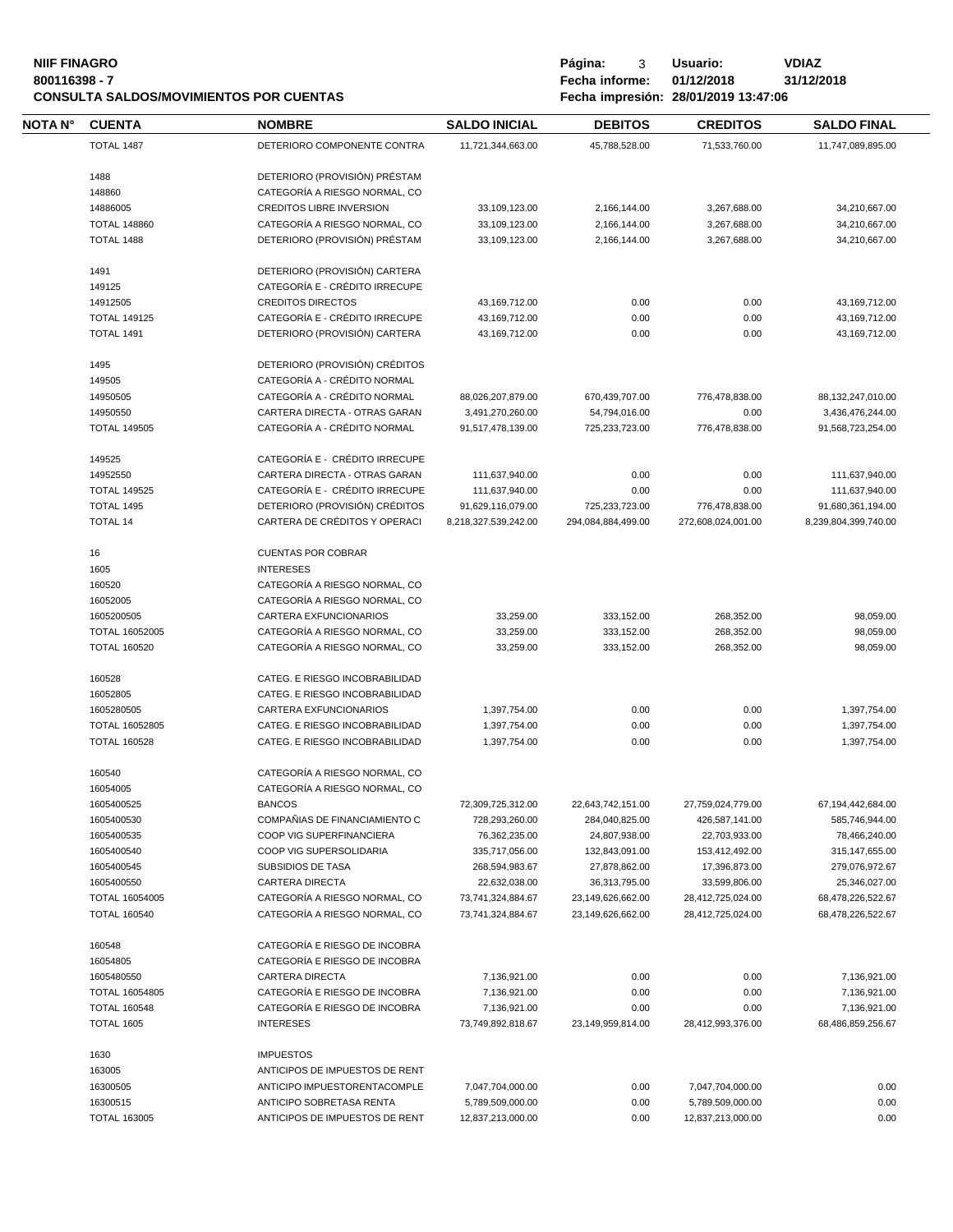| <b>NIIF FINAGRO</b><br>800116398 - 7 |                     | <b>CONSULTA SALDOS/MOVIMIENTOS POR CUENTAS</b> |                      | Página:<br>4<br>Fecha informe: | Usuario:<br>01/12/2018<br>Fecha impresión: 28/01/2019 13:47:06 | <b>VDIAZ</b><br>31/12/2018 |
|--------------------------------------|---------------------|------------------------------------------------|----------------------|--------------------------------|----------------------------------------------------------------|----------------------------|
| <b>NOTA N°</b>                       | <b>CUENTA</b>       | <b>NOMBRE</b>                                  | <b>SALDO INICIAL</b> | <b>DEBITOS</b>                 | <b>CREDITOS</b>                                                | <b>SALDO FINAL</b>         |
|                                      | 163015              | RETENCIÓN EN LA FUENTE                         |                      |                                |                                                                |                            |
|                                      | 16301505            | AUTORRETENCIONES DE RENTA                      |                      |                                |                                                                |                            |
|                                      |                     | AUT RETFTE SOBRE REND FINANC                   |                      |                                |                                                                | 0.00                       |
|                                      | 1630150505          |                                                | 223,750,176.00       | 16,994,574.00                  | 240,744,750.00                                                 |                            |
|                                      | 1630150510          | AUTERETENCION REND CARTERA 2.                  | 7,410,578,026.00     | 577,170,589.00                 | 7,987,748,615.00                                               | 0.00                       |
|                                      | 1630150515          | AUTERETENCION INTERBANCARIOS                   | 17,094,237.00        | 703,303.00                     | 17,797,540.00                                                  | 0.00                       |
|                                      | 1630150525          | AUTORETENCION REND PORTAFOLI                   | 3,176,556,891.00     | 331,352,516.00                 | 3,507,909,407.00                                               | 0.00                       |
|                                      | 1630150530          | AUTORRETENCION RENTA 0.8%                      | 3,239,805,697.00     | 309,256,401.01                 | 3,549,062,098.01                                               | 0.00                       |
|                                      |                     | AUTORRETENCIONES DE RENTA                      |                      |                                |                                                                | 0.00                       |
|                                      | TOTAL 16301505      |                                                | 14,067,785,027.00    | 1,235,477,383.01               | 15,303,262,410.01                                              |                            |
|                                      | 16301510            | OTRAS RETENCIONES                              |                      |                                |                                                                |                            |
|                                      | 1630151005          | SERVICIOS DE ADMINISTRACION                    | 814,246,109.00       | 68,281,278.00                  | 882,527,387.00                                                 | 0.00                       |
|                                      | 1630151010          | RENDIMIENTOS FINANCIEROS                       | 1,039,969,248.18     | 59,007,787.37                  | 1,098,977,035.55                                               | 0.00                       |
|                                      | TOTAL 16301510      | OTRAS RETENCIONES                              | 1,854,215,357.18     | 127,289,065.37                 | 1,981,504,422.55                                               | 0.00                       |
|                                      |                     |                                                |                      |                                |                                                                |                            |
|                                      | <b>TOTAL 163015</b> | RETENCIÓN EN LA FUENTE                         | 15,922,000,384.18    | 1,362,766,448.38               | 17,284,766,832.56                                              | 0.00                       |
|                                      | <b>TOTAL 1630</b>   | <b>IMPUESTOS</b>                               | 28,759,213,384.18    | 1,362,766,448.38               | 30, 121, 979, 832.56                                           | 0.00                       |
|                                      | 1632                | ANTICIPOS A CONTRATOS Y PROVE                  |                      |                                |                                                                |                            |
|                                      | 163200              | ANTICIPOS A CONTRATOS Y PROVE                  |                      |                                |                                                                |                            |
|                                      | 16320005            | ANTICIPOS A CONTRATOS Y PROVE                  | 48,543,007.00        | 8,550,150.00                   | 0.00                                                           | 57,093,157.00              |
|                                      |                     |                                                |                      |                                |                                                                |                            |
|                                      | <b>TOTAL 163200</b> | ANTICIPOS A CONTRATOS Y PROVE                  | 48,543,007.00        | 8,550,150.00                   | 0.00                                                           | 57,093,157.00              |
|                                      | <b>TOTAL 1632</b>   | ANTICIPOS A CONTRATOS Y PROVE                  | 48,543,007.00        | 8.550.150.00                   | 0.00                                                           | 57,093,157.00              |
|                                      | 1634                | A EMPLEADOS                                    |                      |                                |                                                                |                            |
|                                      | 163495              | <b>ANTICIPOS LABORALES</b>                     |                      |                                |                                                                |                            |
|                                      |                     |                                                |                      |                                |                                                                |                            |
|                                      | 16349505            | <b>VACACIONES</b>                              | 0.00                 | 135,793,435.00                 | 135,531,639.00                                                 | 261,796.00                 |
|                                      | 16349510            | <b>GASTOS DE VIAJE</b>                         | 13,695,138.00        | 15,758,346.00                  | 28,823,279.00                                                  | 630,205.00                 |
|                                      | <b>TOTAL 163495</b> | <b>ANTICIPOS LABORALES</b>                     | 13,695,138.00        | 151,551,781.00                 | 164,354,918.00                                                 | 892,001.00                 |
|                                      | TOTAL 1634          | A EMPLEADOS                                    | 13,695,138.00        | 151,551,781.00                 | 164,354,918.00                                                 | 892,001.00                 |
|                                      | 1639                | PAGOS POR CUENTA DE CLIENTES,                  |                      |                                |                                                                |                            |
|                                      |                     |                                                |                      |                                |                                                                |                            |
|                                      | 163925              | CATEGORIA E RIESGO DE INCOBRA                  |                      |                                |                                                                |                            |
|                                      | 16392505            | SEGUROS DE VIDA                                | 3,943,423.00         | 188,668.00                     | 0.00                                                           | 4,132,091.00               |
|                                      | 16392515            | COMISIONES GARANTIAS FAG                       | 0.00                 | 3,108,670.00                   | 0.00                                                           | 3,108,670.00               |
|                                      | <b>TOTAL 163925</b> | CATEGORIA E RIESGO DE INCOBRA                  | 3,943,423.00         | 3,297,338.00                   | 0.00                                                           | 7,240,761.00               |
|                                      | <b>TOTAL 1639</b>   | PAGOS POR CUENTA DE CLIENTES.                  |                      | 3.297.338.00                   |                                                                |                            |
|                                      |                     |                                                | 3,943,423.00         |                                | 0.00                                                           | 7,240,761.00               |
|                                      | 1690                | <b>DIVERSAS</b>                                |                      |                                |                                                                |                            |
|                                      | 169095              | <b>OTRAS</b>                                   |                      |                                |                                                                |                            |
|                                      | 16909505            | PROGRAMAS ADMINISTRADOS                        | 2.096.208.478.62     | 12,832,846,468.32              | 7,797,173,816.99                                               | 7,131,881,129.95           |
|                                      | 16909590            | <b>OTRAS</b>                                   | 566,031,414.82       | 49, 157, 178, 071.00           | 48,644,404,075.00                                              | 1,078,805,410.82           |
|                                      |                     |                                                |                      |                                |                                                                |                            |
|                                      | <b>TOTAL 169095</b> | <b>OTRAS</b>                                   | 2,662,239,893.44     | 61,990,024,539.32              | 56,441,577,891.99                                              | 8,210,686,540.77           |
|                                      | <b>TOTAL 1690</b>   | <b>DIVERSAS</b>                                | 2,662,239,893.44     | 61,990,024,539.32              | 56,441,577,891.99                                              | 8,210,686,540.77           |
|                                      | 1694                | DETERIORO (PROVISIÓN) CUENTAS                  |                      |                                |                                                                |                            |
|                                      | 169452              | CATEGORÍA A - CRÉDITO NORMAL. I                |                      |                                |                                                                |                            |
|                                      | 16945210            | CARTERA DIRECTA, INTERESES                     | 22,632,038.00        | 524,180.00                     | 3,238,169.00                                                   | 25,346,027.00              |
|                                      | <b>TOTAL 169452</b> | CATEGORÍA A - CRÉDITO NORMAL, I                | 22,632,038.00        | 524,180.00                     | 3,238,169.00                                                   | 25,346,027.00              |
|                                      |                     |                                                |                      |                                |                                                                |                            |
|                                      | 169457              | CATEGORÍA E - CRÉDITO IRRECUPE                 |                      |                                |                                                                |                            |
|                                      | 16945715            | CARTERA DIRECTA, INTERESES                     | 7,136,921.00         | 0.00                           | 0.00                                                           | 7,136,921.00               |
|                                      | <b>TOTAL 169457</b> | CATEGORÍA E - CRÉDITO IRRECUPE                 | 7,136,921.00         | 0.00                           | 0.00                                                           | 7,136,921.00               |
|                                      | TOTAL 1694          | DETERIORO (PROVISIÓN) CUENTAS                  | 29,768,959.00        | 524,180.00                     | 3,238,169.00                                                   | 32,482,948.00              |
|                                      | 1696                | DETERIORO (PROVISIÓN) CTAS X C                 |                      |                                |                                                                |                            |
|                                      |                     |                                                |                      |                                |                                                                |                            |
|                                      | 169657              | CATEG. E CRÉDITO IRRECUPERABL                  |                      |                                |                                                                |                            |
|                                      | 16965705            | CATEG. E CRÉDITO IRRECUPERABL                  | 1,397,754.00         | 0.00                           | 0.00                                                           | 1,397,754.00               |
|                                      | <b>TOTAL 169657</b> | CATEG. E CRÉDITO IRRECUPERABL                  | 1,397,754.00         | 0.00                           | 0.00                                                           | 1,397,754.00               |
|                                      | TOTAL 1696          | DETERIORO (PROVISIÓN) CTAS X C                 | 1,397,754.00         | 0.00                           | 0.00                                                           | 1,397,754.00               |
|                                      |                     |                                                |                      |                                |                                                                |                            |
|                                      | 1698                | DETERIORO (PROVISIONES) OTRAS                  |                      |                                |                                                                |                            |
|                                      | 169895              | <b>OTRAS</b>                                   |                      |                                |                                                                |                            |
|                                      | 16989505            | <b>OTRAS</b>                                   | 367,755,192.83       | 0.00                           | 0.00                                                           | 367,755,192.83             |
|                                      | 16989510            | SEGUROS DE VIDA DEUDORES                       | 3,943,423.00         | 0.00                           | 188,668.00                                                     | 4,132,091.00               |
|                                      | <b>TOTAL 169895</b> | <b>OTRAS</b>                                   | 371,698,615.83       | 0.00                           | 188,668.00                                                     | 371,887,283.83             |
|                                      |                     |                                                |                      |                                |                                                                |                            |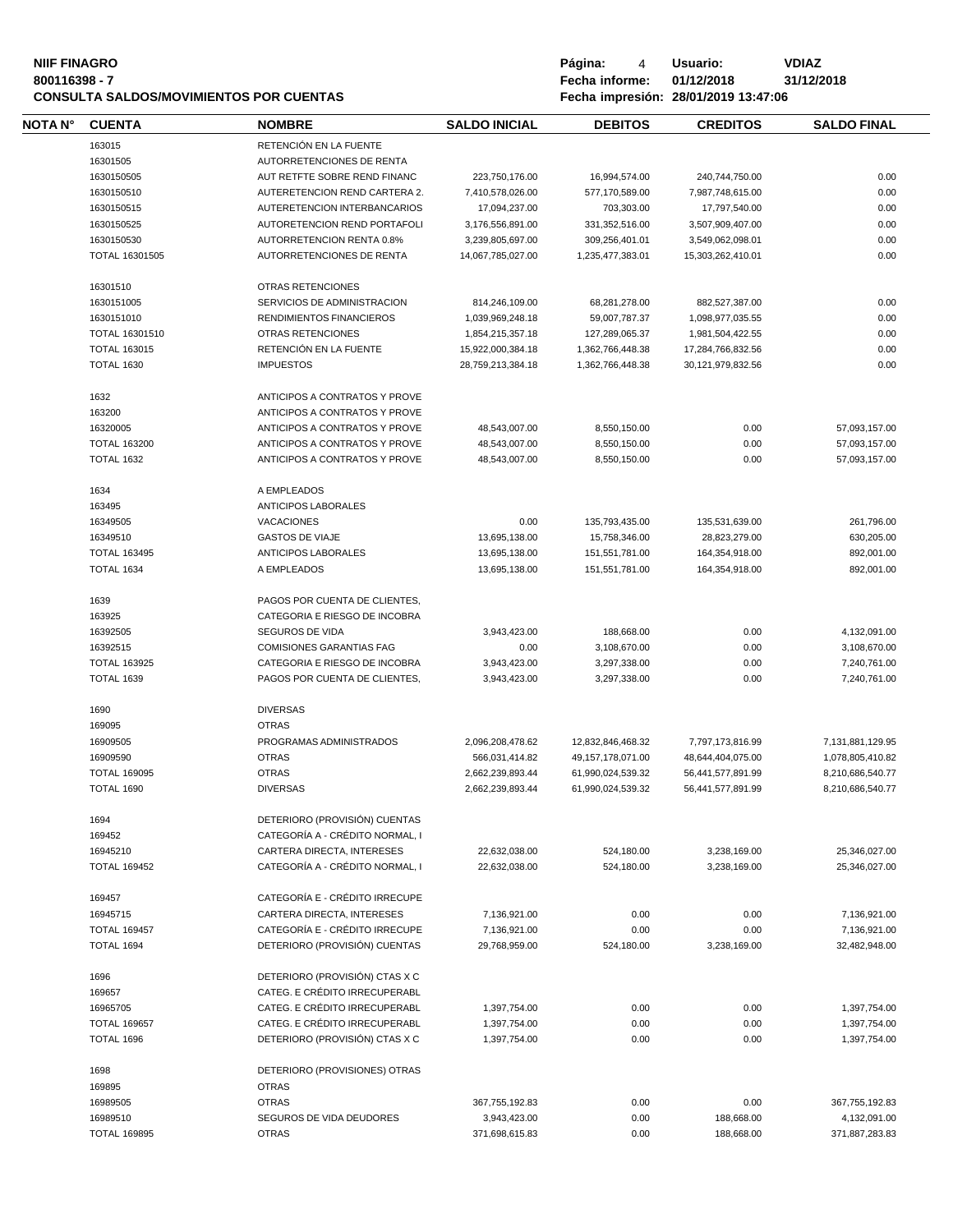# **NIIF FINAGRO P á g i n a :** 5 **U s u a r i o : VDIAZ CONSULTA SALDOS/MOVIMIENTOS POR CUENTAS**

| <b>NOTA N°</b> | <b>CUENTA</b>       | <b>NOMBRE</b>                   | <b>SALDO INICIAL</b> | <b>DEBITOS</b>    | <b>CREDITOS</b>        | <b>SALDO FINAL</b> |
|----------------|---------------------|---------------------------------|----------------------|-------------------|------------------------|--------------------|
|                | TOTAL 1698          | DETERIORO (PROVISIONES) OTRAS   | 371,698,615.83       | 0.00              | 188,668.00             | 371,887,283.83     |
|                | <b>TOTAL 16</b>     | <b>CUENTAS POR COBRAR</b>       | 104,834,662,335.46   | 86,666,674,250.70 | 115, 144, 332, 855. 55 | 76,357,003,730.61  |
|                | 17                  | ACTIVOS NO CORRIENTES MANTENI   |                      |                   |                        |                    |
|                | 1701                | BIENES RECIBIDOS EN PAGO        |                      |                   |                        |                    |
|                |                     |                                 |                      |                   |                        |                    |
|                | 170105              | <b>BIENES MUEBLES</b>           | 855,680,055.00       | 0.00              | 0.00                   | 855,680,055.00     |
|                | 170115              | BIENES INMUEBLES DIFERENTES A   | 53,956,000.00        | 0.00              | 0.00                   | 53,956,000.00      |
|                | <b>TOTAL 1701</b>   | BIENES RECIBIDOS EN PAGO        | 909,636,055.00       | 0.00              | 0.00                   | 909,636,055.00     |
|                | 1775                | DETERIORO ACTIVOS NO CORRIENT   |                      |                   |                        |                    |
|                | 177505              | BIENES RECIBIDOS EN DACION DE P |                      |                   |                        |                    |
|                | 17750505            | PROV BIENES RECIBIDOS EN PAGO-I | 909,636,055.00       | 0.00              | 0.00                   | 909,636,055.00     |
|                | <b>TOTAL 177505</b> | BIENES RECIBIDOS EN DACION DE P | 909,636,055.00       | 0.00              | 0.00                   | 909,636,055.00     |
|                | <b>TOTAL 1775</b>   | DETERIORO ACTIVOS NO CORRIENT   | 909,636,055.00       | 0.00              | 0.00                   | 909,636,055.00     |
|                | 18                  | <b>ACTIVOS MATERIALES</b>       |                      |                   |                        |                    |
|                | 1801                | PROPIEDAD, PLANTA Y EQUIPO      |                      |                   |                        |                    |
|                | 180104              | <b>EDIFICIOS</b>                |                      |                   |                        |                    |
|                | 18010405            | <b>EDIFICIOS</b>                | 17,932,951,266.51    | 0.00              | 0.00                   | 17,932,951,266.51  |
|                | 18010410            | <b>DEPOSITOS</b>                | 22,518,000.00        | 0.00              | 0.00                   | 22,518,000.00      |
|                | 18010415            | <b>GARAJES</b>                  | 703,184,123.00       | 0.00              | 0.00                   | 703,184,123.00     |
|                |                     |                                 |                      |                   |                        |                    |
|                | <b>TOTAL 180104</b> | <b>EDIFICIOS</b>                | 18.658.653.389.51    | 0.00              | 0.00                   | 18,658,653,389.51  |
|                | 180112              | <b>VEHÍCULOS</b>                |                      |                   |                        |                    |
|                | 18011205            | <b>VEHÍCULOS</b>                | 196,975,012.00       | 0.00              | 0.00                   | 196,975,012.00     |
|                | <b>TOTAL 180112</b> | <b>VEHÍCULOS</b>                | 196,975,012.00       | 0.00              | 0.00                   | 196,975,012.00     |
|                | 180122              | <b>EQUIPO DE OFICINA</b>        |                      |                   |                        |                    |
|                | 18012205            | EQUIPO DE OFICINA               | 131,731,881.19       | 0.00              | 0.00                   | 131,731,881.19     |
|                | 18012210            | <b>MUEBLES Y ENSERES</b>        | 127,048,553.96       | 2,000,628.00      | 0.00                   | 129,049,181.96     |
|                | <b>TOTAL 180122</b> | <b>EQUIPO DE OFICINA</b>        | 258,780,435.15       | 2,000,628.00      | 0.00                   | 260,781,063.15     |
|                | 180124              | <b>EQUIPO INFORMÁTICO</b>       |                      |                   |                        |                    |
|                | 18012405            | <b>EQUIPO DE COMPUTO</b>        | 172,458,820.70       | 636,410.00        | 0.00                   | 173,095,230.70     |
|                | <b>TOTAL 180124</b> | <b>EQUIPO INFORMÁTICO</b>       | 172,458,820.70       | 636,410.00        | 0.00                   | 173,095,230.70     |
|                |                     |                                 |                      |                   |                        |                    |
|                | 180126              | EQUIPO DE REDES Y COMUNICACIÓ   |                      |                   |                        |                    |
|                | 18012605            | EQUIPOS DE COMUNICACION         | 823,260,176.36       | 40,883,976.00     | 0.00                   | 864, 144, 152. 36  |
|                | <b>TOTAL 180126</b> | EQUIPO DE REDES Y COMUNICACIÓ   | 823,260,176.36       | 40,883,976.00     | 0.00                   | 864, 144, 152. 36  |
|                | 180160              | REVALUACIÓN PROPIEDAD, PLANTA   |                      |                   |                        |                    |
|                | 18016005            | <b>EDIFICIOS</b>                | 1,768,138,518.00     | 0.00              | 0.00                   | 1,768,138,518.00   |
|                | <b>TOTAL 180160</b> | REVALUACIÓN PROPIEDAD, PLANTA   | 1,768,138,518.00     | 0.00              | 0.00                   | 1,768,138,518.00   |
|                | 180162              | DEPRECIACIÓN Y AGOTAMIENTO PP   |                      |                   |                        |                    |
|                | 18016205            | <b>EDIFICIOS</b>                | 1,327,153,056.36     | 0.00              | 27,354,243.14          | 1,354,507,299.50   |
|                | 18016210            | EQUIPO, MUEBLES Y ENSERES DE O  | 435,864,371.04       | 3,558,011.00      | 16,030,325.27          | 448,336,685.31     |
|                | 18016215            | EQUIPO DE COMPUTACIÓN           | 133,110,681.28       | 155,572.00        | 2,823,375.25           | 135,778,484.53     |
|                | 18016220            | <b>VEHÍCULOS</b>                | 98,253,000.55        | 4,924,364.00      | 2,344,940.63           | 95,673,577.18      |
|                | <b>TOTAL 180162</b> | DEPRECIACIÓN Y AGOTAMIENTO PP   | 1,994,381,109.23     | 8,637,947.00      | 48,552,884.29          | 2,034,296,046.52   |
|                | <b>TOTAL 1801</b>   | PROPIEDAD, PLANTA Y EQUIPO      | 19,883,885,242.49    | 52,158,961.00     | 48,552,884.29          | 19,887,491,319.20  |
|                |                     |                                 |                      |                   |                        |                    |
|                | 1818                | MEJORAS PROPIEDADES AJENAS      |                      |                   |                        |                    |
|                | 181805              | MEJORAS PROPIEDADES AJENAS      |                      |                   |                        |                    |
|                | 18180505            | MEJORAS PROPIEDADES AJENAS      | 389,209,138.09       | 0.00              | 0.00                   | 389,209,138.09     |
|                | <b>TOTAL 181805</b> | MEJORAS PROPIEDADES AJENAS      | 389,209,138.09       | 0.00              | 0.00                   | 389,209,138.09     |
|                | 181897              | DEPRECIACION AMORTIZACION ACU   |                      |                   |                        |                    |
|                | 18189705            | DEPRECIACION AMORTIZACION ACU   | 389,209,138.09       | 0.00              | 0.00                   | 389,209,138.09     |
|                | <b>TOTAL 181897</b> | DEPRECIACION AMORTIZACION ACU   | 389,209,138.09       | 0.00              | 0.00                   | 389,209,138.09     |
|                | <b>TOTAL 18</b>     | <b>ACTIVOS MATERIALES</b>       | 19,883,885,242.49    | 52,158,961.00     | 48,552,884.29          | 19,887,491,319.20  |
|                | 19                  | OTROS ACTIVOS                   |                      |                   |                        |                    |
|                | 1910                | <b>IMPUESTO DIFERIDO</b>        |                      |                   |                        |                    |
|                |                     |                                 |                      |                   |                        |                    |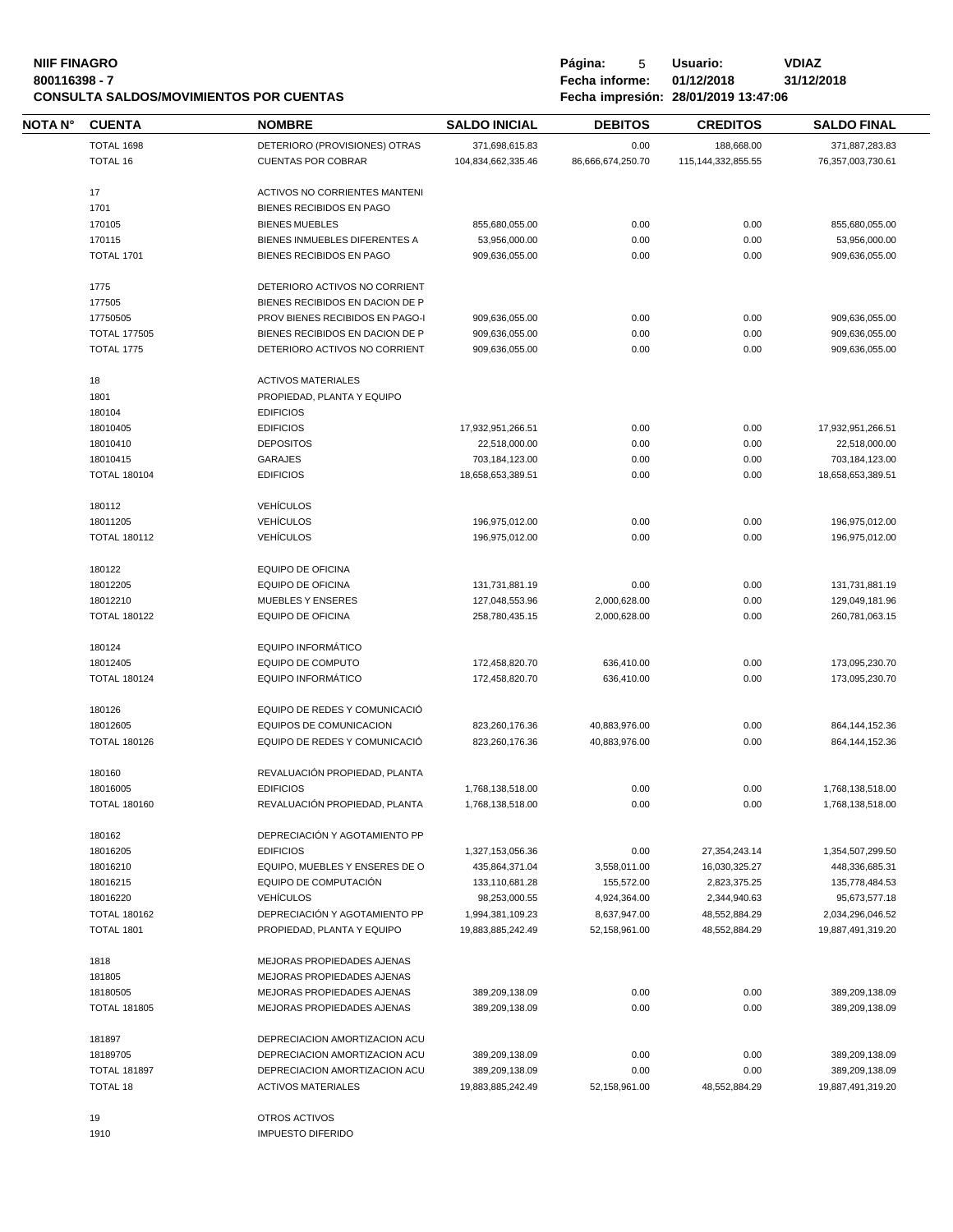# **NIIF FINAGRO P á g i n a :** 6 **U s u a r i o : VDIAZ CONSULTA SALDOS/MOVIMIENTOS POR CUENTAS**

| 191000<br>19100010<br>19100011<br>19100020<br>19100030<br><b>TOTAL 191000</b><br><b>TOTAL 1910</b><br>1911<br>191130<br>19113005<br><b>TOTAL 191130</b><br>191135<br>19113510<br><b>TOTAL 191135</b><br><b>TOTAL 1911</b><br>1925<br>192505<br>19250505<br>19250510<br>19250515<br>19250520<br>19250530<br>19250550<br>19250555<br>19250560<br>19250565<br>19250595<br><b>TOTAL 192505</b><br>192595<br>19259505<br>19259515<br><b>TOTAL 192595</b><br><b>TOTAL 1925</b><br>1960<br>196095<br>19609510<br>1960951005<br>TOTAL 19609510<br>19609515<br>1960951505<br>TOTAL 19609515<br>19609520<br>1960952005<br>TOTAL 19609520<br>19609550<br>1960955005<br>TOTAL 19609550<br>19609580<br>1960958005<br>1960958010<br>1960958015 | <b>CUENTA</b> | <b>NOMBRE</b>                                                  | <b>SALDO INICIAL</b>             | <b>DEBITOS</b>                  | <b>CREDITOS</b>                  | <b>SALDO FINAL</b>           |
|----------------------------------------------------------------------------------------------------------------------------------------------------------------------------------------------------------------------------------------------------------------------------------------------------------------------------------------------------------------------------------------------------------------------------------------------------------------------------------------------------------------------------------------------------------------------------------------------------------------------------------------------------------------------------------------------------------------------------------|---------------|----------------------------------------------------------------|----------------------------------|---------------------------------|----------------------------------|------------------------------|
|                                                                                                                                                                                                                                                                                                                                                                                                                                                                                                                                                                                                                                                                                                                                  |               | <b>IMPUESTO DIFERIDO</b>                                       |                                  |                                 |                                  |                              |
|                                                                                                                                                                                                                                                                                                                                                                                                                                                                                                                                                                                                                                                                                                                                  |               | CARTERA Y CUENTAS POR COBRAR                                   | 191,516,517.24                   | 0.00                            | 38,569,875.50                    | 152,946,641.74               |
|                                                                                                                                                                                                                                                                                                                                                                                                                                                                                                                                                                                                                                                                                                                                  |               | <b>ACTIVOS INTANGIBLES</b>                                     | 371,018,555.39                   | 0.00                            | 296,853,754.89                   | 74,164,800.50                |
|                                                                                                                                                                                                                                                                                                                                                                                                                                                                                                                                                                                                                                                                                                                                  |               | OTROS ACTIVOS                                                  | 7,516,674,581.97                 | 170,641,278.61                  | 0.00                             | 7,687,315,860.58             |
|                                                                                                                                                                                                                                                                                                                                                                                                                                                                                                                                                                                                                                                                                                                                  |               | <b>CUENTAS POR PAGAR</b>                                       | 6,686,572.66                     | 23,411,017.03                   | 0.00                             | 30,097,589.69                |
|                                                                                                                                                                                                                                                                                                                                                                                                                                                                                                                                                                                                                                                                                                                                  |               | <b>IMPUESTO DIFERIDO</b>                                       | 8,085,896,227.26                 | 194,052,295.64                  | 335,423,630.39                   | 7,944,524,892.51             |
|                                                                                                                                                                                                                                                                                                                                                                                                                                                                                                                                                                                                                                                                                                                                  |               | <b>IMPUESTO DIFERIDO</b>                                       | 8,085,896,227.26                 | 194,052,295.64                  | 335,423,630.39                   | 7,944,524,892.51             |
|                                                                                                                                                                                                                                                                                                                                                                                                                                                                                                                                                                                                                                                                                                                                  |               |                                                                |                                  |                                 |                                  |                              |
|                                                                                                                                                                                                                                                                                                                                                                                                                                                                                                                                                                                                                                                                                                                                  |               | <b>ACTIVOS INTANGIBLES</b>                                     |                                  |                                 |                                  |                              |
|                                                                                                                                                                                                                                                                                                                                                                                                                                                                                                                                                                                                                                                                                                                                  |               | <b>LICENCIAS</b>                                               |                                  |                                 |                                  |                              |
|                                                                                                                                                                                                                                                                                                                                                                                                                                                                                                                                                                                                                                                                                                                                  |               | <b>LICENCIAS</b>                                               | 412,184,843.16                   | 61,149,531.00                   | 54,222,183.96                    | 419,112,190.20               |
|                                                                                                                                                                                                                                                                                                                                                                                                                                                                                                                                                                                                                                                                                                                                  |               | <b>LICENCIAS</b>                                               | 412.184.843.16                   | 61,149,531.00                   | 54,222,183.96                    | 419,112,190.20               |
|                                                                                                                                                                                                                                                                                                                                                                                                                                                                                                                                                                                                                                                                                                                                  |               | PROGRAMAS Y APLICACIONES INFO                                  |                                  |                                 |                                  |                              |
|                                                                                                                                                                                                                                                                                                                                                                                                                                                                                                                                                                                                                                                                                                                                  |               | PROGRAMAS Y APLICACIONES DES                                   | 1,125,760,582.72                 | 0.00                            | 276,858,304.42                   | 848,902,278.30               |
|                                                                                                                                                                                                                                                                                                                                                                                                                                                                                                                                                                                                                                                                                                                                  |               | PROGRAMAS Y APLICACIONES INFO                                  | 1,125,760,582.72                 | 0.00                            | 276,858,304.42                   | 848,902,278.30               |
|                                                                                                                                                                                                                                                                                                                                                                                                                                                                                                                                                                                                                                                                                                                                  |               | <b>ACTIVOS INTANGIBLES</b>                                     | 1,537,945,425.88                 | 61,149,531.00                   | 331,080,488.38                   | 1,268,014,468.50             |
|                                                                                                                                                                                                                                                                                                                                                                                                                                                                                                                                                                                                                                                                                                                                  |               |                                                                |                                  |                                 |                                  |                              |
|                                                                                                                                                                                                                                                                                                                                                                                                                                                                                                                                                                                                                                                                                                                                  |               | <b>GASTOS PAGADOS POR ANTICIPAD</b>                            |                                  |                                 |                                  |                              |
|                                                                                                                                                                                                                                                                                                                                                                                                                                                                                                                                                                                                                                                                                                                                  |               | <b>SEGUROS</b>                                                 |                                  |                                 |                                  |                              |
|                                                                                                                                                                                                                                                                                                                                                                                                                                                                                                                                                                                                                                                                                                                                  |               | <b>MANEJO</b>                                                  | 0.00                             | 4,165,000.00                    | 347,083.33                       | 3,817,916.67                 |
|                                                                                                                                                                                                                                                                                                                                                                                                                                                                                                                                                                                                                                                                                                                                  |               | <b>CUMPLIMIENTO</b>                                            | 0.00                             | 835,082,500.00                  | 69,590,208.34                    | 765,492,291.66               |
|                                                                                                                                                                                                                                                                                                                                                                                                                                                                                                                                                                                                                                                                                                                                  |               | <b>CORRIENTE DEBIL</b>                                         | 0.00                             | 12,537,385.00                   | 1,044,782.08                     | 11,492,602.92                |
|                                                                                                                                                                                                                                                                                                                                                                                                                                                                                                                                                                                                                                                                                                                                  |               | VIDA COLECTIVA                                                 | 0.00                             | 49,585,185.00                   | 4, 144, 744.84                   | 45,440,440.16                |
|                                                                                                                                                                                                                                                                                                                                                                                                                                                                                                                                                                                                                                                                                                                                  |               | INFIDELIDAD Y RIESGOS FINANCIER                                | 0.00                             | 809,200,000.00                  | 67,433,333.33                    | 741,766,666.67               |
|                                                                                                                                                                                                                                                                                                                                                                                                                                                                                                                                                                                                                                                                                                                                  |               | <b>INCENDIO</b>                                                | 76,213,987.50                    | 54,355,064.00                   | 29,934,251.17                    | 100,634,800.33               |
|                                                                                                                                                                                                                                                                                                                                                                                                                                                                                                                                                                                                                                                                                                                                  |               | <b>SUSTRACCION</b>                                             | 0.00                             | 3,701,844.00                    | 308,487.00                       | 3,393,357.00                 |
|                                                                                                                                                                                                                                                                                                                                                                                                                                                                                                                                                                                                                                                                                                                                  |               | <b>VEHICULOS</b>                                               | 0.00                             | 15,219,269.00                   | 1,268,272.42                     | 13,950,996.58                |
|                                                                                                                                                                                                                                                                                                                                                                                                                                                                                                                                                                                                                                                                                                                                  |               | <b>TERREMOTO</b>                                               |                                  |                                 |                                  |                              |
|                                                                                                                                                                                                                                                                                                                                                                                                                                                                                                                                                                                                                                                                                                                                  |               |                                                                | 0.00                             | 21,978,590.00                   | 1,831,549.17                     | 20,147,040.83                |
|                                                                                                                                                                                                                                                                                                                                                                                                                                                                                                                                                                                                                                                                                                                                  |               | <b>OTROS</b>                                                   | 0.00                             | 100,000.00                      | 8,333.33                         | 91,666.67                    |
|                                                                                                                                                                                                                                                                                                                                                                                                                                                                                                                                                                                                                                                                                                                                  |               | <b>SEGUROS</b>                                                 | 76,213,987.50                    | 1,805,924,837.00                | 175,911,045.01                   | 1,706,227,779.49             |
|                                                                                                                                                                                                                                                                                                                                                                                                                                                                                                                                                                                                                                                                                                                                  |               | <b>OTROS</b>                                                   |                                  |                                 |                                  |                              |
|                                                                                                                                                                                                                                                                                                                                                                                                                                                                                                                                                                                                                                                                                                                                  |               | CONTRIBUCIONES Y AFILIACIONES                                  | 173,431,962.66                   | 0.00                            | 173,431,962.66                   | 0.00                         |
|                                                                                                                                                                                                                                                                                                                                                                                                                                                                                                                                                                                                                                                                                                                                  |               | SERVICIOS INFORMACION FINANCIE                                 | 0.00                             | 22,848,162.00                   | 7,616,054.00                     | 15,232,108.00                |
|                                                                                                                                                                                                                                                                                                                                                                                                                                                                                                                                                                                                                                                                                                                                  |               | <b>OTROS</b>                                                   | 173,431,962.66                   | 22,848,162.00                   | 181,048,016.66                   | 15,232,108.00                |
|                                                                                                                                                                                                                                                                                                                                                                                                                                                                                                                                                                                                                                                                                                                                  |               | <b>GASTOS PAGADOS POR ANTICIPAD</b>                            | 249,645,950.16                   | 1.828.772.999.00                | 356.959.061.67                   | 1,721,459,887.49             |
|                                                                                                                                                                                                                                                                                                                                                                                                                                                                                                                                                                                                                                                                                                                                  |               | <b>DIVERSOS</b>                                                |                                  |                                 |                                  |                              |
|                                                                                                                                                                                                                                                                                                                                                                                                                                                                                                                                                                                                                                                                                                                                  |               | <b>OTROS</b>                                                   |                                  |                                 |                                  |                              |
|                                                                                                                                                                                                                                                                                                                                                                                                                                                                                                                                                                                                                                                                                                                                  |               |                                                                |                                  |                                 |                                  |                              |
|                                                                                                                                                                                                                                                                                                                                                                                                                                                                                                                                                                                                                                                                                                                                  |               | DESEMBOLSOS CARTERA (CTA PTE)                                  |                                  |                                 |                                  |                              |
|                                                                                                                                                                                                                                                                                                                                                                                                                                                                                                                                                                                                                                                                                                                                  |               | DESEMBOLSOS CARTERA (CTA PTE)                                  | 0.00                             | 292,379,801,108.00              | 292,379,801,108.00               | 0.00                         |
|                                                                                                                                                                                                                                                                                                                                                                                                                                                                                                                                                                                                                                                                                                                                  |               | DESEMBOLSOS CARTERA (CTA PTE)                                  | 0.00                             | 292,379,801,108.00              | 292,379,801,108.00               | 0.00                         |
|                                                                                                                                                                                                                                                                                                                                                                                                                                                                                                                                                                                                                                                                                                                                  |               | RECAUDOS CARTERA (CTA PTE)                                     |                                  |                                 |                                  |                              |
|                                                                                                                                                                                                                                                                                                                                                                                                                                                                                                                                                                                                                                                                                                                                  |               | RECAUDOS CARTERA (CTA PTE)                                     | 0.00                             | 298,931,261,374.00              | 298,931,261,374.00               | 0.00                         |
|                                                                                                                                                                                                                                                                                                                                                                                                                                                                                                                                                                                                                                                                                                                                  |               | RECAUDOS CARTERA (CTA PTE)                                     | 0.00                             | 298,931,261,374.00              | 298,931,261,374.00               | 0.00                         |
|                                                                                                                                                                                                                                                                                                                                                                                                                                                                                                                                                                                                                                                                                                                                  |               | AJUSTE CARTERA (CTA PTE)                                       |                                  |                                 |                                  |                              |
|                                                                                                                                                                                                                                                                                                                                                                                                                                                                                                                                                                                                                                                                                                                                  |               | AJUSTE CARTERA (CTA PTE)                                       | 0.00                             | 188,668.00                      | 188,668.00                       | 0.00                         |
|                                                                                                                                                                                                                                                                                                                                                                                                                                                                                                                                                                                                                                                                                                                                  |               | AJUSTE CARTERA (CTA PTE)                                       | 0.00                             | 188,668.00                      | 188,668.00                       | 0.00                         |
|                                                                                                                                                                                                                                                                                                                                                                                                                                                                                                                                                                                                                                                                                                                                  |               |                                                                |                                  |                                 |                                  |                              |
|                                                                                                                                                                                                                                                                                                                                                                                                                                                                                                                                                                                                                                                                                                                                  |               | PREPAGADOS - BENEFICIOS A EMPL                                 |                                  |                                 |                                  |                              |
|                                                                                                                                                                                                                                                                                                                                                                                                                                                                                                                                                                                                                                                                                                                                  |               | PREPAGADOS - BENEFICIOS A EMPL                                 | 529,239,592.23                   | 63,764,781.00                   | 68,362,320.58                    | 524,642,052.65               |
|                                                                                                                                                                                                                                                                                                                                                                                                                                                                                                                                                                                                                                                                                                                                  |               | PREPAGADOS - BENEFICIOS A EMPL                                 | 529,239,592.23                   | 63,764,781.00                   | 68,362,320.58                    | 524,642,052.65               |
|                                                                                                                                                                                                                                                                                                                                                                                                                                                                                                                                                                                                                                                                                                                                  |               | PROGRAMAS DE REFORESTACION                                     |                                  |                                 |                                  |                              |
|                                                                                                                                                                                                                                                                                                                                                                                                                                                                                                                                                                                                                                                                                                                                  |               | REFORESTADORA DE LA COSTA SA                                   | 767,800,721.77                   | 0.00                            | 0.00                             | 767,800,721.77               |
|                                                                                                                                                                                                                                                                                                                                                                                                                                                                                                                                                                                                                                                                                                                                  |               | MONTERRYE FORESTAL LTDA.                                       | 5,006,847,264.02                 | 1,336,972,617.21                | 195,305,163.25                   | 6,148,514,717.98             |
|                                                                                                                                                                                                                                                                                                                                                                                                                                                                                                                                                                                                                                                                                                                                  |               | CORMAGDALENA                                                   | 489,389,448.75                   | 102,757,928.54                  | 5,903,201.13                     | 586,244,176.16               |
| 1960958020                                                                                                                                                                                                                                                                                                                                                                                                                                                                                                                                                                                                                                                                                                                       |               | REFORESTADORA INDUSTRIAL ANTI                                  | 156,002,857.35                   | 0.00                            | 0.00                             | 156,002,857.35               |
| 1960958025                                                                                                                                                                                                                                                                                                                                                                                                                                                                                                                                                                                                                                                                                                                       |               | <b>CONIF</b>                                                   | 3,096,966,626.76                 | 12,588.40                       | 236,338,542.53                   | 2,860,640,672.63             |
|                                                                                                                                                                                                                                                                                                                                                                                                                                                                                                                                                                                                                                                                                                                                  |               |                                                                |                                  |                                 |                                  |                              |
| 1960958030<br>1960958095                                                                                                                                                                                                                                                                                                                                                                                                                                                                                                                                                                                                                                                                                                         |               | GESTION AMBIENTAL Y FORESTAL S<br>ANTICIPOS PROYECTOS FORESTAL | 359,302,021.17<br>257,889,498.00 | 351,985,574.22<br>76,261,385.00 | 131,846,097.30<br>333,501,723.00 | 579,441,498.09<br>649,160.00 |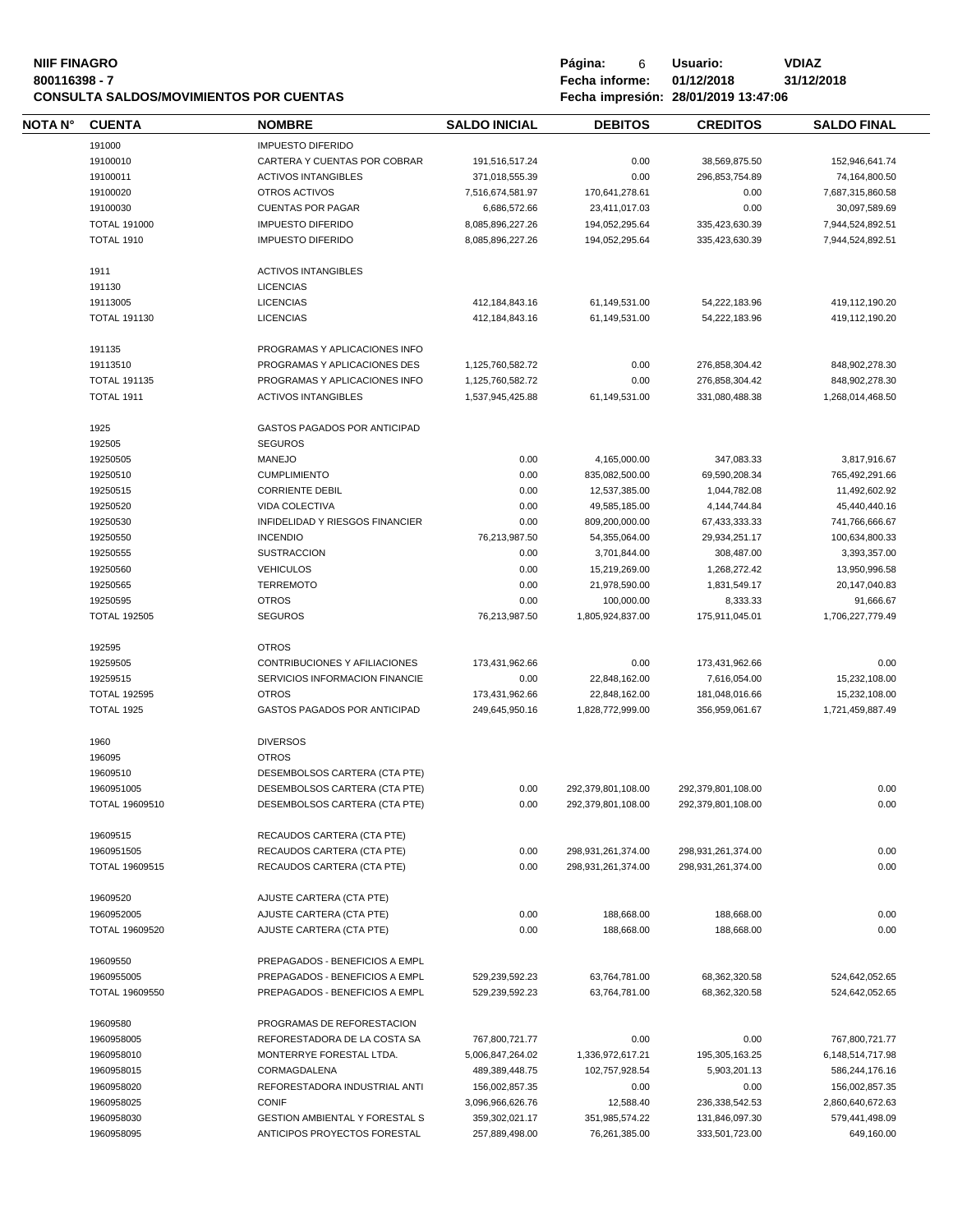## **NIIF FINAGRO 800116398 - 7 Fecha informe: 01/12/2018 31/12/2018 CONSULTA SALDOS/MOVIMIENTOS POR CUENTAS**

| Página:        | 7 | Usuario:                             | <b>VDIAZ</b> |
|----------------|---|--------------------------------------|--------------|
| Fecha informe: |   | 01/12/2018                           | 31/12/2      |
|                |   | Fecha impresión: 28/01/2019 13:47:06 |              |

| NOTA N° | <b>CUENTA</b>           | <b>NOMBRE</b>                        | <b>SALDO INICIAL</b>  | <b>DEBITOS</b>       | <b>CREDITOS</b>      | <b>SALDO FINAL</b>    |
|---------|-------------------------|--------------------------------------|-----------------------|----------------------|----------------------|-----------------------|
|         | TOTAL 19609580          | PROGRAMAS DE REFORESTACION           | 10,134,198,437.82     | 1,867,990,093.37     | 902,894,727.21       | 11,099,293,803.98     |
|         | <b>TOTAL 196095</b>     | <b>OTROS</b>                         | 10,663,438,030.05     | 593,243,006,024.37   | 592,282,508,197.79   | 11,623,935,856.63     |
|         | TOTAL 1960              | <b>DIVERSOS</b>                      | 10,663,438,030.05     | 593,243,006,024.37   | 592,282,508,197.79   | 11,623,935,856.63     |
|         | <b>TOTAL 19</b>         | OTROS ACTIVOS                        | 20,536,925,633.35     | 595,326,980,850.01   | 593,305,971,378.23   | 22,557,935,105.13     |
|         | <b>TOTAL 1</b>          | <b>ACTIVO</b>                        | 10,557,735,950,643.70 | 3,606,617,590,261.46 | 3,602,910,168,800.24 | 10,561,443,372,104.92 |
|         |                         |                                      |                       |                      |                      |                       |
|         | $\overline{\mathbf{c}}$ | PASIVO                               |                       |                      |                      |                       |
|         | 21                      | <b>INSTRUMENTOS FINANCIEROS A CO</b> |                       |                      |                      |                       |
|         | 2122                    | FONDOS INTERBANCARIOS COMPR          |                       |                      |                      |                       |
|         | 212205                  | <b>BANCOS</b>                        | 0.00                  | 65,000,000,000.00    | 65,000,000,000.00    | 0.00                  |
|         | <b>TOTAL 2122</b>       | FONDOS INTERBANCARIOS COMPR          | 0.00                  | 65,000,000,000.00    | 65,000,000,000.00    | 0.00                  |
|         | 2130                    | TÍTULOS DE INVERSIÓN EN CIRCULA      |                       |                      |                      |                       |
|         |                         |                                      |                       |                      |                      |                       |
|         | 213018                  | TIT DESARROLLO AGROPECUARIO          | 6,195,531,212,319.96  | 301,857,000.00       | 301,857,000.00       | 6,195,531,212,319.96  |
|         | 213019                  | TIT DESARROLLO AGROPECUARIO          | 3,182,447,800,389.88  | 513,972,000.00       | 513,972,000.00       | 3,182,447,800,389.88  |
|         | <b>TOTAL 2130</b>       | TÍTULOS DE INVERSIÓN EN CIRCULA      | 9,377,979,012,709.84  | 815,829,000.00       | 815,829,000.00       | 9,377,979,012,709.84  |
|         | <b>TOTAL 21</b>         | <b>INSTRUMENTOS FINANCIEROS A CO</b> | 9,377,979,012,709.84  | 65,815,829,000.00    | 65,815,829,000.00    | 9,377,979,012,709.84  |
|         | 25                      | <b>CUENTAS POR PAGAR</b>             |                       |                      |                      |                       |
|         | 2501                    | <b>COMISIONES Y HONORARIOS</b>       |                       |                      |                      |                       |
|         | 250105                  | <b>HONORARIOS</b>                    | 110,535,260.00        | 379,695,364.00       | 732,652,916.00       | 463,492,812.00        |
|         | 250110                  | <b>COMISIONES</b>                    |                       |                      |                      |                       |
|         |                         |                                      | 298,104,113.56        | 298,104,113.56       | 308,040,917.85       | 308,040,917.85        |
|         | <b>TOTAL 2501</b>       | <b>COMISIONES Y HONORARIOS</b>       | 408,639,373.56        | 677,799,477.56       | 1,040,693,833.85     | 771,533,729.85        |
|         | 2502                    | <b>COSTOS Y GASTOS POR PAGAR</b>     |                       |                      |                      |                       |
|         | 250225                  | <b>GASTOS FINANCIEROS</b>            |                       |                      |                      |                       |
|         | 25022505                | OP DE MERCADO MONETARIO Y REL        |                       |                      |                      |                       |
|         | 2502250505              | FDOS INTERBANCARIOS COMPRAD          | 0.00                  | 7,406,777.00         | 7,406,777.00         | 0.00                  |
|         | TOTAL 25022505          | OP DE MERCADO MONETARIO Y REL        | 0.00                  | 7,406,777.00         | 7,406,777.00         | 0.00                  |
|         |                         |                                      |                       |                      |                      |                       |
|         | 25022510                | TITULOS DE DESARROLLO AGROPE         |                       |                      |                      |                       |
|         | 2502251005              | TITULOS DE DESARROLLO AGROPE         | 0.00                  | 8,490,500,090.59     | 8,490,500,090.59     | 0.00                  |
|         | 2502251010              | TIT DE DESARROLLO AGROPECUARI        | 2,363,875,558.70      | 0.00                 | 2,128,572,312.40     | 4,492,447,871.10      |
|         | 2502251015              | TIT DE DESARROLLO AGROPECUARI        | 6,922,607,247.32      | 0.00                 | 6,289,142,142.99     | 13,211,749,390.31     |
|         | TOTAL 25022510          | TITULOS DE DESARROLLO AGROPE         | 9,286,482,806.02      | 8,490,500,090.59     | 16,908,214,545.98    | 17,704,197,261.41     |
|         | <b>TOTAL 250225</b>     | <b>GASTOS FINANCIEROS</b>            | 9,286,482,806.02      | 8,497,906,867.59     | 16,915,621,322.98    | 17,704,197,261.41     |
|         | <b>TOTAL 2502</b>       | COSTOS Y GASTOS POR PAGAR            | 9,286,482,806.02      | 8,497,906,867.59     | 16,915,621,322.98    | 17,704,197,261.41     |
|         |                         |                                      |                       |                      |                      |                       |
|         | 2503                    | <b>IMPUESTOS</b>                     |                       |                      |                      |                       |
|         | 250305                  | <b>RENTA Y COMPLEMENTARIOS</b>       |                       |                      |                      |                       |
|         | 25030505                | RENTA Y COMPLEMENTARIOS              | 47,162,041,088.10     | 24,332,470,832.56    | 5,848,761,000.00     | 28,678,331,255.54     |
|         | 25030515                | SOBRETASA IMPUESTO DE RENTA          | 5,967,106,004.00      | 5,789,509,000.00     | 708,941,000.00       | 886,538,004.00        |
|         | <b>TOTAL 250305</b>     | <b>RENTA Y COMPLEMENTARIOS</b>       | 53,129,147,092.10     | 30,121,979,832.56    | 6,557,702,000.00     | 29,564,869,259.54     |
|         | 250310                  | INDUSTRIA Y COMERCIO                 |                       |                      |                      |                       |
|         | 25031005                | <b>INDUSTRIA Y COMERCIO</b>          | 281,784,000.00        | 0.00                 | 322,325,000.00       | 604,109,000.00        |
|         | <b>TOTAL 250310</b>     | <b>INDUSTRIA Y COMERCIO</b>          | 281,784,000.00        | 0.00                 | 322,325,000.00       | 604,109,000.00        |
|         | <b>TOTAL 2503</b>       | <b>IMPUESTOS</b>                     | 53.410.931.092.10     | 30, 121, 979, 832.56 | 6,880,027,000.00     | 30,168,978,259.54     |
|         |                         |                                      |                       |                      |                      |                       |
|         | 2505                    | ARRENDAMIENTOS                       |                       |                      |                      |                       |
|         | 250500                  | ARRENDAMIENTOS                       |                       |                      |                      |                       |
|         | 25050005                | ARRENDAMIENTOS                       | 474,947,177.00        | 346,077,165.00       | 300,096,179.00       | 428,966,191.00        |
|         | <b>TOTAL 250500</b>     | <b>ARRENDAMIENTOS</b>                | 474,947,177.00        | 346,077,165.00       | 300,096,179.00       | 428,966,191.00        |
|         | <b>TOTAL 2505</b>       | ARRENDAMIENTOS                       | 474,947,177.00        | 346,077,165.00       | 300,096,179.00       | 428,966,191.00        |
|         | 2511                    | PROVEEDORES Y SERVICIOS POR P        |                       |                      |                      |                       |
|         |                         |                                      |                       |                      |                      |                       |
|         | 251105                  | <b>PROVEEDORES</b>                   |                       |                      |                      |                       |
|         | 25110505                | <b>PROVEEDORES</b>                   | 328,057,651.00        | 742,269,089.00       | 2,980,448,503.00     | 2,566,237,065.00      |
|         | <b>TOTAL 251105</b>     | <b>PROVEEDORES</b>                   | 328,057,651.00        | 742,269,089.00       | 2,980,448,503.00     | 2,566,237,065.00      |
|         | 251195                  | <b>OTROS</b>                         |                       |                      |                      |                       |
|         | 25119505                | PROVEEDORES (ESTIMADOS)              | 162,954,561.00        | 162,954,561.00       | 81,344,837.00        | 81,344,837.00         |
|         | <b>TOTAL 251195</b>     | <b>OTROS</b>                         | 162,954,561.00        | 162,954,561.00       | 81,344,837.00        | 81,344,837.00         |
|         | <b>TOTAL 2511</b>       | PROVEEDORES Y SERVICIOS POR P        | 491,012,212.00        | 905,223,650.00       | 3,061,793,340.00     | 2,647,581,902.00      |
|         |                         |                                      |                       |                      |                      |                       |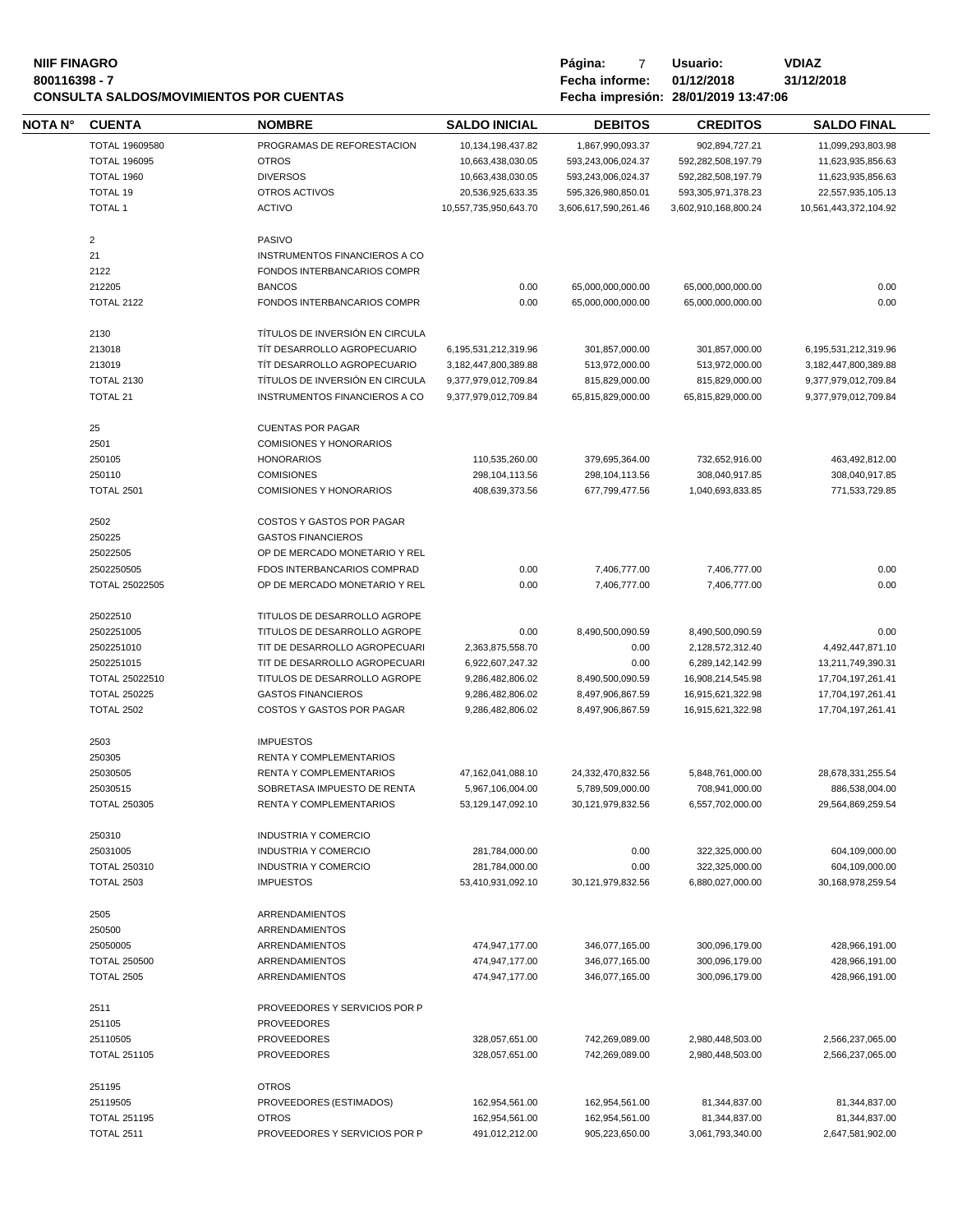# **NIIF FINAGRO P á g i n a :** 8 **U s u a r i o : VDIAZ CONSULTA SALDOS/MOVIMIENTOS POR CUENTAS**

| NOTA N° | <b>CUENTA</b>                    | <b>NOMBRE</b>                                                | <b>SALDO INICIAL</b>   | <b>DEBITOS</b> | <b>CREDITOS</b>  | <b>SALDO FINAL</b>     |
|---------|----------------------------------|--------------------------------------------------------------|------------------------|----------------|------------------|------------------------|
|         |                                  |                                                              |                        |                |                  |                        |
|         | 2514                             | CONTRIBUCIONES, AFILIACIONES Y                               |                        |                |                  |                        |
|         | 251495                           | <b>OTRAS</b>                                                 | 52,939,629,452.00      | 0.00           | 5,818,189,629.00 | 58,757,819,081.00      |
|         | <b>TOTAL 2514</b>                | CONTRIBUCIONES, AFILIACIONES Y                               | 52,939,629,452.00      | 0.00           | 5,818,189,629.00 | 58,757,819,081.00      |
|         | 2519                             | RETENCIONES Y APORTES LABORA                                 |                        |                |                  |                        |
|         | 251905                           | RETENCIONES EN LA FUENTE                                     |                        |                |                  |                        |
|         | 25190505                         | A TITULO DE RENTA                                            |                        |                |                  |                        |
|         | 2519050502                       | <b>EMPLEADOS</b>                                             |                        |                |                  |                        |
|         | 251905050202                     | ASALARIADOS ART 383 E.T.                                     | 155,961,262.00         | 155,961,000.00 | 159,079,100.00   | 159,079,362.00         |
|         | 251905050204                     | EMPL ART. 383 E. T. DECL                                     | 1,933,639.71           | 1,934,000.00   | 1,933,990.00     | 1,933,629.71           |
|         | 251905050206                     | EMPL ART. 383 E. T. NO DECL                                  | 565.27                 | 1,000.00       | 455,895.00       | 455,460.27             |
|         | 251905050208                     | EMPL ART. 384 E. T. DECL                                     | $-819.37$              | 0.00           | 0.00             | $-819.37$              |
|         | TOTAL 2519050502                 | <b>EMPLEADOS</b>                                             | 157,894,647.61         | 157,896,000.00 | 161,468,985.00   | 161,467,632.61         |
|         |                                  |                                                              |                        |                |                  |                        |
|         | 2519050504                       | <b>HONORARIOS</b>                                            |                        |                |                  |                        |
|         | 251905050402                     | HONORARIOS 11% DECL                                          | 21,393,625.89          | 24,144,000.00  | 53,836,394.00    | 51,086,019.89          |
|         | 251905050404                     | HONORARIOS 10% NO DECL                                       | $-462.00$              | 0.00           | 0.00             | $-462.00$              |
|         | TOTAL 2519050504                 | <b>HONORARIOS</b>                                            | 21,393,163.89          | 24,144,000.00  | 53,836,394.00    | 51,085,557.89          |
|         | 2519050506                       | <b>COMISIONES</b>                                            |                        |                |                  |                        |
|         | 251905050602                     | <b>COMISIONES 11% DECL</b>                                   | 355.00                 | 0.00           | 0.00             | 355.00                 |
|         | TOTAL 2519050506                 | <b>COMISIONES</b>                                            | 355.00                 | 0.00           | 0.00             | 355.00                 |
|         |                                  |                                                              |                        |                |                  |                        |
|         | 2519050508                       | <b>SERVICIOS</b>                                             |                        |                |                  |                        |
|         | 251905050802                     | SERV GEN 4% DECL                                             | 1,503,878.81           | 1,504,000.00   | 1,730,705.00     | 1,730,583.81           |
|         | 251905050804                     | SERV GEN 6% NO DECL                                          | $-1.00$                | 0.00           | 0.00             | $-1.00$                |
|         | 251905050806                     | SERV GEN 4% DECL C. M.                                       | 132.00                 | 0.00           | 0.00             | 132.00                 |
|         | 251905050808                     | SERV GEN 6% NO DECL C. M.                                    | $-40.00$               | 0.00           | 0.00             | $-40.00$               |
|         | 251905050810                     | SERV TRANSP DE CARGA 1%                                      | 400.00                 | 0.00           | 0.00             | 400.00                 |
|         | 251905050812                     | SERV TRANSP NAL TERR PASAJ 3.5                               | 423.00                 | 0.00           | 9,800.00         | 10,223.00              |
|         | 251905050818                     | SERV ASEO Y VIGILANCIA 2%                                    | $-306.00$              | 0.00           | 0.00             | $-306.00$              |
|         | 251905050820                     | <b>SERV TEMPORALES 1%</b>                                    | 13,255.00              | 13,000.00      | 12,859.00        | 13,114.00              |
|         | 251905050822                     | SERV HOTEL RESTAUR 2.5% DECL                                 | 33,420.00              | 33,000.00      | 136,174.00       | 136,594.00             |
|         | 251905050824                     | SERV HOTEL RESTAUR 3.5% NO DE                                | 30.00                  | 0.00           | 0.00             | 30.00                  |
|         | 251905050826                     | SERV HOTEL REST 2.5% DECL C. M.                              | $-426.00$              | 0.00           | 0.00             | $-426.00$              |
|         | 251905050828                     | SERV HOTEL REST 3.5% NO DECL C.                              | 433.00                 | 0.00           | 0.00             | 433.00                 |
|         | 251905050830                     | SERV MANTENIM SOFTWARE 3.5%                                  | 3,728,227.00           | 3,728,000.00   | 11,178,788.00    | 11,179,015.00          |
|         | TOTAL 2519050508                 | <b>SERVICIOS</b>                                             | 5,279,425.81           | 5,278,000.00   | 13,068,326.00    | 13,069,751.81          |
|         |                                  |                                                              |                        |                |                  |                        |
|         | 2519050510                       | ARRENDAMIENTOS                                               |                        |                |                  |                        |
|         | 251905051002                     | ARREN INMUEBLES 3.5%                                         | 43,163.00              | 43,000.00      | 43,505.00        | 43,668.00              |
|         | 251905051004                     | ARREN MUEBLES 4%                                             | 926,046.00             | 1,181,000.00   | 1,252,275.00     | 997,321.00             |
|         | TOTAL 2519050510                 | <b>ARRENDAMIENTOS</b>                                        | 969,209.00             | 1,224,000.00   | 1,295,780.00     | 1,040,989.00           |
|         | 2519050512                       | <b>COMPRAS</b>                                               |                        |                |                  |                        |
|         | 251905051202                     | COMP GEN DECL 2.5%                                           | 632,469.29             | 632,000.00     | 697,155.00       | 697,624.29             |
|         | 251905051204                     | COMP GEN NO DECL 3.5%                                        | $-300.00$              | 0.00           | 0.00             | $-300.00$              |
|         | 251905051206                     | COMP COMBUSTIBLES 0.1%                                       | 1,314.00               | 1,000.00       | 2,447.00         | 2,761.00               |
|         | 251905051208                     | COMP GEN 2.5% DECL C. M.                                     | $-130.00$              | 0.00           | 0.00             | $-130.00$              |
|         | TOTAL 2519050512                 | <b>COMPRAS</b>                                               | 633,353.29             | 633,000.00     | 699,602.00       | 699,955.29             |
|         |                                  |                                                              |                        |                |                  |                        |
|         | 2519050514                       | OTROS INGRESOS TRIBUTARIOS                                   |                        |                |                  |                        |
|         | 251905051402                     | OTROS ING TRIB 2.5% DECL                                     | 25.00                  | 0.00           | 0.00             | 25.00                  |
|         | 251905051406<br>TOTAL 2519050514 | OTROS ING TRIB 2.5% DECL C. M.<br>OTROS INGRESOS TRIBUTARIOS | $-241.00$<br>$-216.00$ | 0.00<br>0.00   | 0.00<br>0.00     | $-241.00$<br>$-216.00$ |
|         |                                  |                                                              |                        |                |                  |                        |
|         | 2519050516                       | PAGOS AL EXTERIOR                                            |                        |                |                  |                        |
|         | 251905051602                     | SERVICIOS DESDE EL EXTERIOR 10                               | 297.40                 | 0.00           | 0.00             | 297.40                 |
|         | 251905051604                     | <b>COMPRAS EN EL EXTERIOR 33%</b>                            | 288.00                 | 0.00           | 0.00             | 288.00                 |
|         | 251905051606                     | PAGOS AL EXTERIOR 15%                                        | $-421.00$              | 0.00           | 3,896,590.00     | 3,896,169.00           |
|         | TOTAL 2519050516                 | PAGOS AL EXTERIOR                                            | 164.40                 | 0.00           | 3,896,590.00     | 3,896,754.40           |
|         | 2519050518                       | CONTRATOS DE CONSTRUCCION Y                                  |                        |                |                  |                        |
|         |                                  |                                                              |                        |                |                  |                        |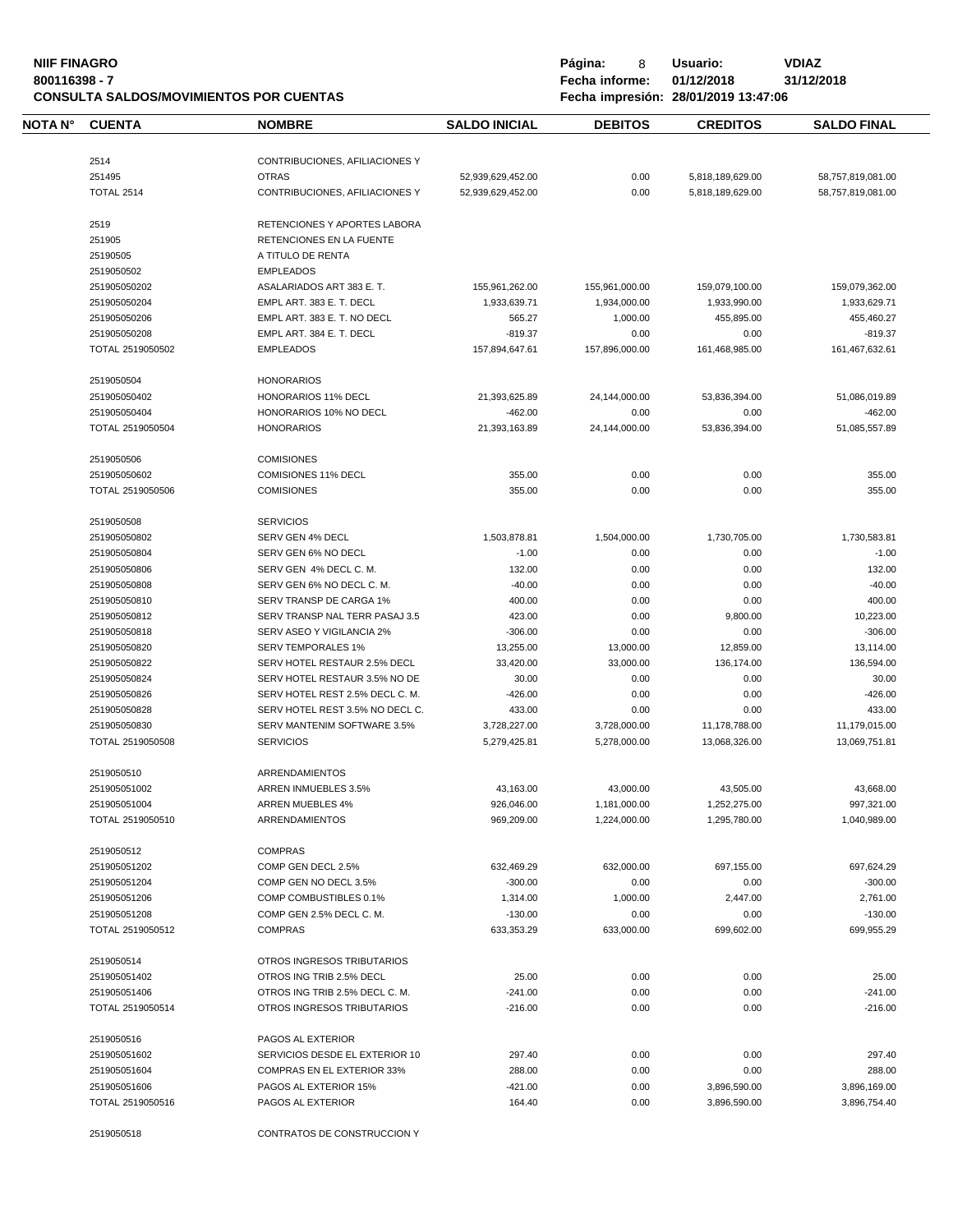## **NIIF FINAGRO P á g i n a :** 9 **U s u a r i o : VDIAZ 800116398 - 7 Fecha informe: 01/12/2018 31/12/2018 CONSULTA SALDOS/MOVIMIENTOS POR CUENTAS**

| Página:        | 9 | Usuario:                             |  |
|----------------|---|--------------------------------------|--|
| Fecha informe: |   | 01/12/2018                           |  |
|                |   | Fecha impresión: 28/01/2019 13:47:06 |  |

| 251905051802<br>TOTAL 2519050518<br>TOTAL 25190505<br>25190510<br>2519051002<br>251905100202<br>251905100204<br>251905100206<br>251905100208<br>TOTAL 2519051002<br>TOTAL 25190510<br>25190520<br>2519052002<br>251905200202<br>TOTAL 2519052002<br>TOTAL 25190520 | CONTRATOS DE CONSTRUCCION 2<br>CONTRATOS DE CONSTRUCCION Y<br>A TITULO DE RENTA<br>AUTORRETENCIONES DE RENTA<br>RENDIMIENTOS FINANCIEROS<br><b>REND FINANCIEROS 4%</b><br><b>REND FINANCIEROS 7%</b><br>REND CARTERA 2.5%<br>REND INTERBANCARIOS 2.5%<br>RENDIMIENTOS FINANCIEROS<br>AUTORRETENCIONES DE RENTA<br>AUTORETENCION RENTA 0.8%<br>AUTORETENCION RENTA 0.8%<br>AUTORETENCION RENTA 0.8%<br>AUTORETENCION RENTA 0.8%<br>AUTORETENCION RENTA 0.8% | $-283.00$<br>$-283.00$<br>186,169,820.00<br>313,199,454.60<br>15,001,304.99<br>588,555,131.90<br>953,739.40<br>917,709,630.89<br>917,709,630.89<br>266,871,693.00<br>266,871,693.00 | 0.00<br>0.00<br>189,175,000.00<br>313,199,000.00<br>15,001,000.00<br>588,555,000.00<br>954,000.00<br>917,709,000.00<br>917,709,000.00 | 0.00<br>0.00<br>234,265,677.00<br>331,352,516.00<br>16,994,574.00<br>577,170,589.00<br>703,303.00<br>926,220,982.00<br>926.220.982.00 | $-283.00$<br>$-283.00$<br>231,260,497.00<br>331,352,970.60<br>16,994,878.99<br>577,170,720.90<br>703,042.40<br>926,221,612.89<br>926,221,612.89 |
|--------------------------------------------------------------------------------------------------------------------------------------------------------------------------------------------------------------------------------------------------------------------|------------------------------------------------------------------------------------------------------------------------------------------------------------------------------------------------------------------------------------------------------------------------------------------------------------------------------------------------------------------------------------------------------------------------------------------------------------|-------------------------------------------------------------------------------------------------------------------------------------------------------------------------------------|---------------------------------------------------------------------------------------------------------------------------------------|---------------------------------------------------------------------------------------------------------------------------------------|-------------------------------------------------------------------------------------------------------------------------------------------------|
|                                                                                                                                                                                                                                                                    |                                                                                                                                                                                                                                                                                                                                                                                                                                                            |                                                                                                                                                                                     |                                                                                                                                       |                                                                                                                                       |                                                                                                                                                 |
|                                                                                                                                                                                                                                                                    |                                                                                                                                                                                                                                                                                                                                                                                                                                                            |                                                                                                                                                                                     |                                                                                                                                       |                                                                                                                                       |                                                                                                                                                 |
|                                                                                                                                                                                                                                                                    |                                                                                                                                                                                                                                                                                                                                                                                                                                                            |                                                                                                                                                                                     |                                                                                                                                       |                                                                                                                                       |                                                                                                                                                 |
|                                                                                                                                                                                                                                                                    |                                                                                                                                                                                                                                                                                                                                                                                                                                                            |                                                                                                                                                                                     |                                                                                                                                       |                                                                                                                                       |                                                                                                                                                 |
|                                                                                                                                                                                                                                                                    |                                                                                                                                                                                                                                                                                                                                                                                                                                                            |                                                                                                                                                                                     |                                                                                                                                       |                                                                                                                                       |                                                                                                                                                 |
|                                                                                                                                                                                                                                                                    |                                                                                                                                                                                                                                                                                                                                                                                                                                                            |                                                                                                                                                                                     |                                                                                                                                       |                                                                                                                                       |                                                                                                                                                 |
|                                                                                                                                                                                                                                                                    |                                                                                                                                                                                                                                                                                                                                                                                                                                                            |                                                                                                                                                                                     |                                                                                                                                       |                                                                                                                                       |                                                                                                                                                 |
|                                                                                                                                                                                                                                                                    |                                                                                                                                                                                                                                                                                                                                                                                                                                                            |                                                                                                                                                                                     |                                                                                                                                       |                                                                                                                                       |                                                                                                                                                 |
|                                                                                                                                                                                                                                                                    |                                                                                                                                                                                                                                                                                                                                                                                                                                                            |                                                                                                                                                                                     |                                                                                                                                       |                                                                                                                                       |                                                                                                                                                 |
|                                                                                                                                                                                                                                                                    |                                                                                                                                                                                                                                                                                                                                                                                                                                                            |                                                                                                                                                                                     |                                                                                                                                       |                                                                                                                                       |                                                                                                                                                 |
|                                                                                                                                                                                                                                                                    |                                                                                                                                                                                                                                                                                                                                                                                                                                                            |                                                                                                                                                                                     |                                                                                                                                       |                                                                                                                                       |                                                                                                                                                 |
|                                                                                                                                                                                                                                                                    |                                                                                                                                                                                                                                                                                                                                                                                                                                                            |                                                                                                                                                                                     |                                                                                                                                       |                                                                                                                                       |                                                                                                                                                 |
|                                                                                                                                                                                                                                                                    |                                                                                                                                                                                                                                                                                                                                                                                                                                                            |                                                                                                                                                                                     |                                                                                                                                       |                                                                                                                                       |                                                                                                                                                 |
|                                                                                                                                                                                                                                                                    |                                                                                                                                                                                                                                                                                                                                                                                                                                                            |                                                                                                                                                                                     | 266,872,000.00                                                                                                                        | 309,256,401.01                                                                                                                        | 309,256,094.01                                                                                                                                  |
|                                                                                                                                                                                                                                                                    |                                                                                                                                                                                                                                                                                                                                                                                                                                                            |                                                                                                                                                                                     | 266,872,000.00                                                                                                                        | 309,256,401.01                                                                                                                        | 309,256,094.01                                                                                                                                  |
|                                                                                                                                                                                                                                                                    |                                                                                                                                                                                                                                                                                                                                                                                                                                                            | 266,871,693.00                                                                                                                                                                      | 266,872,000.00                                                                                                                        | 309,256,401.01                                                                                                                        | 309,256,094.01                                                                                                                                  |
| 25190535                                                                                                                                                                                                                                                           | RETENCIONES EN LA FUENTE DE IV                                                                                                                                                                                                                                                                                                                                                                                                                             |                                                                                                                                                                                     |                                                                                                                                       |                                                                                                                                       |                                                                                                                                                 |
| 2519053502                                                                                                                                                                                                                                                         | RETENCIONES EN LA FUENTE DE IV                                                                                                                                                                                                                                                                                                                                                                                                                             |                                                                                                                                                                                     |                                                                                                                                       |                                                                                                                                       |                                                                                                                                                 |
| 251905350202                                                                                                                                                                                                                                                       | RETEIVA 15% SOBRE IVA 16% BIENE                                                                                                                                                                                                                                                                                                                                                                                                                            | 26.00                                                                                                                                                                               | 0.00                                                                                                                                  | 0.00                                                                                                                                  | 26.00                                                                                                                                           |
| 251905350204                                                                                                                                                                                                                                                       | RETEIVA 15% SOBRE IVA 16% SERV                                                                                                                                                                                                                                                                                                                                                                                                                             | 1,346,208.00                                                                                                                                                                        | 1,346,000.00                                                                                                                          | 1,904,504.00                                                                                                                          | 1,904,712.00                                                                                                                                    |
| 251905350206                                                                                                                                                                                                                                                       | RETEIVA 15% SOBRE IVA 5% BIENES                                                                                                                                                                                                                                                                                                                                                                                                                            | 6,048.00                                                                                                                                                                            | 6,000.00                                                                                                                              | 0.00                                                                                                                                  | 48.00                                                                                                                                           |
| 251905350208                                                                                                                                                                                                                                                       | RETEIVA 15% SOBRE IVA 5% SERV                                                                                                                                                                                                                                                                                                                                                                                                                              | $-246.00$                                                                                                                                                                           | 0.00                                                                                                                                  | 0.00                                                                                                                                  | $-246.00$                                                                                                                                       |
| 251905350210                                                                                                                                                                                                                                                       | RETEIVA 15% IVA 16% BIENES C.M.                                                                                                                                                                                                                                                                                                                                                                                                                            | $-124.00$                                                                                                                                                                           | 0.00                                                                                                                                  | 0.00                                                                                                                                  | $-124.00$                                                                                                                                       |
| 251905350212                                                                                                                                                                                                                                                       | RETEIVA 15% IVA 16% SERV C.M.                                                                                                                                                                                                                                                                                                                                                                                                                              | 357.00                                                                                                                                                                              | 0.00                                                                                                                                  | 0.00                                                                                                                                  | 357.00                                                                                                                                          |
| 251905350218                                                                                                                                                                                                                                                       | RETEIVA 100% IVA 16% BIENES                                                                                                                                                                                                                                                                                                                                                                                                                                | 449.00                                                                                                                                                                              | 0.00                                                                                                                                  | 0.00                                                                                                                                  | 449.00                                                                                                                                          |
| 251905350219                                                                                                                                                                                                                                                       | RETEIVA 15% IVA 19% BIENES                                                                                                                                                                                                                                                                                                                                                                                                                                 | 297,708.00                                                                                                                                                                          | 428,765.00                                                                                                                            | 299,521.00                                                                                                                            | 168,464.00                                                                                                                                      |
| 251905350220                                                                                                                                                                                                                                                       | RETEIVA 15% IVA 19% SERVICIOS                                                                                                                                                                                                                                                                                                                                                                                                                              | 10,282,427.02                                                                                                                                                                       | 10,463,725.00                                                                                                                         | 21,953,310.00                                                                                                                         | 21,772,012.02                                                                                                                                   |
| 251905350221                                                                                                                                                                                                                                                       | RETEIVA 15% IVA 19% BIENES C.M.                                                                                                                                                                                                                                                                                                                                                                                                                            | $-213.00$                                                                                                                                                                           | 0.00                                                                                                                                  | 0.00                                                                                                                                  | $-213.00$                                                                                                                                       |
| 251905350222                                                                                                                                                                                                                                                       | RETEIVA 15% IVA 19% SERVICIOS C.                                                                                                                                                                                                                                                                                                                                                                                                                           |                                                                                                                                                                                     |                                                                                                                                       | 0.00                                                                                                                                  | 494.00                                                                                                                                          |
|                                                                                                                                                                                                                                                                    |                                                                                                                                                                                                                                                                                                                                                                                                                                                            | 494.00                                                                                                                                                                              | 0.00                                                                                                                                  |                                                                                                                                       |                                                                                                                                                 |
| TOTAL 2519053502<br>TOTAL 25190535                                                                                                                                                                                                                                 | RETENCIONES EN LA FUENTE DE IV<br>RETENCIONES EN LA FUENTE DE IV                                                                                                                                                                                                                                                                                                                                                                                           | 11,933,134.02<br>11,933,134.02                                                                                                                                                      | 12,244,490.00<br>12,244,490.00                                                                                                        | 24, 157, 335.00<br>24, 157, 335.00                                                                                                    | 23,845,979.02<br>23,845,979.02                                                                                                                  |
|                                                                                                                                                                                                                                                                    |                                                                                                                                                                                                                                                                                                                                                                                                                                                            |                                                                                                                                                                                     |                                                                                                                                       |                                                                                                                                       |                                                                                                                                                 |
| 25190540                                                                                                                                                                                                                                                           | RETENCIONES EN LA FUENTE DE IC                                                                                                                                                                                                                                                                                                                                                                                                                             |                                                                                                                                                                                     |                                                                                                                                       |                                                                                                                                       |                                                                                                                                                 |
| 2519054002                                                                                                                                                                                                                                                         | RETENCIONES EN LA FUENTE DE IC<br><b>TARIFA 4.14X1000 BIENES</b>                                                                                                                                                                                                                                                                                                                                                                                           |                                                                                                                                                                                     |                                                                                                                                       |                                                                                                                                       |                                                                                                                                                 |
| 251905400202                                                                                                                                                                                                                                                       |                                                                                                                                                                                                                                                                                                                                                                                                                                                            | 318.00                                                                                                                                                                              | 0.00                                                                                                                                  | 29,829.00                                                                                                                             | 30,147.00                                                                                                                                       |
| 251905400204                                                                                                                                                                                                                                                       | TARIFA 4.14X1000 SERVICIOS                                                                                                                                                                                                                                                                                                                                                                                                                                 | 284.00                                                                                                                                                                              | 0.00                                                                                                                                  | 19,942.00                                                                                                                             | 20,226.00                                                                                                                                       |
| 251905400208                                                                                                                                                                                                                                                       | TARIFA 6.9X1000 SERVICIOS                                                                                                                                                                                                                                                                                                                                                                                                                                  | 2,201,857.00                                                                                                                                                                        | 51,750.00                                                                                                                             | 4,101,554.00                                                                                                                          | 6,251,661.00                                                                                                                                    |
| 251905400210                                                                                                                                                                                                                                                       | TARIFA 9.66X1000 BIENES                                                                                                                                                                                                                                                                                                                                                                                                                                    | $-28.00$                                                                                                                                                                            | 0.00                                                                                                                                  | 0.00                                                                                                                                  | $-28.00$                                                                                                                                        |
| 251905400212                                                                                                                                                                                                                                                       | TARIFA 9.66X1000 SERVICIOS                                                                                                                                                                                                                                                                                                                                                                                                                                 | 1,709,103.00                                                                                                                                                                        | 44,322.00                                                                                                                             | 2,378,761.00                                                                                                                          | 4,043,542.00                                                                                                                                    |
| 251905400214                                                                                                                                                                                                                                                       | TARIFA 11.04X1000 BIENES                                                                                                                                                                                                                                                                                                                                                                                                                                   | 264,032.00                                                                                                                                                                          | 53,196.00                                                                                                                             | 633,783.00                                                                                                                            | 844,619.00                                                                                                                                      |
| 251905400216                                                                                                                                                                                                                                                       | TARIFA 11.04X1000 SERVICIOS                                                                                                                                                                                                                                                                                                                                                                                                                                | $-44.00$                                                                                                                                                                            | 0.00                                                                                                                                  | 79,322.00                                                                                                                             | 79,278.00                                                                                                                                       |
| 251905400218                                                                                                                                                                                                                                                       | TARIFA 13.8X1000 BIENES                                                                                                                                                                                                                                                                                                                                                                                                                                    | 5,040.00                                                                                                                                                                            | 0.00                                                                                                                                  | 9,835.00                                                                                                                              | 14,875.00                                                                                                                                       |
| 251905400220                                                                                                                                                                                                                                                       | TARIFA 13.8X1000 SERVICIOS                                                                                                                                                                                                                                                                                                                                                                                                                                 | $-336.00$                                                                                                                                                                           | 0.00                                                                                                                                  | 35,535.00                                                                                                                             | 35,199.00                                                                                                                                       |
| 251905400224                                                                                                                                                                                                                                                       | TARIFA 4.14X1000 SERVICIOS C. M.                                                                                                                                                                                                                                                                                                                                                                                                                           | $-10.00$                                                                                                                                                                            | 0.00                                                                                                                                  | 0.00                                                                                                                                  | $-10.00$                                                                                                                                        |
| 251905400228                                                                                                                                                                                                                                                       | TARIFA 6.9X1000 SERVICIOS C.M.                                                                                                                                                                                                                                                                                                                                                                                                                             | $-6.00$                                                                                                                                                                             | 0.00                                                                                                                                  | 0.00                                                                                                                                  | $-6.00$                                                                                                                                         |
| 251905400230                                                                                                                                                                                                                                                       | TARIFA 9.66X1000 BIENES C. M.                                                                                                                                                                                                                                                                                                                                                                                                                              | 57.00                                                                                                                                                                               | 0.00                                                                                                                                  | 0.00                                                                                                                                  | 57.00                                                                                                                                           |
| 251905400236                                                                                                                                                                                                                                                       | TARIFA 11.04X1000 SERV C. M.                                                                                                                                                                                                                                                                                                                                                                                                                               | $-33,109.00$                                                                                                                                                                        | 0.00                                                                                                                                  | 0.00                                                                                                                                  | $-33,109.00$                                                                                                                                    |
| 251905400240                                                                                                                                                                                                                                                       | TARIFA 13.8X1000 SERVICIOS C. M.                                                                                                                                                                                                                                                                                                                                                                                                                           | $-209.00$                                                                                                                                                                           | 0.00                                                                                                                                  | 4,885.00                                                                                                                              | 4,676.00                                                                                                                                        |
| TOTAL 2519054002                                                                                                                                                                                                                                                   | RETENCIONES EN LA FUENTE DE IC                                                                                                                                                                                                                                                                                                                                                                                                                             | 4,146,949.00                                                                                                                                                                        | 149,268.00                                                                                                                            | 7,293,446.00                                                                                                                          | 11,291,127.00                                                                                                                                   |
| TOTAL 25190540                                                                                                                                                                                                                                                     | RETENCIONES EN LA FUENTE DE IC                                                                                                                                                                                                                                                                                                                                                                                                                             | 4,146,949.00                                                                                                                                                                        | 149,268.00                                                                                                                            | 7,293,446.00                                                                                                                          | 11,291,127.00                                                                                                                                   |
| <b>TOTAL 251905</b>                                                                                                                                                                                                                                                | RETENCIONES EN LA FUENTE                                                                                                                                                                                                                                                                                                                                                                                                                                   | 1,386,831,226.91                                                                                                                                                                    | 1,386,149,758.00                                                                                                                      | 1,501,193,841.01                                                                                                                      | 1,501,875,309.92                                                                                                                                |
| 251910                                                                                                                                                                                                                                                             | <b>JUDICIALES</b>                                                                                                                                                                                                                                                                                                                                                                                                                                          |                                                                                                                                                                                     |                                                                                                                                       |                                                                                                                                       |                                                                                                                                                 |
| 25191005                                                                                                                                                                                                                                                           | <b>EMBARGOS</b>                                                                                                                                                                                                                                                                                                                                                                                                                                            |                                                                                                                                                                                     |                                                                                                                                       |                                                                                                                                       |                                                                                                                                                 |
| 2519100505                                                                                                                                                                                                                                                         | <b>EMBARGOS</b>                                                                                                                                                                                                                                                                                                                                                                                                                                            | 0.00                                                                                                                                                                                | 931,028.00                                                                                                                            | 931,028.00                                                                                                                            | 0.00                                                                                                                                            |
| TOTAL 25191005                                                                                                                                                                                                                                                     | <b>EMBARGOS</b>                                                                                                                                                                                                                                                                                                                                                                                                                                            | 0.00                                                                                                                                                                                | 931,028.00                                                                                                                            | 931,028.00                                                                                                                            | 0.00                                                                                                                                            |
| <b>TOTAL 251910</b>                                                                                                                                                                                                                                                | <b>JUDICIALES</b>                                                                                                                                                                                                                                                                                                                                                                                                                                          | 0.00                                                                                                                                                                                | 931,028.00                                                                                                                            | 931,028.00                                                                                                                            | 0.00                                                                                                                                            |
| 251925                                                                                                                                                                                                                                                             | FONDO DE EMPLEADOS                                                                                                                                                                                                                                                                                                                                                                                                                                         |                                                                                                                                                                                     |                                                                                                                                       |                                                                                                                                       |                                                                                                                                                 |
| 25192505                                                                                                                                                                                                                                                           | APORTES Y AHORRO EN FONDOS D                                                                                                                                                                                                                                                                                                                                                                                                                               |                                                                                                                                                                                     |                                                                                                                                       |                                                                                                                                       |                                                                                                                                                 |
| 2519250505                                                                                                                                                                                                                                                         | APORTES Y AHORRO EN FONDOS D                                                                                                                                                                                                                                                                                                                                                                                                                               | 1,978,198.00                                                                                                                                                                        | 1,978,198.00                                                                                                                          | 0.00                                                                                                                                  | 0.00                                                                                                                                            |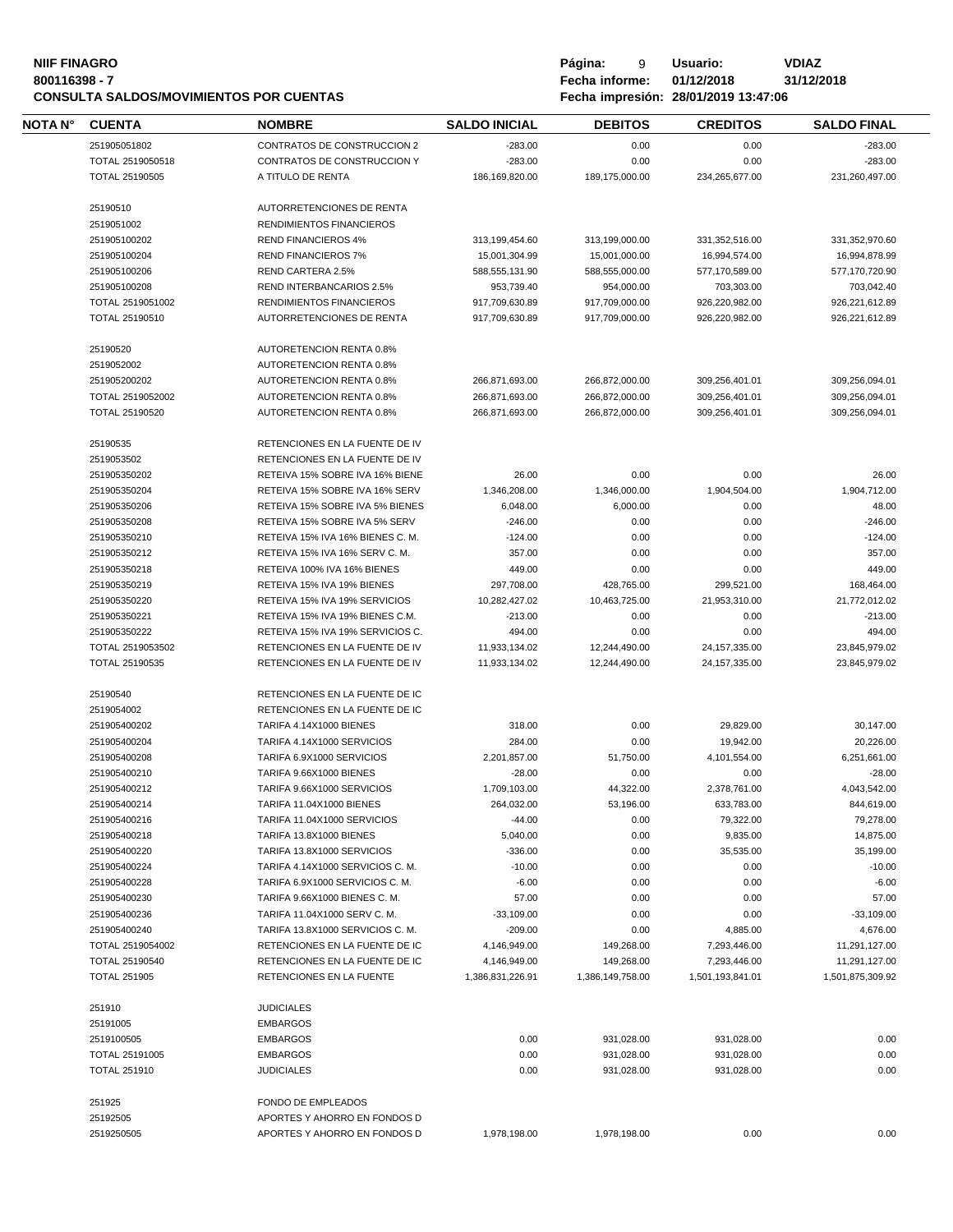## **NIIF FINAGRO P á g i n a :** 10 **U s u a r i o : VDIAZ 800116398 - 7 Fecha informe: 01/12/2018 31/12/2018 CONSULTA SALDOS/MOVIMIENTOS POR CUENTAS**

| Página:        | 10. | Usuario:                             | VD  |
|----------------|-----|--------------------------------------|-----|
| Fecha informe: |     | 01/12/2018                           | 31/ |
|                |     | Fecha impresión: 28/01/2019 13:47:06 |     |

| NOTA N° | <b>CUENTA</b>       | <b>NOMBRE</b>                   | <b>SALDO INICIAL</b> | <b>DEBITOS</b>     | <b>CREDITOS</b>    | <b>SALDO FINAL</b> |
|---------|---------------------|---------------------------------|----------------------|--------------------|--------------------|--------------------|
|         | TOTAL 25192505      | APORTES Y AHORRO EN FONDOS D    | 1,978,198.00         | 1,978,198.00       | 0.00               | 0.00               |
|         | <b>TOTAL 251925</b> | <b>FONDO DE EMPLEADOS</b>       | 1,978,198.00         | 1,978,198.00       | 0.00               | 0.00               |
|         |                     |                                 |                      |                    |                    |                    |
|         | 251935              | CAJA COMPENSACIÓN FAMILIAR. IC  |                      |                    |                    |                    |
|         | 25193505            | CAJA COMPENSACIÓN FAMILIAR, IC  |                      |                    |                    |                    |
|         | 2519350505          | CAJA DE COMPENSACIÓN FAMILIAR   | 60,430,800.00        | 123,218,700.00     | 62,787,900.00      | 0.00               |
|         | 2519350510          | <b>SENA</b>                     | 16,598,600.00        | 45,418,300.00      | 28,819,700.00      | 0.00               |
|         | 2519350515          | <b>ICBF</b>                     | 24,895,200.00        | 68,118,700.00      | 43,223,500.00      | 0.00               |
|         | TOTAL 25193505      | CAJA COMPENSACIÓN FAMILIAR, IC  | 101,924,600.00       | 236,755,700.00     | 134,831,100.00     | 0.00               |
|         | <b>TOTAL 251935</b> | CAJA COMPENSACIÓN FAMILIAR, IC  | 101,924,600.00       | 236,755,700.00     | 134,831,100.00     | 0.00               |
|         | 251940              | FONDOS DE PENSIONES             |                      |                    |                    |                    |
|         | 25194005            | <b>FONDOS DE PENSIONES</b>      | 239,033,000.00       | 503,799,000.00     | 264,766,000.00     | 0.00               |
|         | <b>TOTAL 251940</b> | <b>FONDOS DE PENSIONES</b>      | 239,033,000.00       | 503,799,000.00     | 264,766,000.00     | 0.00               |
|         | 251945              | RETENCIONES Y APORTES DE NOMI   |                      |                    |                    |                    |
|         |                     |                                 |                      |                    |                    |                    |
|         | 25194505            | APORTES OBLIGATORIOS SALUD      | 121,984,800.00       | 412,988,100.00     | 291,079,200.00     | 75,900.00          |
|         | 25194510            | <b>APORTES ARL</b>              | 7.456.000.00         | 15,574,600.00      | 8,118,600.00       | 0.00               |
|         | 25194515            | APORTES VOLUNTARIOS FONDOS D    | 0.00                 | 29,673,600.00      | 29,673,600.00      | 0.00               |
|         | 25194520            | APORTES A CUENTAS AFC           | 0.00                 | 50,045,001.00      | 50,045,001.00      | 0.00               |
|         | 25194525            | PLANES COMPLEM MEDICINA ODON    | 8,465,166.00         | 405,262,085.00     | 406,517,003.00     | 9,720,084.00       |
|         | 25194530            | LIBRANZAS                       | 0.00                 | 62,881,408.00      | 62,881,408.00      | 0.00               |
|         | 25194535            | OTROS DESCUENTOS DE NOMINA      | 0.00                 | 210,177,656.00     | 210,840,953.00     | 663,297.00         |
|         | <b>TOTAL 251945</b> | RETENCIONES Y APORTES DE NOMI   | 137,905,966.00       | 1,186,602,450.00   | 1,059,155,765.00   | 10,459,281.00      |
|         | <b>TOTAL 2519</b>   | RETENCIONES Y APORTES LABORA    | 1,867,672,990.91     | 3,316,216,134.00   | 2,960,877,734.01   | 1.512.334.590.92   |
|         | 2558                | PASIVOS POR IMPUESTOS DIFERIDO  |                      |                    |                    |                    |
|         | 255805              | PASIVOS POR IMPUESTOS DIFERIDO  |                      |                    |                    |                    |
|         | 25580505            | PROPIEDADES PLANTA Y EQUIPO     | 5,752,895,872.74     | 0.00               | 646,325,992.45     | 6,399,221,865.19   |
|         | 25580510            | <b>CUENTAS POR PAGAR</b>        | 48,822.98            | 0.00               | 0.00               | 48,822.98          |
|         | 25580515            | RETENCIONES Y APORTES LABORA    | 441,082.18           | 441,082.18         | 0.00               | 0.00               |
|         | <b>TOTAL 255805</b> | PASIVOS POR IMPUESTOS DIFERIDO  | 5,753,385,777.90     | 441,082.18         | 646,325,992.45     | 6,399,270,688.17   |
|         | <b>TOTAL 2558</b>   | PASIVOS POR IMPUESTOS DIFERIDO  | 5,753,385,777.90     | 441,082.18         | 646,325,992.45     | 6,399,270,688.17   |
|         |                     |                                 |                      |                    |                    |                    |
|         | 2590<br>259095      | <b>DIVERSAS</b><br><b>OTRAS</b> |                      |                    |                    |                    |
|         | 25909535            | ANTICIPOS GASTOS DE VIAJE       | 12,207,631.77        | 29,084,375.00      | 18,173,334.00      | 1,296,590.77       |
|         | 25909540            | PROGRAMAS ADMINISTRADOS         | 0.00                 | 0.00               | 489,921.00         | 489,921.00         |
|         | 25909595            | OTRAS CUENTAS POR PAGAR         | 171,568,735.46       | 135,956,504,284.13 | 135,979,303,196.65 | 194,367,647.98     |
|         | <b>TOTAL 259095</b> | <b>OTRAS</b>                    | 183,776,367.23       | 135,985,588,659.13 | 135,997,966,451.65 | 196, 154, 159. 75  |
|         | <b>TOTAL 2590</b>   | <b>DIVERSAS</b>                 | 183,776,367.23       | 135,985,588,659.13 | 135,997,966,451.65 | 196, 154, 159. 75  |
|         | <b>TOTAL 25</b>     | <b>CUENTAS POR PAGAR</b>        | 124,816,477,248.72   | 179,851,232,868.02 | 173,621,591,482.94 | 118,586,835,863.64 |
|         |                     |                                 |                      |                    |                    |                    |
|         | 27                  | OBLIGACIONES LABORALES          |                      |                    |                    |                    |
|         | 2705                | NOMINA POR PAGAR                |                      |                    |                    |                    |
|         | 270500              | NOMINA POR PAGAR                | 0.00                 | 2,206,552,112.00   | 2,206,552,112.00   | 0.00               |
|         | <b>TOTAL 2705</b>   | NOMINA POR PAGAR                | 0.00                 | 2,206,552,112.00   | 2,206,552,112.00   | 0.00               |
|         | 2710                | <b>CESANTÍAS</b>                |                      |                    |                    |                    |
|         | 271000              | <b>CESANTÍAS</b>                | 747,195,969.00       | 14,637,301.00      | 69,937,195.00      | 802,495,863.00     |
|         | <b>TOTAL 2710</b>   | <b>CESANTÍAS</b>                | 747,195,969.00       | 14,637,301.00      | 69,937,195.00      | 802,495,863.00     |
|         |                     |                                 |                      |                    |                    |                    |
|         | 2715                | INTERESES SOBRE CESANTÍAS       |                      |                    |                    |                    |
|         | 271500              | INTERESES SOBRE CESANTÍAS       | 81,562,656.00        | 1,550,986.00       | 15,574,020.00      | 95,585,690.00      |
|         | <b>TOTAL 2715</b>   | INTERESES SOBRE CESANTIAS       | 81,562,656.00        | 1,550,986.00       | 15,574,020.00      | 95,585,690.00      |
|         | 2720                | <b>VACACIONES</b>               |                      |                    |                    |                    |
|         | 272000              | <b>VACACIONES</b>               | 2,521,086,496.00     | 230,934,231.00     | 111,592,105.00     | 2,401,744,370.00   |
|         | <b>TOTAL 2720</b>   | <b>VACACIONES</b>               | 2,521,086,496.00     | 230,934,231.00     | 111,592,105.00     | 2,401,744,370.00   |
|         | 2725                | PRIMA LEGAL                     |                      |                    |                    |                    |
|         | 272500              | PRIMA LEGAL                     |                      |                    |                    | 0.00               |
|         |                     |                                 | 347,082,001.00       | 417,167,968.00     | 70,085,967.00      |                    |
|         | <b>TOTAL 2725</b>   | PRIMA LEGAL                     | 347,082,001.00       | 417,167,968.00     | 70,085,967.00      | 0.00               |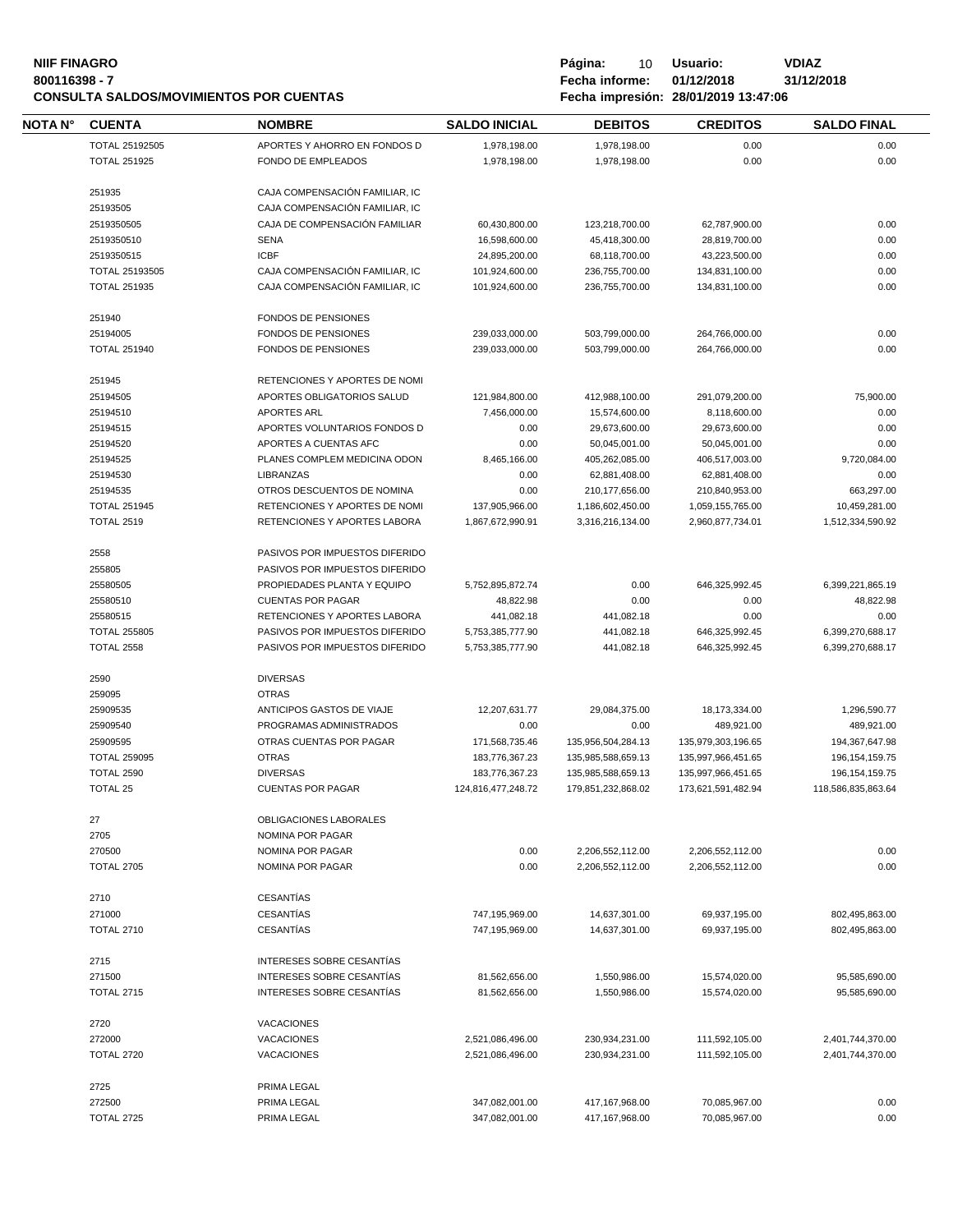# **NIIF FINAGRO P á g i n a :** 11 **U s u a r i o : VDIAZ CONSULTA SALDOS/MOVIMIENTOS POR CUENTAS**

**800116398 - 7 Fecha informe: 01/12/2018 31/12/2018**

 $\frac{1}{\sqrt{1-\frac{1}{2}}}$ 

| <b>NOTA N°</b> | <b>CUENTA</b>       | <b>NOMBRE</b>                    | <b>SALDO INICIAL</b>  | <b>DEBITOS</b>     | <b>CREDITOS</b>    | <b>SALDO FINAL</b>   |
|----------------|---------------------|----------------------------------|-----------------------|--------------------|--------------------|----------------------|
|                | 2730                | PRIMAS EXTRALEGAL                |                       |                    |                    |                      |
|                | 273000              | PRIMAS EXTRALEGAL                |                       |                    |                    |                      |
|                | 27300005            | PRIMA DE VACACIONES              | 674,361,157.00        | 81,944,962.00      | 32,504,981.00      | 624,921,176.00       |
|                | 27300010            | PRIMA EXTRALEGAL DE SERVICIOS    | 504,018,359.00        | 552,271,289.00     | 48,252,930.00      | 0.00                 |
|                | 27300015            | PRIMA DE ANTIGÜEDAD              | 205,678,386.00        | 30,334,252.00      | 30,494,493.00      | 205,838,627.00       |
|                | <b>TOTAL 273000</b> | PRIMAS EXTRALEGAL                | 1,384,057,902.00      | 664,550,503.00     | 111,252,404.00     | 830,759,803.00       |
|                | <b>TOTAL 2730</b>   | PRIMAS EXTRALEGAL                | 1,384,057,902.00      | 664,550,503.00     | 111,252,404.00     | 830,759,803.00       |
|                | 2750                | PROVIS NO CORRIENTES POR BENE    |                       |                    |                    |                      |
|                | 275000              | PROV NO CORRIENTE POR BENEFIC    |                       |                    |                    |                      |
|                | 27500005            | QUINQUENIOS A EMPLEADOS          | 303,528,549.00        | 20,458,404.00      | 10,522,627.00      | 293,592,772.00       |
|                | <b>TOTAL 275000</b> | PROV NO CORRIENTE POR BENEFIC    | 303,528,549.00        | 20,458,404.00      | 10,522,627.00      | 293,592,772.00       |
|                | <b>TOTAL 2750</b>   | PROVIS NO CORRIENTES POR BENE    | 303,528,549.00        | 20,458,404.00      | 10,522,627.00      | 293,592,772.00       |
|                | <b>TOTAL 27</b>     | OBLIGACIONES LABORALES           | 5,384,513,573.00      | 3,555,851,505.00   | 2,595,516,430.00   | 4,424,178,498.00     |
|                | 28                  | <b>PROVISIONES</b>               |                       |                    |                    |                      |
|                | 2814                | MULTAS Y SANCIONES, LITIGIOS, IN |                       |                    |                    |                      |
|                | 281420              | <b>DEMANDAS LABORALES</b>        |                       |                    |                    |                      |
|                | 28142005            | <b>DEMANDAS LABORALES</b>        | 1,326,811.00          | 0.00               | 576,815.00         | 1,903,626.00         |
|                | <b>TOTAL 281420</b> | <b>DEMANDAS LABORALES</b>        | 1,326,811.00          | 0.00               | 576,815.00         | 1,903,626.00         |
|                | <b>TOTAL 2814</b>   | MULTAS Y SANCIONES, LITIGIOS, IN | 1,326,811.00          | 0.00               | 576,815.00         | 1,903,626.00         |
|                | <b>TOTAL 28</b>     | <b>PROVISIONES</b>               | 1,326,811.00          | 0.00               | 576,815.00         | 1,903,626.00         |
|                | 29                  | OTROS PASIVOS                    |                       |                    |                    |                      |
|                | 2990                | <b>DIVERSOS</b>                  |                       |                    |                    |                      |
|                | 299095              | <b>OTROS</b>                     |                       |                    |                    |                      |
|                | 29909540            | SALDOS A FAVOR ENTIDADES EN LI   | 35,594,553.00         | 45,783.00          | 0.00               | 35,548,770.00        |
|                | <b>TOTAL 299095</b> | <b>OTROS</b>                     | 35,594,553.00         | 45,783.00          | 0.00               | 35,548,770.00        |
|                | TOTAL 2990          | <b>DIVERSOS</b>                  | 35,594,553.00         | 45,783.00          | 0.00               | 35,548,770.00        |
|                | TOTAL 29            | <b>OTROS PASIVOS</b>             | 35,594,553.00         | 45,783.00          | 0.00               | 35,548,770.00        |
|                | <b>TOTAL 2</b>      | PASIVO                           | 9,508,216,924,895.56  | 249,222,959,156.02 | 242,033,513,727.94 | 9,501,027,479,467.48 |
|                | 3                   | <b>PATRIMONIO</b>                |                       |                    |                    |                      |
|                | 31                  | <b>CAPITAL SOCIAL</b>            |                       |                    |                    |                      |
|                | 3105                | CAPITAL SUSCRITO Y PAGADO        |                       |                    |                    |                      |
|                | 310505              | CAPITAL AUTORIZADO               | 450,000,000,000.00    | 0.00               | 0.00               | 450,000,000,000.00   |
|                | 310510              | <b>CAPITAL POR SUSCRIBIR</b>     | 63,472,860,000.00     | 0.00               | 0.00               | 63,472,860,000.00    |
|                | <b>TOTAL 3105</b>   | CAPITAL SUSCRITO Y PAGADO        | 386,527,140,000.00    | 0.00               | 0.00               | 386,527,140,000.00   |
|                | <b>TOTAL 31</b>     | <b>CAPITAL SOCIAL</b>            | 386,527,140,000.00    | 0.00               | 0.00               | 386,527,140,000.00   |
|                | 32                  | <b>RESERVAS</b>                  |                       |                    |                    |                      |
|                | 3205                | RESERVA LEGAL                    |                       |                    |                    |                      |
|                | 320505              | APROPIACIÓN DE UTILIDADES LIQUI  | 97, 375, 827, 957. 33 | 0.00               | 0.00               | 97,375,827,957.33    |
|                | TOTAL 3205          | RESERVA LEGAL                    | 97,375,827,957.33     | 0.00               | 0.00               | 97,375,827,957.33    |
|                | 3215                | RESERVAS OCASIONALES             |                       |                    |                    |                      |
|                | 321595              | <b>OTRAS</b>                     |                       |                    |                    |                      |
|                | 32159505            | RESERVA PROG CRED PEQUEÑOS P     | 4,529,180,000.00      | 0.00               | 0.00               | 4,529,180,000.00     |
|                | <b>TOTAL 321595</b> | <b>OTRAS</b>                     | 4,529,180,000.00      | 0.00               | 0.00               | 4,529,180,000.00     |
|                | TOTAL 3215          | RESERVAS OCASIONALES             | 4,529,180,000.00      | 0.00               | 0.00               | 4,529,180,000.00     |
|                | TOTAL 32            | <b>RESERVAS</b>                  | 101,905,007,957.33    | 0.00               | 0.00               | 101,905,007,957.33   |
|                | 38                  | SUPERÁVIT O DÉFICIT              |                       |                    |                    |                      |
|                | 3805                | PRIMA EN COLOCACIÓN DE ACCION    |                       |                    |                    |                      |
|                | 380505              | PRIMA EN COLOCACIÓN DE ACCION    | 445,352,152,874.52    | 0.00               | 0.00               | 445,352,152,874.52   |
|                | <b>TOTAL 3805</b>   | PRIMA EN COLOCACIÓN DE ACCION    | 445,352,152,874.52    | 0.00               | 0.00               | 445,352,152,874.52   |
|                | 3815                | GANANCIAS O PÉRDIDAS NO REALI    |                       |                    |                    |                      |
|                | 381505              | REVALORIZACIÓN ACTIVOS           |                       |                    |                    |                      |
|                | 38150505            | REVALORIZACIÓN ACTIVOS           | 13,420,907,502.00     | 15,642,083.00      | 0.00               | 13,405,265,419.00    |
|                | <b>TOTAL 381505</b> | REVALORIZACIÓN ACTIVOS           | 13,420,907,502.00     | 15,642,083.00      | 0.00               | 13,405,265,419.00    |
|                | TOTAL 3815          | GANANCIAS O PÉRDIDAS NO REALI    | 13,420,907,502.00     | 15,642,083.00      | 0.00               | 13,405,265,419.00    |
|                | TOTAL 38            | SUPERÁVIT O DÉFICIT              | 458,773,060,376.52    | 15,642,083.00      | 0.00               | 458,757,418,293.52   |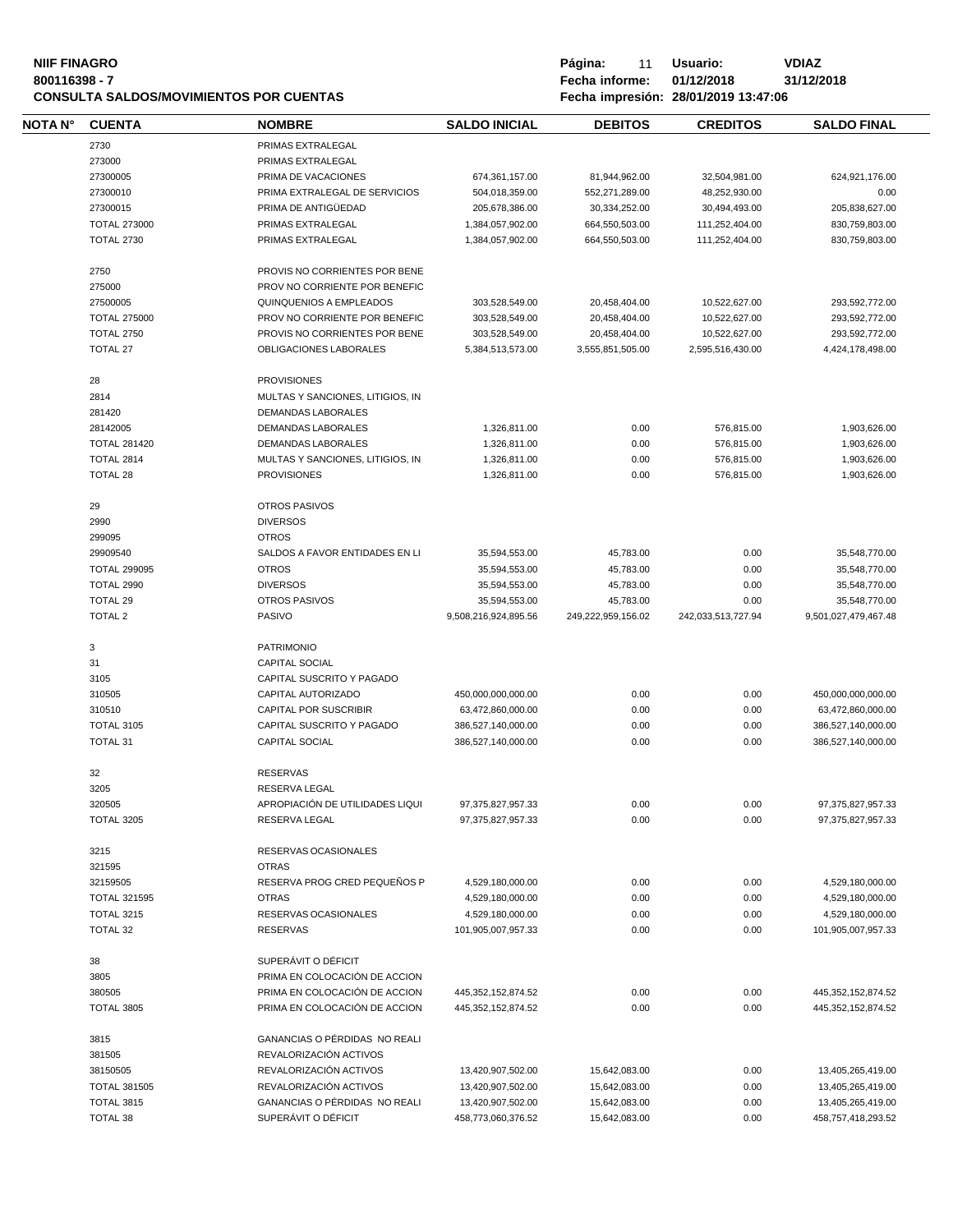| <b>NIIF FINAGRO</b><br>800116398 - 7 |                     | <b>CONSULTA SALDOS/MOVIMIENTOS POR CUENTAS</b> |                                            | Página:<br>12<br>Fecha informe: | Usuario:<br>01/12/2018<br>Fecha impresión: 28/01/2019 13:47:06 | <b>VDIAZ</b><br>31/12/2018                 |
|--------------------------------------|---------------------|------------------------------------------------|--------------------------------------------|---------------------------------|----------------------------------------------------------------|--------------------------------------------|
| <b>NOTA N°</b>                       | <b>CUENTA</b>       | <b>NOMBRE</b>                                  | <b>SALDO INICIAL</b>                       | <b>DEBITOS</b>                  | <b>CREDITOS</b>                                                | <b>SALDO FINAL</b>                         |
|                                      | 39                  | <b>GANANCIAS O PÉRDIDAS</b>                    |                                            |                                 |                                                                |                                            |
|                                      | 3905                | <b>GANANCIAS ACUMULADAS EJERCICI</b>           |                                            |                                 |                                                                |                                            |
|                                      | 390500              | GANANCIAS ACUMULADAS EJERCICI                  |                                            |                                 |                                                                |                                            |
|                                      |                     |                                                |                                            |                                 |                                                                |                                            |
|                                      | 39050005            | <b>GANANCIAS ACUMULADAS EJERCICI</b>           | -124,481,758.61                            | 0.00                            | 0.00                                                           | -124,481,758.61                            |
|                                      | 39050010            | <b>GANANCIAS EJERCICIOS ANTERIOR</b>           | 1,048,953,206.00                           | 0.00                            | 15,642,083.00                                                  | 1,064,595,289.00                           |
|                                      | <b>TOTAL 390500</b> | <b>GANANCIAS ACUMULADAS EJERCICI</b>           | 924,471,447.39                             | 0.00                            | 15,642,083.00                                                  | 940,113,530.39                             |
|                                      | <b>TOTAL 3905</b>   | <b>GANANCIAS ACUMULADAS EJERCICI</b>           | 924,471,447.39                             | 0.00                            | 15,642,083.00                                                  | 940,113,530.39                             |
|                                      | 3915                | <b>GANANCIA DEL EJERCICIO</b>                  |                                            |                                 |                                                                |                                            |
|                                      | 391500              | <b>GANANCIA DEL EJERCICIO</b>                  | 106,797,754,354.34                         | 0.00                            | 10,896,866,889.30                                              | 117,694,621,243.64                         |
|                                      | <b>TOTAL 3915</b>   | <b>GANANCIA DEL EJERCICIO</b>                  | 106,797,754,354.34                         | 0.00                            | 10,896,866,889.30                                              | 117,694,621,243.64                         |
|                                      | 3930                | RESULTADOS ACUMULADOS PROCE                    |                                            |                                 |                                                                |                                            |
|                                      | 393010              | PÉRDIDA                                        |                                            |                                 |                                                                |                                            |
|                                      | 39301011            | <b>DISPONIBLE</b>                              |                                            |                                 |                                                                |                                            |
|                                      | 3930101195          | PROVISIÓN DEL DISPONIBLE                       | $-2,574,423.08$                            | 0.00                            | 0.00                                                           | $-2,574,423.08$                            |
|                                      | TOTAL 39301011      | <b>DISPONIBLE</b>                              | $-2,574,423.08$                            | 0.00                            | 0.00                                                           | -2,574,423.08                              |
|                                      |                     |                                                |                                            |                                 |                                                                |                                            |
|                                      | 39301016            | <b>CUENTAS POR COBRAR</b>                      |                                            |                                 |                                                                |                                            |
|                                      | 3930101698          | OTRAS PROVISIONES CUENTAS PO                   | 283,946,738.00                             | 0.00                            | 0.00                                                           | 283,946,738.00                             |
|                                      | TOTAL 39301016      | <b>CUENTAS POR COBRAR</b>                      | 283,946,738.00                             | 0.00                            | 0.00                                                           | 283,946,738.00                             |
|                                      | 39301018            | PROPIEDAD PLANTA Y EQUIPO                      |                                            |                                 |                                                                |                                            |
|                                      | 3930101850          | <b>LEASING FINANCIERO</b>                      | -4,440,494,868.00                          | 0.00                            | 0.00                                                           | -4,440,494,868.00                          |
|                                      | TOTAL 39301018      | PROPIEDAD PLANTA Y EQUIPO                      | -4,440,494,868.00                          | 0.00                            | 0.00                                                           | -4,440,494,868.00                          |
|                                      | 39301019            | OTROS ACTIVOS                                  |                                            |                                 |                                                                |                                            |
|                                      |                     |                                                |                                            |                                 |                                                                |                                            |
|                                      | 3930101910          | IMPUESTO DIFERIDO ACTIVO                       | -12,282,000,614.00                         | 0.00                            | 0.00                                                           | -12,282,000,614.00                         |
|                                      | 3930101920          | <b>CARGOS DIFERIDOS</b>                        | 13,859,723,502.19                          | 0.00                            | 0.00                                                           | 13,859,723,502.19                          |
|                                      | 3930101990          | <b>DIVERSOS</b>                                | 34,547,033.64                              | 0.00                            | 0.00                                                           | 34,547,033.64                              |
|                                      | TOTAL 39301019      | OTROS ACTIVOS                                  | 1,612,269,921.83                           | 0.00                            | 0.00                                                           | 1,612,269,921.83                           |
|                                      | 39301025            | <b>CUENTAS POR PAGAR</b>                       |                                            |                                 |                                                                |                                            |
|                                      | 3930102502          | GASTOS Y COSTOS POR PAGAR                      | 4,870,624,538.44                           | 0.00                            | 0.00                                                           | 4,870,624,538.44                           |
|                                      | 3930102555          | RETENCIONES Y APORTES LABORA                   | $-1,192,114.00$                            | 0.00                            | 0.00                                                           | $-1,192,114.00$                            |
|                                      | 3930102558          | <b>IMPUESTO DIFERIDO PASIVO</b>                | 7,296,059,462.00                           | 0.00                            | 0.00                                                           | 7,296,059,462.00                           |
|                                      | 3930102595          | <b>DIVERSAS</b>                                | $-131,954.00$                              | 0.00                            | 0.00                                                           | $-131,954.00$                              |
|                                      |                     | <b>CUENTAS POR PAGAR</b>                       |                                            |                                 |                                                                |                                            |
|                                      | TOTAL 39301025      |                                                | 12, 165, 359, 932. 44                      | 0.00                            | 0.00                                                           | 12,165,359,932.44                          |
|                                      | 39301027            | OBLIGACIONES LABORALES                         |                                            |                                 |                                                                |                                            |
|                                      | 3930102705          | QUINQUENIOS EMPLEADOS                          | 325,372,989.00                             | 0.00                            | 0.00                                                           | 325,372,989.00                             |
|                                      | TOTAL 39301027      | OBLIGACIONES LABORALES                         | 325.372.989.00                             | 0.00                            | 0.00                                                           | 325,372,989.00                             |
|                                      | 39301034            | SUPERAVITDEFICIT                               |                                            |                                 |                                                                |                                            |
|                                      | 3930103410          | <b>DONACIONES</b>                              | -4,535,469,249.97                          | 0.00                            | 0.00                                                           | -4,535,469,249.97                          |
|                                      | 3930103417          | AJUSTES POR INFLACION AL PATRI                 | $-2,652.78$                                | 0.00                            | 0.00                                                           | $-2,652.78$                                |
|                                      | TOTAL 39301034      | <b>SUPERAVITDEFICIT</b>                        | -4,535,471,902.75                          | 0.00                            | 0.00                                                           | -4,535,471,902.75                          |
|                                      | <b>TOTAL 393010</b> | PÉRDIDA                                        | 5,408,408,387.44                           | 0.00                            | 0.00                                                           | 5,408,408,387.44                           |
|                                      | <b>TOTAL 3930</b>   | RESULTADOS ACUMULADOS PROCE                    | -5,408,408,387.44                          | 0.00                            | 0.00                                                           | -5,408,408,387.44                          |
|                                      | TOTAL 39            | <b>GANANCIAS O PÉRDIDAS</b>                    |                                            |                                 |                                                                |                                            |
|                                      | TOTAL <sub>3</sub>  | <b>PATRIMONIO</b>                              | 102,313,817,414.29<br>1,049,519,025,748.14 | 0.00<br>15,642,083.00           | 10,912,508,972.30<br>10,912,508,972.30                         | 113,226,326,386.59<br>1,060,415,892,637.44 |
|                                      |                     |                                                |                                            |                                 |                                                                |                                            |
|                                      | $\overline{4}$      | INGRESOS DE OPERACIONES                        |                                            |                                 |                                                                |                                            |
|                                      | 41                  | INGRESOS DE OPERACIONES ORDIN                  |                                            |                                 |                                                                |                                            |
|                                      | 4102                | <b>INGRESOS FINANCIEROS CARTERA</b>            |                                            |                                 |                                                                |                                            |
|                                      | 410202              | CRÉDITOS COMERCIALES                           |                                            |                                 |                                                                |                                            |
|                                      | 41020205            | <b>REDESCUENTO</b>                             |                                            |                                 |                                                                |                                            |
|                                      | 4102020505          | <b>BANCOS</b>                                  | 289,486,314,374.00                         | 30,491,045.00                   | 22,611,901,422.00                                              | 312,067,724,751.00                         |
|                                      | 4102020510          | COMPAÑÍAS DE FINANCIAMIENTO C                  | 3,861,887,305.00                           | 743,373.00                      | 284,040,825.00                                                 | 4,145,184,757.00                           |
|                                      | 4102020515          | COOP VIG SUPERFINANCIERA                       | 288,771,813.00                             | 14,703.00                       | 24,807,938.00                                                  | 313,565,048.00                             |
|                                      | 4102020520          | COOP VIG SUPERSOLIDARIA                        |                                            |                                 |                                                                |                                            |
|                                      |                     |                                                | 1,547,791,090.00                           | 46,402.00                       | 132,843,091.00                                                 | 1,680,587,779.00                           |
|                                      | 4102020525          | <b>SUBSIDIO DE TASA</b>                        | 370,678,112.00                             | 0.00                            | 27,878,862.00                                                  | 398,556,974.00                             |
|                                      | TOTAL 41020205      | <b>REDESCUENTO</b>                             | 295,555,442,694.00                         | 31,295,523.00                   | 23,081,472,138.00                                              | 318,605,619,309.00                         |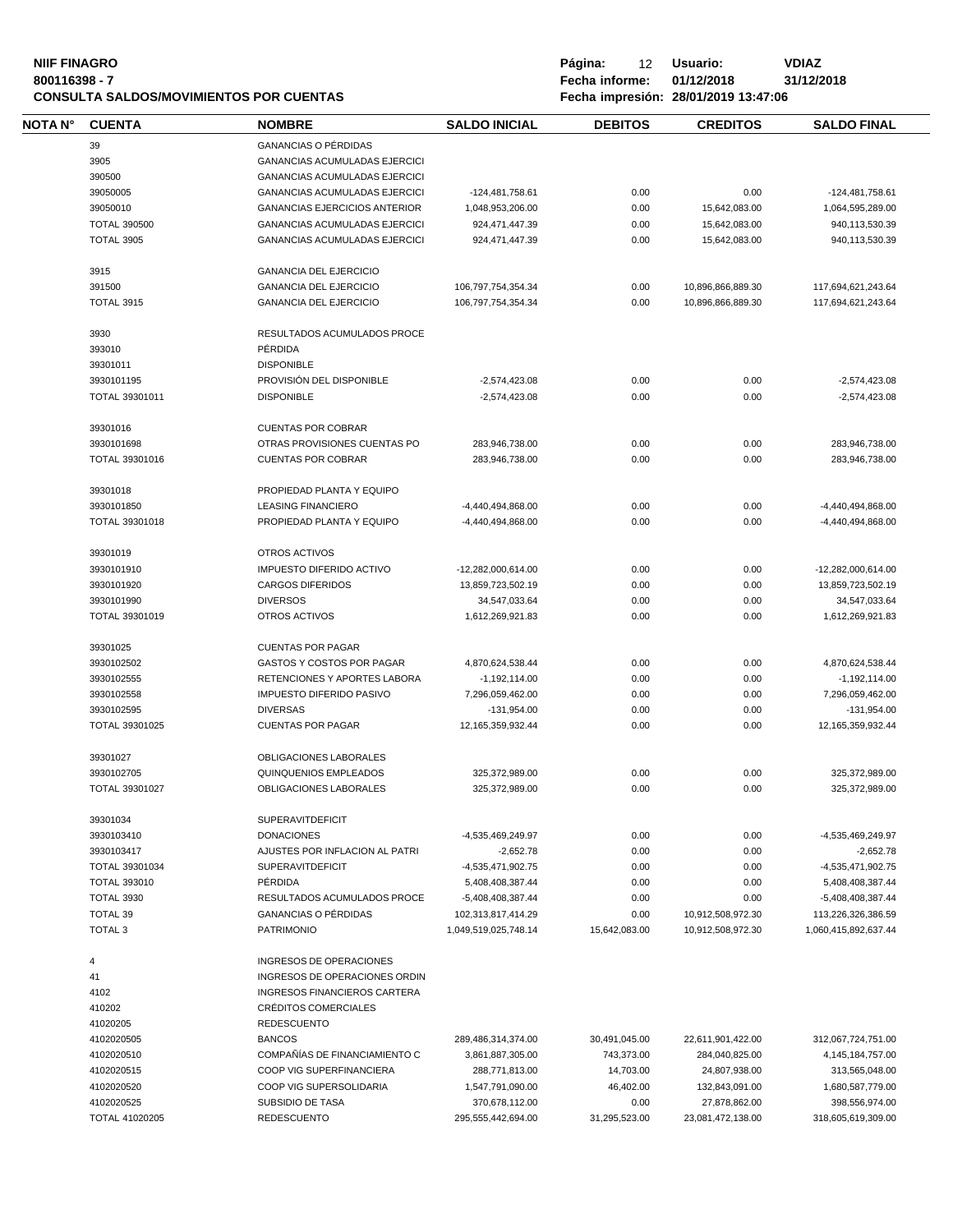# **NIIF FINAGRO P á g i n a :** 13 **U s u a r i o : VDIAZ CONSULTA SALDOS/MOVIMIENTOS POR CUENTAS**

| <b>NOTA N°</b> | <b>CUENTA</b>         | <b>NOMBRE</b>                                                 | <b>SALDO INICIAL</b>  | <b>DEBITOS</b> | <b>CREDITOS</b>   | <b>SALDO FINAL</b> |
|----------------|-----------------------|---------------------------------------------------------------|-----------------------|----------------|-------------------|--------------------|
|                | 41020210              | CARTERA DIRECTA Y CREDITOS DIR                                |                       |                |                   |                    |
|                | 4102021050            | CARTERA DIRECTA (FINAGRO)                                     | 663,894,405.00        | 0.00           | 36,313,795.00     | 700,208,200.00     |
|                | <b>TOTAL 41020210</b> | CARTERA DIRECTA Y CREDITOS DIR                                | 663,894,405.00        | 0.00           | 36,313,795.00     | 700,208,200.00     |
|                | <b>TOTAL 410202</b>   | <b>CRÉDITOS COMERCIALES</b>                                   | 296,219,337,099.00    | 31,295,523.00  | 23,117,785,933.00 | 319,305,827,509.00 |
|                | 410204                | CRÉDITOS DE CONSUMO                                           |                       |                |                   |                    |
|                | 41020405              | CRÉDITOS DE CONSUMO                                           |                       |                |                   |                    |
|                | 4102040505            | CRÉDITOS DE CONSUMO                                           | 2,099,202.00          | 0.00           | 333,152.00        | 2,432,354.00       |
|                | TOTAL 41020405        | CRÉDITOS DE CONSUMO                                           | 2,099,202.00          | 0.00           | 333,152.00        | 2,432,354.00       |
|                | <b>TOTAL 410204</b>   | CRÉDITOS DE CONSUMO                                           | 2,099,202.00          | 0.00           | 333,152.00        | 2,432,354.00       |
|                |                       | MORATORIOS CARTERA DE CONSU                                   |                       |                |                   |                    |
|                | 410238                |                                                               |                       |                |                   |                    |
|                | 41023805              | MORATORIOS CARTERA DE CONSU                                   |                       |                |                   |                    |
|                | 4102380505            | MORATORIOS CARTERA DE CONSU                                   | 56,487.00             | 0.00           | 0.00              | 56,487.00          |
|                | <b>TOTAL 41023805</b> | MORATORIOS CARTERA DE CONSU                                   | 56,487.00             | 0.00           | 0.00              | 56,487.00          |
|                | <b>TOTAL 410238</b>   | MORATORIOS CARTERA DE CONSU                                   | 56,487.00             | 0.00           | 0.00              | 56,487.00          |
|                | 410242                | MORATORIOS CARTERA COMERCIA                                   |                       |                |                   |                    |
|                | 41024205              | <b>MORATORIOS CARTERA COMERCIA</b>                            |                       |                |                   |                    |
|                | 4102420505            | MORATORIOS CARTERA COMERCIA                                   | 133,652,027.00        | 0.00           | 0.00              | 133,652,027.00     |
|                | <b>TOTAL 41024205</b> | MORATORIOS CARTERA COMERCIA                                   | 133,652,027.00        | 0.00           | 0.00              | 133,652,027.00     |
|                | <b>TOTAL 410242</b>   | MORATORIOS CARTERA COMERCIA                                   | 133,652,027.00        | 0.00           | 0.00              | 133.652.027.00     |
|                | <b>TOTAL 4102</b>     | <b>INGRESOS FINANCIEROS CARTERA</b>                           | 296, 355, 144, 815.00 | 31,295,523.00  | 23,118,119,085.00 | 319,441,968,377.00 |
|                | 4103                  | <b>INGRESOS FINANCIEROS OPERACIO</b>                          |                       |                |                   |                    |
|                | 410305                | DEPÓSITOS A LA VISTA                                          |                       |                |                   |                    |
|                | 41030505              | DEPÓSITOS A LA VISTA                                          | 18,053,146,515.82     | 0.00           | 1,085,749,202.85  | 19,138,895,718.67  |
|                | <b>TOTAL 410305</b>   | DEPÓSITOS A LA VISTA                                          | 18,053,146,515.82     | 0.00           | 1,085,749,202.85  | 19,138,895,718.67  |
|                |                       |                                                               |                       |                |                   |                    |
|                | 410310                | FONDOS INTERBANCARIOS VENDID                                  |                       |                |                   |                    |
|                | 41031005              | <b>BANCOS</b>                                                 | 261,291,948.00        | 0.00           | 3,412,083.00      | 264,704,031.00     |
|                | 41031010              | <b>CORPORACIONES FINANCIERAS</b>                              | 422,477,501.00        | 0.00           | 24,720,055.00     | 447,197,556.00     |
|                | <b>TOTAL 410310</b>   | FONDOS INTERBANCARIOS VENDID                                  | 683,769,449.00        | 0.00           | 28,132,138.00     | 711,901,587.00     |
|                | 410350                | RENDIMIENTOS POR COMPROMISO                                   |                       |                |                   |                    |
|                | 41035005              | CERTIF DEPOSITO MCIA ARROZ                                    | 139,858,898.56        | 0.00           | 32,848,732.26     | 172,707,630.82     |
|                | <b>TOTAL 410350</b>   | RENDIMIENTOS POR COMPROMISO                                   | 139,858,898.56        | 0.00           | 32,848,732.26     | 172,707,630.82     |
|                | 410395                | OTROS INTERESES                                               |                       |                |                   |                    |
|                | 41039505              | <b>CREDITOS A EMPLEADOS</b>                                   | 305,721,729.24        | 0.00           | 28,059,600.00     | 333,781,329.24     |
|                | <b>TOTAL 410395</b>   | <b>OTROS INTERESES</b>                                        | 305,721,729.24        | 0.00           | 28,059,600.00     | 333,781,329.24     |
|                | <b>TOTAL 4103</b>     | <b>INGRESOS FINANCIEROS OPERACIO</b>                          | 19, 182, 496, 592. 62 | 0.00           | 1,174,789,673.11  | 20,357,286,265.73  |
|                |                       |                                                               |                       |                |                   |                    |
|                | 4107<br>410705        | POR VALORACIÓN DE INVERSIONES<br>POR AUMENTO EN EL VALOR RAZO |                       |                |                   |                    |
|                | 41070535              | <b>BONOS</b>                                                  | 3,576,891,342.78      | 0.00           | 327,491,000.00    | 3,904,382,342.78   |
|                | 41070540              | <b>TÍTULOS HIPOTECARIOS</b>                                   | 58,796,825.78         | 0.02           | 28,389,707.88     | 87,186,533.64      |
|                | 41070555              | TIT EMIT AVAL ACEP GARAN INST VI                              | 83,219,824,939.76     | 478,148.00     | 6,618,520,064.93  | 89,837,866,856.69  |
|                | <b>TOTAL 410705</b>   | POR AUMENTO EN EL VALOR RAZO                                  | 86,855,513,108.32     | 478,148.02     | 6,974,400,772.81  | 93,829,435,733.11  |
|                | <b>TOTAL 4107</b>     | POR VALORACIÓN DE INVERSIONES                                 | 86,855,513,108.32     | 478.148.02     | 6,974,400,772.81  | 93,829,435,733.11  |
|                |                       |                                                               |                       |                |                   |                    |
|                | 4111                  | POR VALORACIÓN A COSTO AMORTI                                 |                       |                |                   |                    |
|                | 411105                | POR INCREMENTO EN EL VALOR PR                                 |                       |                |                   |                    |
|                | 41110510              | CERTIFICADOS DE DEPOSITO A TER                                | 1,015,503,396.02      | 0.00           | 1,112,774,694.00  | 2,128,278,090.02   |
|                | 41110515              | <b>TES EN PESOS</b>                                           | 1,118,421,050.68      | 0.00           | 367,513,058.76    | 1,485,934,109.44   |
|                | 41110520              | TES EN UVR                                                    | 1,411,060,991.26      | 0.00           | 88,034,708.42     | 1,499,095,699.68   |
|                | <b>TOTAL 411105</b>   | POR INCREMENTO EN EL VALOR PR                                 | 3,544,985,437.96      | 0.00           | 1,568,322,461.18  | 5,113,307,899.14   |
|                | TOTAL 4111            | POR VALORACIÓN A COSTO AMORTI                                 | 3,544,985,437.96      | 0.00           | 1,568,322,461.18  | 5,113,307,899.14   |
|                | 4192                  | <b>INDEMNIZACIONES</b>                                        |                       |                |                   |                    |
|                | 419205                | POR SINIESTRO                                                 |                       |                |                   |                    |
|                | 41920505              | SINIESTROS RECONOCIDOS CIA DE                                 | 2,347,520.00          | 0.00           | 0.00              | 2,347,520.00       |
|                | <b>TOTAL 419205</b>   | POR SINIESTRO                                                 | 2,347,520.00          | 0.00           | 0.00              | 2,347,520.00       |
|                | <b>TOTAL 4192</b>     | <b>INDEMNIZACIONES</b>                                        | 2,347,520.00          | 0.00           | 0.00              | 2,347,520.00       |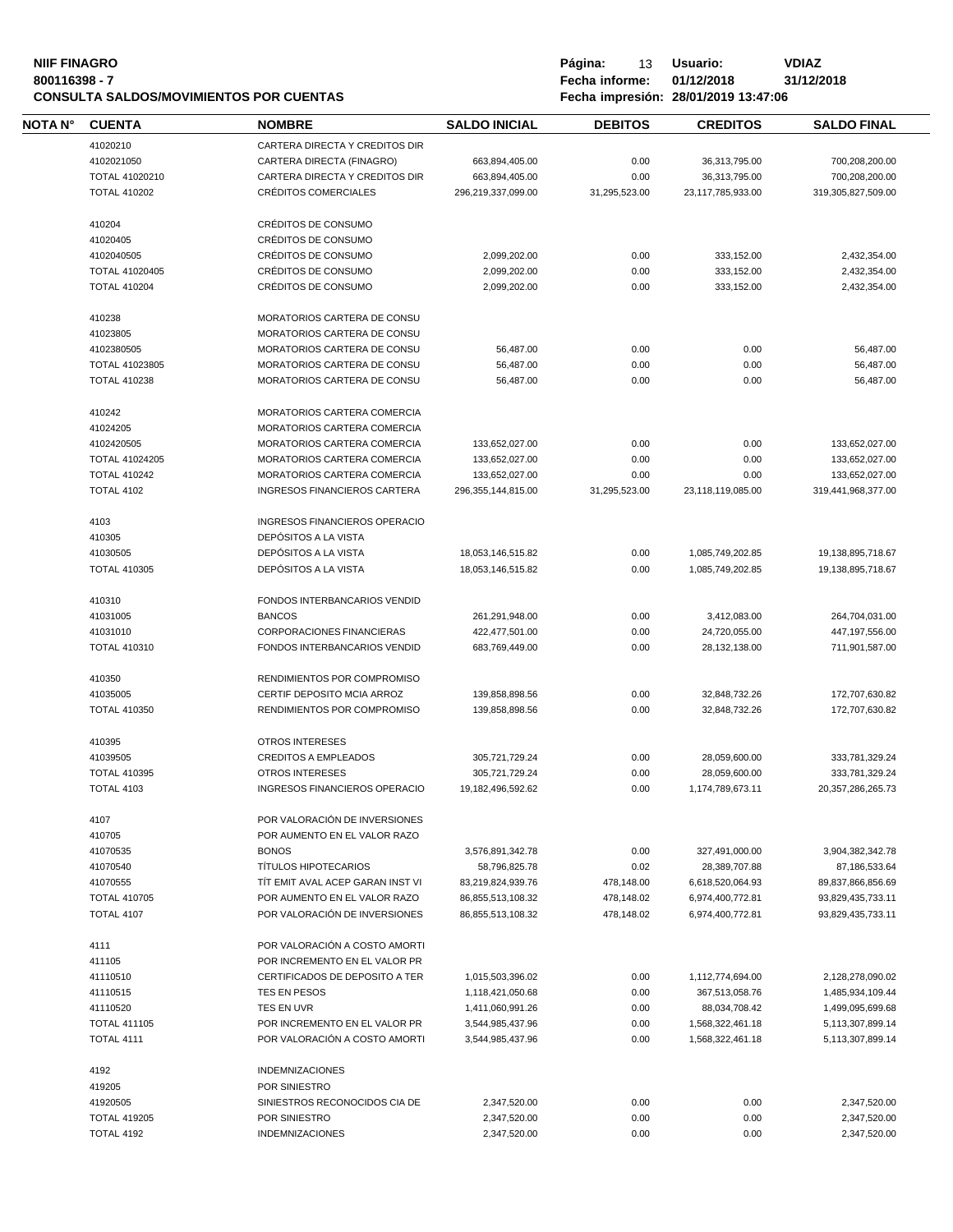# **NIIF FINAGRO P á g i n a :** 14 **U s u a r i o : VDIAZ CONSULTA SALDOS/MOVIMIENTOS POR CUENTAS**

**800116398 - 7 Fecha informe: 01/12/2018 31/12/2018**

 $\equiv$ 

| NOTA N° | <b>CUENTA</b>       | <b>NOMBRE</b>                        | <b>SALDO INICIAL</b>                         | <b>DEBITOS</b>    | <b>CREDITOS</b>                      | <b>SALDO FINAL</b> |
|---------|---------------------|--------------------------------------|----------------------------------------------|-------------------|--------------------------------------|--------------------|
|         |                     |                                      |                                              |                   |                                      |                    |
|         | 4195                | <b>DIVERSOS</b>                      |                                              |                   |                                      |                    |
|         | 419530              | RECOBROS Y RECUPERACIONES            |                                              |                   |                                      |                    |
|         | 41953040            | REINTEGRO INCAPACIDADES PAGA         | 128,377,937.00                               | 0.00              | 16,133,195.00                        | 144,511,132.00     |
|         | 41953045            | REEMB GRAVAMEN MOVIMIENTOS F         | 74,173,420.09                                | 0.00              | 9,256,962.56                         | 83,430,382.65      |
|         | 41953055            | RECUPERACIONES PAGOS PROVEE          | 11,436,629.00                                | 0.00              | 0.00                                 | 11,436,629.00      |
|         | 41953070            | REINTEGROS GASTOS BANCARIOS (        | 16,830.97                                    | 0.00              | 0.00                                 | 16,830.97          |
|         | 41953095            | OTROS RECOBROS Y RECUPERACI          | 90,000,000.00                                | 0.00              | 0.00                                 | 90,000,000.00      |
|         | <b>TOTAL 419530</b> | RECOBROS Y RECUPERACIONES            | 304,004,817.06                               | 0.00              | 25,390,157.56                        | 329,394,974.62     |
|         | 419595              | <b>OTROS</b>                         |                                              |                   |                                      |                    |
|         | 41959502            | ADMINISTRACION PROGRAMAS             | 9,772,465,980.15                             | 883,845.00        | 4,963,393,539.95                     | 14,734,975,675.10  |
|         | 41959504            | <b>VENTA DE MADERA</b>               | 88,717,400.00                                | 0.00              | 0.00                                 | 88,717,400.00      |
|         | 41959512            | REINTEGRO PROV. PROCESOS EN C        | 12,788,980.00                                | 0.00              | 0.00                                 | 12,788,980.00      |
|         | 41959514            | RECUP.GASTOS PERIODO ANTERIO         | 37,053,789.00                                | 0.00              | 1,149,056,754.00                     | 1,186,110,543.00   |
|         | 41959518            | REINTEGRO PROVISIÓN PROVEEDO         | 2,152,475.00                                 | 0.00              | 0.00                                 | 2,152,475.00       |
|         | 41959526            | <b>INGRESOS VARIOS</b>               | 359,543.00                                   | 0.00              | 0.00                                 | 359,543.00         |
|         | 41959590            | VALORACION PROGAMAS DE REFOR         | 1,277,317,254.98                             | 0.00              | 1,148,633,390.96                     | 2,425,950,645.94   |
|         | 41959595            | <b>OTROS</b>                         | 34,886,217.00                                | 0.00              | 2,726,953.00                         | 37,613,170.00      |
|         | <b>TOTAL 419595</b> | <b>OTROS</b>                         | 11,225,741,639.13                            | 883,845.00        | 7,263,810,637.91                     | 18,488,668,432.04  |
|         | <b>TOTAL 4195</b>   | <b>DIVERSOS</b>                      | 11,529,746,456.19                            | 883,845.00        | 7,289,200,795.47                     | 18,818,063,406.66  |
|         |                     |                                      |                                              |                   |                                      |                    |
|         | 4198                | RECUPERACIONES DETERIORO (PR         |                                              |                   |                                      |                    |
|         | 419805              | REINTEGRO PROVISIONES CUENTA         |                                              |                   |                                      |                    |
|         | 41980505            | REINT PROV OTRAS CTAS X COB          |                                              |                   |                                      |                    |
|         | 4198050505          | REINT PROV OTRAS CTAS X COB          | 75,997,932.00                                | 0.00              | 524,180.00                           | 76,522,112.00      |
|         | TOTAL 41980505      | REINT PROV OTRAS CTAS X COB          | 75,997,932.00                                | 0.00              | 524,180.00                           | 76,522,112.00      |
|         | <b>TOTAL 419805</b> | REINTEGRO PROVISIONES CUENTA         | 75,997,932.00                                | 0.00              | 524,180.00                           | 76,522,112.00      |
|         | 419810              | REINTEGRO PROVISIONES DE CART        |                                              |                   |                                      |                    |
|         | 41981005            | REINT. PROV CAPITAL CARTERA          | 20,220,683,976.00                            | 0.00              | 725,233,723.00                       | 20,945,917,699.00  |
|         | 41981020            | REINT PROVISION CARTERA EMPLE        | 18,600,642.00                                | 0.00              | 2,166,144.00                         | 20,766,786.00      |
|         | <b>TOTAL 419810</b> | REINTEGRO PROVISIONES DE CART        | 20,239,284,618.00                            | 0.00              | 727,399,867.00                       | 20,966,684,485.00  |
|         |                     |                                      |                                              |                   |                                      |                    |
|         | 419835              | REIN PROV COMP INDIV CONTRA CA       |                                              |                   |                                      |                    |
|         | 41983505            | REIN PROV COMP INDIV CONTRA CA       | 1,991,007,343.00                             | 0.00              | 45,788,528.00                        | 2,036,795,871.00   |
|         | <b>TOTAL 419835</b> | REIN PROV COMP INDIV CONTRA CA       | 1,991,007,343.00                             | 0.00              | 45,788,528.00                        | 2,036,795,871.00   |
|         | TOTAL 4198          | RECUPERACIONES DETERIORO (PR         | 22,306,289,893.00                            | 0.00              | 773,712,575.00                       | 23,080,002,468.00  |
|         | <b>TOTAL 41</b>     | INGRESOS DE OPERACIONES ORDIN        | 439,776,523,823.09                           | 32,657,516.02     | 40,898,545,362.57                    | 480,642,411,669.64 |
|         | <b>TOTAL 4</b>      | <b>INGRESOS DE OPERACIONES</b>       | 439,776,523,823.09                           | 32,657,516.02     | 40,898,545,362.57                    | 480,642,411,669.64 |
|         | 5                   | <b>GASTOS</b>                        |                                              |                   |                                      |                    |
|         | 51                  | <b>GASTOS DE OPERACIONES</b>         |                                              |                   |                                      |                    |
|         | 5104                | <b>FINANCIEROS POR OPERACIONES D</b> |                                              |                   |                                      |                    |
|         | 510405              | FONDOS INTERBANCARIOS COMPR          |                                              |                   |                                      |                    |
|         | 51040505            | FONDOS INTERB COMPRADOS ORDI         |                                              |                   |                                      |                    |
|         | 5104050505          | <b>BANCOS</b>                        | 146,161,961.00                               | 7,406,777.00      | 0.00                                 | 153,568,738.00     |
|         | TOTAL 51040505      | FONDOS INTERB COMPRADOS ORDI         | 146,161,961.00                               | 7,406,777.00      | 0.00                                 | 153,568,738.00     |
|         | <b>TOTAL 510405</b> | FONDOS INTERBANCARIOS COMPR          | 146,161,961.00                               | 7,406,777.00      | 0.00                                 | 153,568,738.00     |
|         | 510420              | INTERESES Y AMORTIZACION DESC        |                                              |                   |                                      |                    |
|         | 51042005            | POR INCREMENTO EN EL VALOR DE        |                                              |                   |                                      |                    |
|         | 5104200505          | TIT DE DESARROLLO AGROPECUARI        | 49,692,665,559.65                            | 8,490,500,090.59  | 6,347,503,872.51                     | 51,835,661,777.73  |
|         | 5104200510          | TIT DE DESARROLLO AGROPECUARI        | 84,486,284,638.88                            | 6,347,503,872.51  | 0.00                                 | 90,833,788,511.39  |
|         | TOTAL 51042005      | POR INCREMENTO EN EL VALOR DE        | 134, 178, 950, 198.53                        | 14,838,003,963.10 | 6,347,503,872.51                     | 142,669,450,289.12 |
|         | <b>TOTAL 510420</b> | INTERESES Y AMORTIZACION DESC        |                                              | 14,838,003,963.10 |                                      | 142,669,450,289.12 |
|         | <b>TOTAL 5104</b>   | FINANCIEROS POR OPERACIONES D        | 134,178,950,198.53<br>134, 325, 112, 159. 53 | 14,845,410,740.10 | 6,347,503,872.51<br>6,347,503,872.51 | 142,823,019,027.12 |
|         |                     |                                      |                                              |                   |                                      |                    |
|         | 5106                | VALORACIÓN INVERSIONES A VALO        |                                              |                   |                                      |                    |
|         | 510605              | POR DISMINUCION EN EL VALOR RA       |                                              |                   |                                      |                    |
|         | 51060535            | <b>BONOS</b>                         | 576,649,706.78                               | 96,146,000.00     | 0.00                                 | 672,795,706.78     |
|         | 51060540            | <b>TÍTULOS HIPOTECARIOS</b>          | 5,298,201.20                                 | 24,593,392.74     | 0.00                                 | 29,891,593.94      |
|         | 51060555            | TIT EMIT AVAL ACEP GARAN INST VI     | 8,423,764,457.65                             | 1,064,676,359.03  | 0.00                                 | 9,488,440,816.68   |
|         | <b>TOTAL 510605</b> | POR DISMINUCION EN EL VALOR RA       | 9,005,712,365.63                             | 1,185,415,751.77  | 0.00                                 | 10,191,128,117.40  |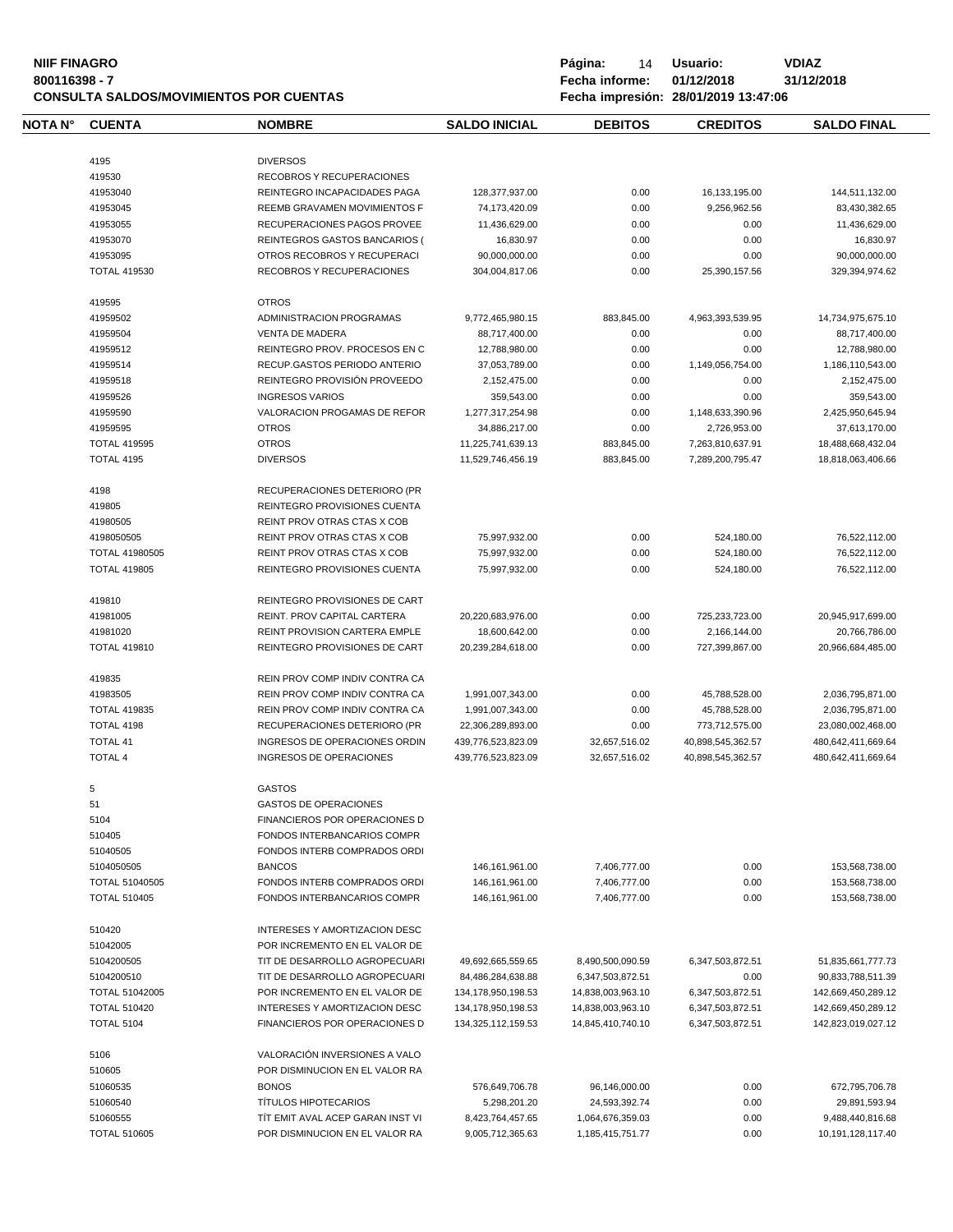# **NIIF FINAGRO P á g i n a :** 15 **U s u a r i o : VDIAZ CONSULTA SALDOS/MOVIMIENTOS POR CUENTAS**

| <b>NOTA N°</b> | <b>CUENTA</b>       | <b>NOMBRE</b>                    | <b>SALDO INICIAL</b> | <b>DEBITOS</b>   | <b>CREDITOS</b> | <b>SALDO FINAL</b> |
|----------------|---------------------|----------------------------------|----------------------|------------------|-----------------|--------------------|
|                | <b>TOTAL 5106</b>   | VALORACIÓN INVERSIONES A VALO    | 9,005,712,365.63     | 1,185,415,751.77 | 0.00            | 10,191,128,117.40  |
|                |                     |                                  |                      |                  |                 |                    |
|                | 5113                | SERVICIOS DE ADMINISTRACIÓN E I  |                      |                  |                 |                    |
|                | 511325              | CUSTODIA DE VALORES O TÍTULOS    |                      |                  |                 |                    |
|                | 51132505            | SERVICIOS CUSTODIA Y ADMINISTR   | 545, 150, 164.00     | 106,307,635.00   | 50,000,000.00   | 601,457,799.00     |
|                | <b>TOTAL 511325</b> | CUSTODIA DE VALORES O TÍTULOS    | 545, 150, 164.00     | 106,307,635.00   | 50,000,000.00   | 601,457,799.00     |
|                | TOTAL 5113          | SERVICIOS DE ADMINISTRACIÓN E I  | 545, 150, 164.00     | 106,307,635.00   | 50,000,000.00   | 601,457,799.00     |
|                | 5115                | <b>COMISIONES</b>                |                      |                  |                 |                    |
|                | 511512              | SERVICIOS BANCARIOS              |                      |                  |                 |                    |
|                | 51151205            | SERVICIOS BANCARIOS              | 78,844,135.68        | 6,895,395.71     | 0.00            | 85,739,531.39      |
|                | <b>TOTAL 511512</b> | SERVICIOS BANCARIOS              | 78,844,135.68        | 6,895,395.71     | 0.00            | 85,739,531.39      |
|                | 511518              | NEGOCIOS FIDUCIARIOS             |                      |                  |                 |                    |
|                | 51151805            | NEGOCIOS FIDUCIARIOS             | 3,276,244,242.45     | 308,040,917.85   | 0.00            | 3,584,285,160.30   |
|                | <b>TOTAL 511518</b> | <b>NEGOCIOS FIDUCIARIOS</b>      | 3,276,244,242.45     | 308,040,917.85   | 0.00            | 3,584,285,160.30   |
|                | <b>TOTAL 5115</b>   | <b>COMISIONES</b>                | 3,355,088,378.13     | 314,936,313.56   | 0.00            | 3,670,024,691.69   |
|                | 5118                | <b>LEGALES</b>                   |                      |                  |                 |                    |
|                | 511805              | <b>NOTARIALES</b>                |                      |                  |                 |                    |
|                | 51180505            | <b>NOTARIALES</b>                | 3,641,524.00         | 0.00             | 0.00            | 3,641,524.00       |
|                | <b>TOTAL 511805</b> | <b>NOTARIALES</b>                | 3,641,524.00         | 0.00             | 0.00            | 3,641,524.00       |
|                | <b>TOTAL 5118</b>   | <b>LEGALES</b>                   | 3,641,524.00         | 0.00             | 0.00            | 3,641,524.00       |
|                |                     |                                  |                      |                  |                 |                    |
|                | 5120                | <b>BENEFICIOS A EMPLEADOS</b>    |                      |                  |                 |                    |
|                | 512001              | SALARIO INTEGRAL                 |                      |                  |                 |                    |
|                | 51200105            | SALARIO INTEGRAL                 | 9,521,610,076.00     | 841,857,844.00   | 0.00            | 10,363,467,920.00  |
|                | 51200110            | INCAPACIDADES SALARIO INTEGRAL   | 44,660,818.00        | 1,012,998.00     | 17,222,170.00   | 28,451,646.00      |
|                | 51200115            | AUXILIO DE INCAPACIDAD SALARIO I | 19,140,349.00        | 17,656,312.00    | 0.00            | 36,796,661.00      |
|                | <b>TOTAL 512001</b> | SALARIO INTEGRAL                 | 9,585,411,243.00     | 860,527,154.00   | 17,222,170.00   | 10,428,716,227.00  |
|                | 512002              | <b>SUELDOS</b>                   |                      |                  |                 |                    |
|                | 51200205            | <b>SUELDOS</b>                   | 8,626,048,007.00     | 788,136,418.00   | 556,508.00      | 9,413,627,917.00   |
|                | 51200210            | <b>INCAPACIDADES SUELDOS</b>     | 124,050,420.00       | 4,954,272.00     | 40,119,900.00   | 88,884,792.00      |
|                | 51200215            | AUXILIO DE INCAPACIDAD           | 0.00                 | 40,119,900.00    | 0.00            | 40,119,900.00      |
|                | 51200220            | AUXILIO LICENCIA DE MATERNIDAD   | 28,531,958.00        | 0.00             | 0.00            | 28,531,958.00      |
|                | <b>TOTAL 512002</b> | <b>SUELDOS</b>                   | 8,778,630,385.00     | 833,210,590.00   | 40,676,408.00   | 9,571,164,567.00   |
|                | 512003              | <b>HORAS EXTRAS</b>              |                      |                  |                 |                    |
|                |                     | <b>HORAS EXTRAS</b>              |                      |                  |                 |                    |
|                | 51200305            |                                  | 32,148,544.00        | 2,964,483.00     | 0.00            | 35,113,027.00      |
|                | <b>TOTAL 512003</b> | <b>HORAS EXTRAS</b>              | 32,148,544.00        | 2,964,483.00     | 0.00            | 35,113,027.00      |
|                | 512004              | <b>AUXILIO DE TRANSPORTE</b>     |                      |                  |                 |                    |
|                | 51200405            | AUXILIO DE TRANSPORTE            | 12,937,749.00        | 1,361,404.00     | 0.00            | 14,299,153.00      |
|                | <b>TOTAL 512004</b> | AUXILIO DE TRANSPORTE            | 12,937,749.00        | 1,361,404.00     | 0.00            | 14,299,153.00      |
|                | 512005              | SUBSIDIO DE ALIMENTACION         |                      |                  |                 |                    |
|                | 51200505            | SUBSIDIO DE ALIMENTACIÓN         | 25,845,611.00        | 2,356,249.00     | 0.00            | 28,201,860.00      |
|                | <b>TOTAL 512005</b> | SUBSIDIO DE ALIMENTACION         | 25,845,611.00        | 2,356,249.00     | 0.00            | 28,201,860.00      |
|                | 512006              | <b>CESANTIAS</b>                 |                      |                  |                 |                    |
|                | 51200605            | <b>CESANTIAS</b>                 | 771,413,497.00       | 69,937,195.00    | 0.00            | 841,350,692.00     |
|                | <b>TOTAL 512006</b> | <b>CESANTIAS</b>                 | 771,413,497.00       | 69,937,195.00    | 0.00            | 841,350,692.00     |
|                |                     |                                  |                      |                  |                 |                    |
|                | 512007              | INTERESES SOBRE CESANTIAS        |                      |                  |                 |                    |
|                | 51200705            | INTERESES SOBRE CESANTIAS        | 83,311,175.00        | 15,574,020.00    | 0.00            | 98,885,195.00      |
|                | <b>TOTAL 512007</b> | <b>INTERESES SOBRE CESANTIAS</b> | 83,311,175.00        | 15,574,020.00    | 0.00            | 98,885,195.00      |
|                | 512008              | PRIMA LEGAL                      |                      |                  |                 |                    |
|                | 51200805            | PRIMA LEGAL DE SERVICIOS         | 768,914,146.00       | 69,807,713.00    | 0.00            | 838,721,859.00     |
|                | <b>TOTAL 512008</b> | PRIMA LEGAL                      | 768,914,146.00       | 69,807,713.00    | 0.00            | 838,721,859.00     |
|                | 512009              | PRIMA EXTRALEGAL                 |                      |                  |                 |                    |
|                | 51200910            | PRIMA DE NAVIDAD                 | 516,618,609.00       | 47,943,762.00    | 3.00            | 564,562,368.00     |
|                |                     |                                  |                      |                  |                 |                    |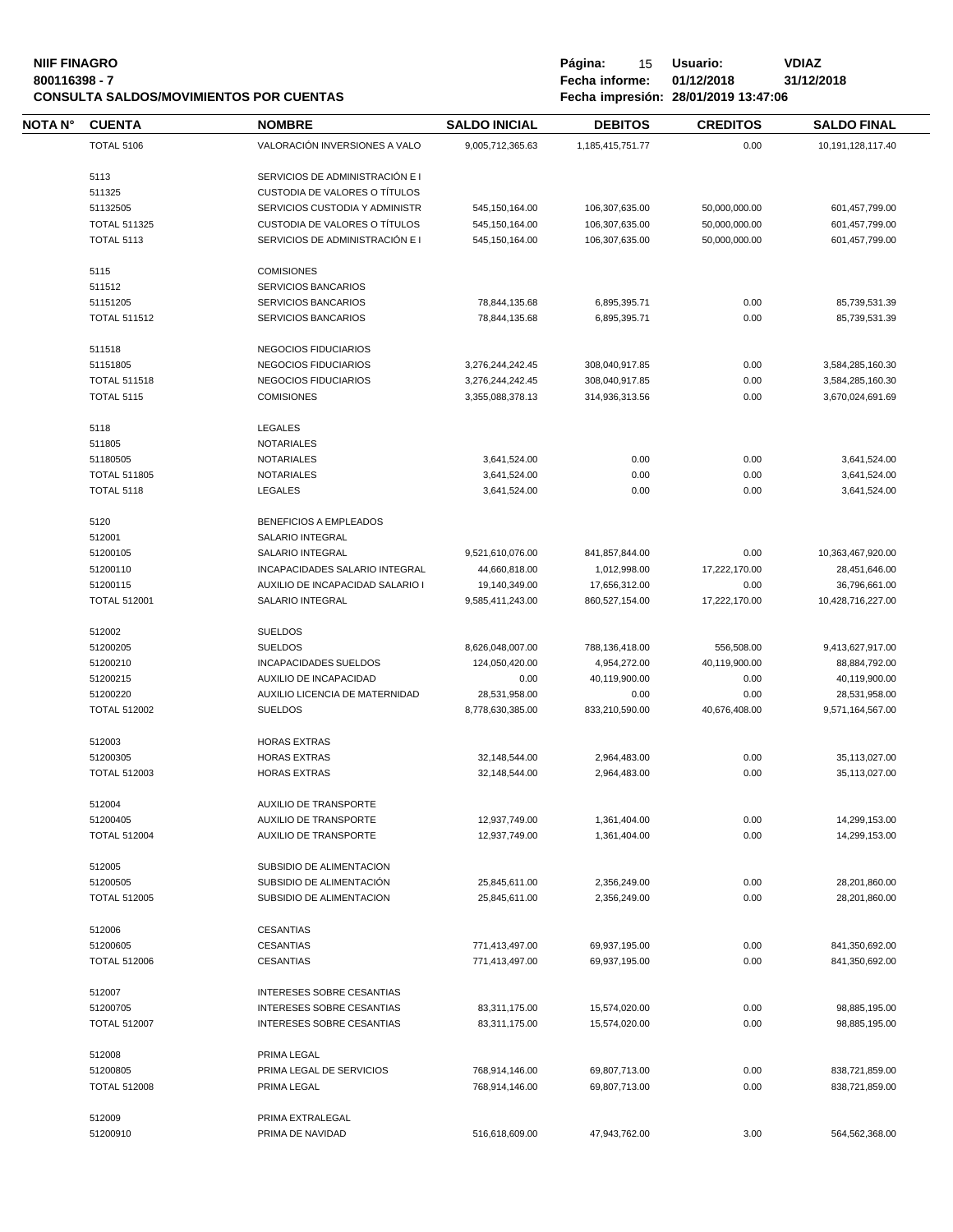# **NIIF FINAGRO P á g i n a :** 16 **U s u a r i o : VDIAZ CONSULTA SALDOS/MOVIMIENTOS POR CUENTAS**

| <b>NOTA N°</b> | <b>CUENTA</b>                            | <b>NOMBRE</b>                                                | <b>SALDO INICIAL</b>                   | <b>DEBITOS</b>                    | <b>CREDITOS</b>       | <b>SALDO FINAL</b>                  |
|----------------|------------------------------------------|--------------------------------------------------------------|----------------------------------------|-----------------------------------|-----------------------|-------------------------------------|
|                | <b>TOTAL 512009</b>                      | PRIMA EXTRALEGAL                                             | 516,618,609.00                         | 47,943,762.00                     | 3.00                  | 564,562,368.00                      |
|                | 512010                                   | <b>VACACIONES</b>                                            |                                        |                                   |                       |                                     |
|                | 51201005                                 | VACACIONES DISFRUTADAS                                       | 1,244,100,684.00                       | 111,592,105.00                    | 0.00                  | 1,355,692,789.00                    |
|                | <b>TOTAL 512010</b>                      | <b>VACACIONES</b>                                            | 1,244,100,684.00                       | 111,592,105.00                    | 0.00                  | 1,355,692,789.00                    |
|                |                                          |                                                              |                                        |                                   |                       |                                     |
|                | 512011                                   | PRIMA DE VACACIONES                                          |                                        |                                   |                       |                                     |
|                | 51201105                                 | PRIMA DE VACACIONES                                          | 406,246,365.00                         | 32,790,067.00                     | 285,086.00            | 438,751,346.00                      |
|                | <b>TOTAL 512011</b>                      | PRIMA DE VACACIONES                                          | 406,246,365.00                         | 32,790,067.00                     | 285,086.00            | 438,751,346.00                      |
|                | 512012                                   | PRIMA DE ANTIGÜEDAD                                          |                                        |                                   |                       |                                     |
|                | 51201205                                 | PRIMA DE ANTIGÜEDAD                                          | 376,267,274.00                         | 30,927,351.00                     | 432,858.00            | 406,761,767.00                      |
|                | <b>TOTAL 512012</b>                      | PRIMA DE ANTIGÜEDAD                                          | 376,267,274.00                         | 30,927,351.00                     | 432,858.00            | 406,761,767.00                      |
|                | 512015                                   | <b>BONIFICACIONES</b>                                        |                                        |                                   |                       |                                     |
|                | 51201505                                 | <b>BONIFICACIONES</b>                                        | 22,520,261.00                          | 0.00                              | 0.00                  | 22,520,261.00                       |
|                |                                          | BONIFICACIÓN QUINQUENIO                                      |                                        |                                   |                       |                                     |
|                | 51201510                                 |                                                              | 130,775,936.00                         | 11,798,246.00                     | 1,275,619.00          | 141,298,563.00                      |
|                | <b>TOTAL 512015</b>                      | <b>BONIFICACIONES</b>                                        | 153,296,197.00                         | 11,798,246.00                     | 1,275,619.00          | 163,818,824.00                      |
|                | 512016                                   | <b>INDEMNIZACIONES</b>                                       |                                        |                                   |                       |                                     |
|                | 51201605                                 | <b>INDEMNIZACIONES</b>                                       | 130,760,559.00                         | 0.00                              | 0.00                  | 130,760,559.00                      |
|                | <b>TOTAL 512016</b>                      | <b>INDEMNIZACIONES</b>                                       | 130,760,559.00                         | 0.00                              | 0.00                  | 130,760,559.00                      |
|                | 512019                                   | APORTES CAJA COMPENSACION FA                                 |                                        |                                   |                       |                                     |
|                | 51201905                                 | CAJA DE COMPENSACIÓN FAMILIAR                                | 362,982,700.00                         | 36,201,800.00                     | 0.00                  | 399,184,500.00                      |
|                | 51201910                                 | SENA SALARIO BASICO                                          | 56,066,000.00                          | 15,525,000.00                     | 0.00                  | 71,591,000.00                       |
|                | 51201915                                 | <b>ICBF SALARIO BASICO</b>                                   | 84,086,600.00                          | 23,283,500.00                     | 0.00                  | 107,370,100.00                      |
|                | 51201920                                 | CAJA DE COMPENSACIÓN FAMILIAR                                | 283,055,600.00                         | 26,586,100.00                     | 0.00                  | 309,641,700.00                      |
|                | 51201925                                 | SENA SALARIO INTEGRAL                                        | 141,492,600.00                         | 13,294,700.00                     | 0.00                  | 154,787,300.00                      |
|                | 51201930                                 | ICBF SALARIO INTEGRAL                                        | 212,214,000.00                         | 19,940,000.00                     | 0.00                  | 232,154,000.00                      |
|                | <b>TOTAL 512019</b>                      | APORTES CAJA COMPENSACION FA                                 | 1,139,897,500.00                       | 134,831,100.00                    | 0.00                  | 1,274,728,600.00                    |
|                |                                          |                                                              |                                        |                                   |                       |                                     |
|                | 512030                                   | APORTES POR SALUD                                            |                                        |                                   |                       |                                     |
|                | 51203005                                 | APORTES OBLIGATORIOS SALUD                                   | 823,051,776.00                         | 121,449,796.00                    | 2,162,164.00          | 942,339,408.00                      |
|                | 51203010<br><b>TOTAL 512030</b>          | <b>APORTES ARL</b><br>APORTES POR SALUD                      | 81,244,200.00                          | 8,130,500.00                      | 11,900.00             | 89,362,800.00<br>1,031,702,208.00   |
|                |                                          |                                                              | 904,295,976.00                         | 129,580,296.00                    | 2,174,064.00          |                                     |
|                | 512031                                   | APORTES POR PENSIONES                                        |                                        |                                   |                       |                                     |
|                | 51203105                                 | APORTES OBLIGATORIOS FONDOS                                  | 1,884,524,124.00                       | 187,347,750.00                    | 10,843,582.00         | 2,061,028,292.00                    |
|                | <b>TOTAL 512031</b>                      | APORTES POR PENSIONES                                        | 1,884,524,124.00                       | 187,347,750.00                    | 10,843,582.00         | 2,061,028,292.00                    |
|                | 512043                                   | OTROS BENEFICIOS A EMPLEADOS                                 |                                        |                                   |                       |                                     |
|                | 51204305                                 | DOTACION AL PERSONAL                                         |                                        |                                   |                       |                                     |
|                | 5120430505                               | DOTACION AL PERSONAL                                         | 4,755,240.00                           | 5,452,728.00                      | 0.00                  | 10,207,968.00                       |
|                | TOTAL 51204305                           | DOTACION AL PERSONAL                                         | 4,755,240.00                           | 5,452,728.00                      | 0.00                  | 10,207,968.00                       |
|                |                                          |                                                              |                                        |                                   |                       |                                     |
|                | 51204310<br>5120431005                   | DESCUENTO AMORTIZADO CRED LI<br>DESCUENTO AMORTIZADO CRED LI |                                        |                                   | 0.00                  |                                     |
|                |                                          |                                                              | 281,802,484.15                         | 40,615,978.58                     |                       | 322,418,462.73                      |
|                | TOTAL 51204310                           | DESCUENTO AMORTIZADO CRED LI                                 | 281,802,484.15                         | 40,615,978.58                     | 0.00                  | 322,418,462.73                      |
|                | <b>TOTAL 512043</b><br><b>TOTAL 5120</b> | OTROS BENEFICIOS A EMPLEADOS<br>BENEFICIOS A EMPLEADOS       | 286, 557, 724. 15<br>27,101,177,362.15 | 46,068,706.58<br>2,588,618,191.58 | 0.00<br>72,909,790.00 | 332,626,430.73<br>29,616,885,763.73 |
|                |                                          |                                                              |                                        |                                   |                       |                                     |
|                | 5130                                     | <b>HONORARIOS</b>                                            |                                        |                                   |                       |                                     |
|                | 513010                                   | <b>JUNTA DIRECTIVA</b>                                       |                                        |                                   |                       |                                     |
|                | 51301005                                 | <b>JUNTA DIRECTIVA</b>                                       | 139,061,076.00                         | 37,499,616.00                     | 0.00                  | 176,560,692.00                      |
|                | <b>TOTAL 513010</b>                      | <b>JUNTA DIRECTIVA</b>                                       | 139,061,076.00                         | 37,499,616.00                     | 0.00                  | 176,560,692.00                      |
|                | 513015                                   | REVISORÍA FISCAL Y AUDITORIA EX                              |                                        |                                   |                       |                                     |
|                | 51301505                                 | REVISORÍA FISCAL Y AUDITORIA EX                              | 270,610,275.00                         | 25,324,628.00                     | 0.00                  | 295,934,903.00                      |
|                | <b>TOTAL 513015</b>                      | REVISORÍA FISCAL Y AUDITORIA EX                              | 270,610,275.00                         | 25,324,628.00                     | 0.00                  | 295,934,903.00                      |
|                |                                          |                                                              |                                        |                                   |                       |                                     |
|                | 513025                                   | ASESORÍAS JURÍDICAS                                          |                                        |                                   |                       |                                     |
|                | 51302505                                 | ASESORÍAS JURÍDICAS                                          | 1,051,252,013.00                       | 107,352,588.00                    | 2,284,472.00          | 1,156,320,129.00                    |
|                | <b>TOTAL 513025</b>                      | ASESORÍAS JURÍDICAS                                          | 1,051,252,013.00                       | 107,352,588.00                    | 2,284,472.00          | 1,156,320,129.00                    |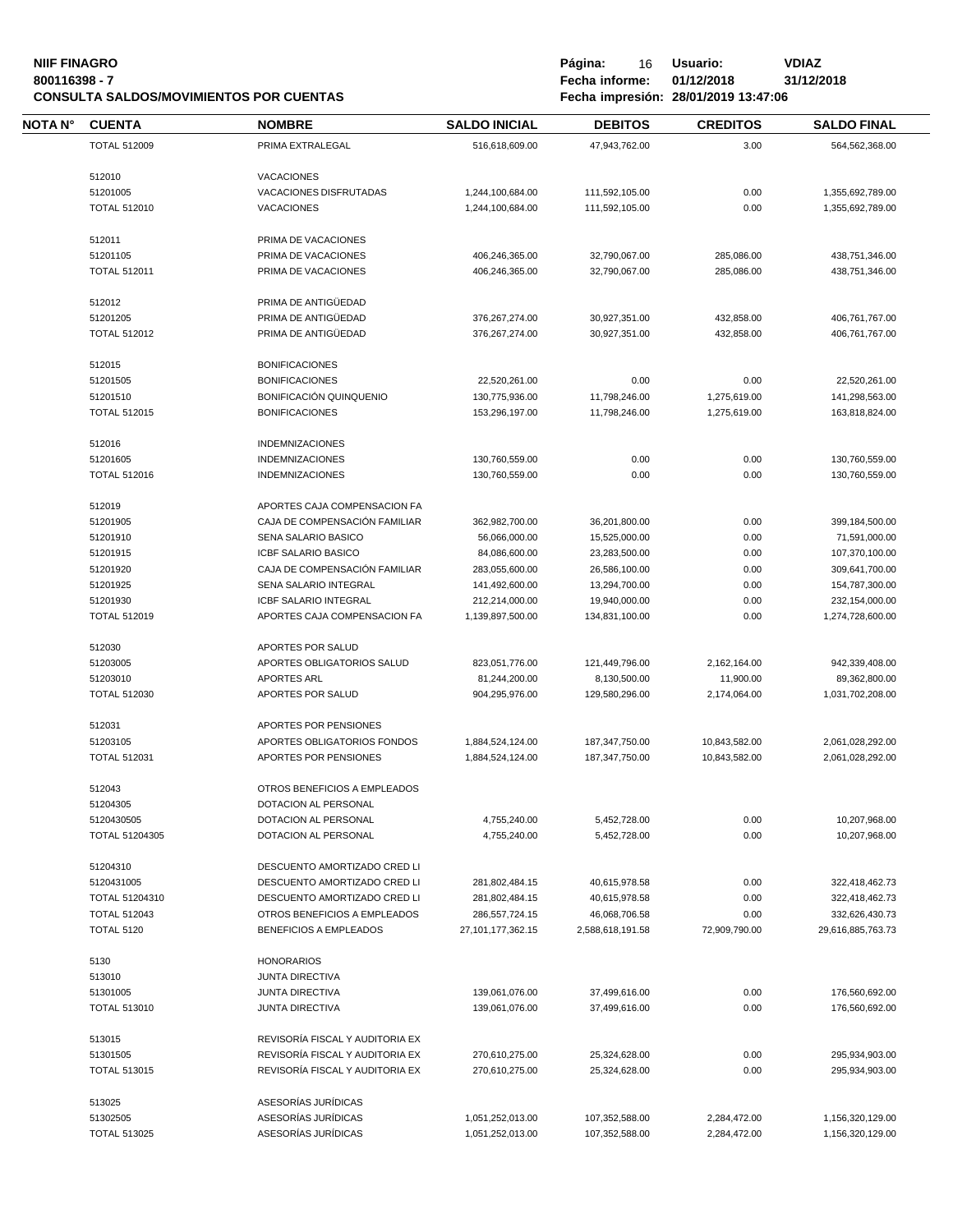# **NIIF FINAGRO P á g i n a :** 17 **U s u a r i o : VDIAZ CONSULTA SALDOS/MOVIMIENTOS POR CUENTAS**

| NOTA N° | <b>CUENTA</b>       | <b>NOMBRE</b>                        | <b>SALDO INICIAL</b> | <b>DEBITOS</b>   | <b>CREDITOS</b> | <b>SALDO FINAL</b> |
|---------|---------------------|--------------------------------------|----------------------|------------------|-----------------|--------------------|
|         |                     |                                      |                      |                  |                 |                    |
|         | 513095              | <b>OTROS</b>                         |                      |                  |                 |                    |
|         | 51309505            | OTROS HONORARIOS                     | 1,439,176,600.00     | 591,954,905.00   | 6,000,000.00    | 2,025,131,505.00   |
|         | <b>TOTAL 513095</b> | <b>OTROS</b>                         | 1,439,176,600.00     | 591,954,905.00   | 6,000,000.00    | 2,025,131,505.00   |
|         | <b>TOTAL 5130</b>   | <b>HONORARIOS</b>                    | 2,900,099,964.00     | 762,131,737.00   | 8,284,472.00    | 3,653,947,229.00   |
|         | 5140                | <b>IMPUESTOS Y TASAS</b>             |                      |                  |                 |                    |
|         | 514005              | <b>IMPUESTOS Y TASAS</b>             |                      |                  |                 |                    |
|         | 51400505            | REGISTRO Y ANOTACIÓN                 | 15,922,900.00        | 0.00             | 0.00            | 15,922,900.00      |
|         | 51400510            | <b>INDUSTRIA Y COMERCIO</b>          | 3,590,022,000.00     | 322,325,000.00   | 0.00            | 3,912,347,000.00   |
|         | 51400515            | PREDIAL                              | 181,081,000.00       | 0.00             | 0.00            | 181,081,000.00     |
|         |                     | <b>VEHÍCULOS</b>                     | 6,429,000.00         |                  |                 |                    |
|         | 51400520            |                                      |                      | 0.00             | 0.00            | 6,429,000.00       |
|         | 51400535            | <b>GRAVAMEN MOVIMIENTOS FINANCIE</b> | 4,753,319,347.97     | 34,654,288.18    | 0.00            | 4,787,973,636.15   |
|         | 51400550            | <b>PEAJES</b>                        | 13,047,000.00        | 943,700.00       | 0.00            | 13,990,700.00      |
|         | 51400560            | IMPUESTOS ASUMIDOS (GMF)             | 584,283.73           | 0.00             | 0.00            | 584,283.73         |
|         | 51400566            | OTROS IMPUESTOS ASUMIDOS             | 1,752,406.00         | 651,173.00       | 0.00            | 2,403,579.00       |
|         | 51400570            | <b>IMPUESTO DIFERIDO</b>             | 0.00                 | 787,256,245.02   | 0.00            | 787,256,245.02     |
|         | <b>TOTAL 514005</b> | <b>IMPUESTOS Y TASAS</b>             | 8,562,157,937.70     | 1,145,830,406.20 | 0.00            | 9,707,988,343.90   |
|         | <b>TOTAL 5140</b>   | <b>IMPUESTOS Y TASAS</b>             | 8,562,157,937.70     | 1,145,830,406.20 | 0.00            | 9,707,988,343.90   |
|         | 5145                | <b>ARRENDAMIENTOS</b>                |                      |                  |                 |                    |
|         | 514505              | EQUIPO DE COMPUTACIÓN                |                      |                  |                 |                    |
|         |                     |                                      |                      |                  |                 |                    |
|         | 51450505            | EQUIPO DE COMPUTACIÓN                | 534,511,197.00       | 94,912,466.00    | 0.00            | 629,423,663.00     |
|         | <b>TOTAL 514505</b> | EQUIPO DE COMPUTACIÓN                | 534,511,197.00       | 94,912,466.00    | 0.00            | 629,423,663.00     |
|         | 514510              | <b>LOCALES Y OFICINAS</b>            |                      |                  |                 |                    |
|         | 51451005            | <b>LOCALES Y OFICINAS</b>            | 49,082,089.00        | 7,346,494.00     | 0.00            | 56,428,583.00      |
|         | <b>TOTAL 514510</b> | <b>LOCALES Y OFICINAS</b>            | 49,082,089.00        | 7,346,494.00     | 0.00            | 56,428,583.00      |
|         | 514515              | PARQUEADEROS                         |                      |                  |                 |                    |
|         |                     |                                      |                      |                  |                 |                    |
|         | 51451505            | PARQUEADEROS                         | 40,071,987.00        | 3,984,190.00     | 0.00            | 44,056,177.00      |
|         | <b>TOTAL 514515</b> | PARQUEADEROS                         | 40,071,987.00        | 3,984,190.00     | 0.00            | 44,056,177.00      |
|         | 514535              | <b>MAQUINARIA Y EQUIPO</b>           |                      |                  |                 |                    |
|         | 51453505            | <b>MAQUINARIA Y EQUIPO</b>           | 1,944,089,452.00     | 213,286,347.00   | 10,000,000.00   | 2,147,375,799.00   |
|         | <b>TOTAL 514535</b> | MAQUINARIA Y EQUIPO                  | 1,944,089,452.00     | 213,286,347.00   | 10,000,000.00   | 2,147,375,799.00   |
|         | 514595              | <b>OTROS</b>                         |                      |                  |                 |                    |
|         | 51459505            | <b>OTROS</b>                         | 317,618.00           | 0.00             | 0.00            | 317,618.00         |
|         | <b>TOTAL 514595</b> | <b>OTROS</b>                         | 317,618.00           | 0.00             | 0.00            | 317,618.00         |
|         | <b>TOTAL 5145</b>   | <b>ARRENDAMIENTOS</b>                | 2,568,072,343.00     | 319,529,497.00   | 10,000,000.00   | 2,877,601,840.00   |
|         |                     |                                      |                      |                  |                 |                    |
|         | 5150                | CONTRIBUCIONES, AFILIACIONES Y       |                      |                  |                 |                    |
|         | 515005              | SUPERINTENDENCIA FINANCIERA D        |                      |                  |                 |                    |
|         | 51500505            | SUPERINTENDENCIA FINANCIERA D        | 1,921,728,597.34     | 165,455,177.66   | 262,912,496.00  | 1,824,271,279.00   |
|         | <b>TOTAL 515005</b> | SUPERINTENDENCIA FINANCIERA D        | 1,921,728,597.34     | 165,455,177.66   | 262,912,496.00  | 1,824,271,279.00   |
|         | 515010              | ASOCIACIÓN BANCARIA Y DE ENTID       |                      |                  |                 |                    |
|         | 51501005            | ASOCIACIÓN BANCARIA Y DE ENTID       | 280,052,165.00       | 0.00             | 0.00            | 280,052,165.00     |
|         | <b>TOTAL 515010</b> | ASOCIACIÓN BANCARIA Y DE ENTID       | 280,052,165.00       | 0.00             | 0.00            | 280,052,165.00     |
|         |                     |                                      |                      |                  |                 |                    |
|         | 515055              | CONTRALORÍA GENERAL DE LA REP        |                      |                  |                 |                    |
|         | 51505505            | CONTRALORIA GENERAL DE LA REP        | 87,744,631.00        | 7,976,785.00     | 0.00            | 95,721,416.00      |
|         | <b>TOTAL 515055</b> | CONTRALORÍA GENERAL DE LA REP        | 87,744,631.00        | 7,976,785.00     | 0.00            | 95,721,416.00      |
|         | 515095              | OTRAS ENTIDADES Y AGREMIACION        |                      |                  |                 |                    |
|         | 51509505            | CONTRIBUCION AL FAG                  | 52,939,629,452.00    | 5,818,189,629.00 | 0.00            | 58,757,819,081.00  |
|         | 51509595            | OTRAS CONTRIBUCIONES                 | 24,197,900.00        | 0.00             | 0.00            | 24,197,900.00      |
|         | <b>TOTAL 515095</b> | OTRAS ENTIDADES Y AGREMIACION        | 52,963,827,352.00    | 5,818,189,629.00 | 0.00            | 58,782,016,981.00  |
|         | <b>TOTAL 5150</b>   | CONTRIBUCIONES, AFILIACIONES Y       | 55,253,352,745.34    | 5,991,621,591.66 | 262,912,496.00  | 60,982,061,841.00  |
|         |                     |                                      |                      |                  |                 |                    |
|         | 5155                | <b>SEGUROS</b>                       |                      |                  |                 |                    |
|         | 515505              | <b>MANEJO</b>                        |                      |                  |                 |                    |
|         | 51550505            | <b>MANEJO</b>                        | 3,817,916.67         | 347,083.33       | 0.00            | 4,165,000.00       |
|         |                     |                                      |                      |                  |                 |                    |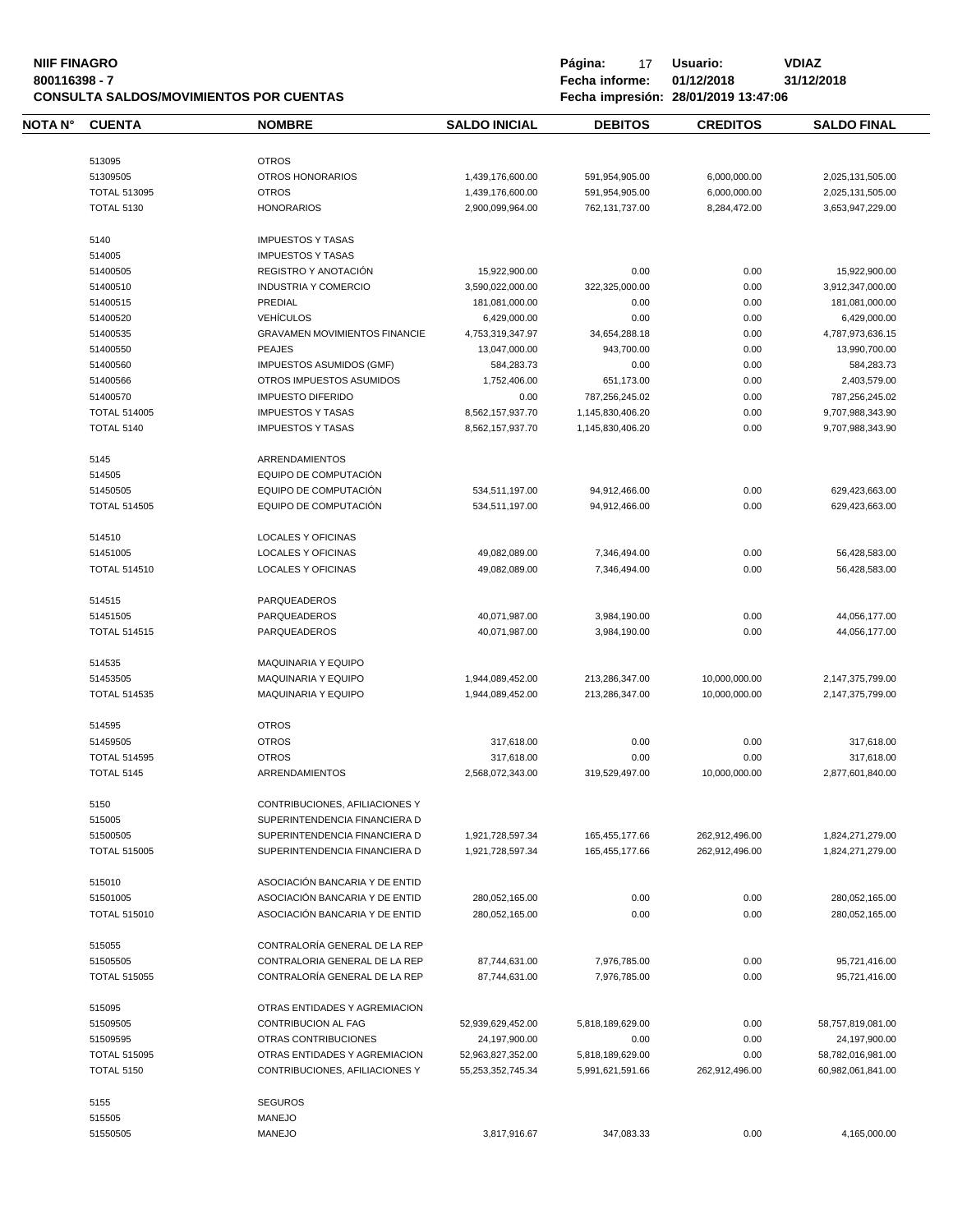## **NIIF FINAGRO P á g i n a :** 18 **U s u a r i o : VDIAZ CONSULTA SALDOS/MOVIMIENTOS POR CUENTAS**

| NOTA N° | <b>CUENTA</b>                   | <b>NOMBRE</b>                                        | <b>SALDO INICIAL</b>              | <b>DEBITOS</b>                 | <b>CREDITOS</b>      | <b>SALDO FINAL</b>                |
|---------|---------------------------------|------------------------------------------------------|-----------------------------------|--------------------------------|----------------------|-----------------------------------|
|         | <b>TOTAL 515505</b>             | <b>MANEJO</b>                                        | 3,817,916.67                      | 347,083.33                     | 0.00                 | 4,165,000.00                      |
|         |                                 |                                                      |                                   |                                |                      |                                   |
|         | 515510                          | <b>CUMPLIMIENTO</b>                                  |                                   |                                |                      |                                   |
|         | 51551005                        | <b>CUMPLIMIENTO</b>                                  | 765,492,291.66                    | 69,590,208.34                  | 0.00                 | 835,082,500.00                    |
|         | <b>TOTAL 515510</b>             | <b>CUMPLIMIENTO</b>                                  | 765,492,291.66                    | 69,590,208.34                  | 0.00                 | 835,082,500.00                    |
|         | 515515                          | <b>CORRIENTE DÉBIL</b>                               |                                   |                                |                      |                                   |
|         | 51551505                        | <b>CORRIENTE DÉBIL</b>                               | 8,424,302.67                      | 1,044,782.08                   | 0.00                 | 9.469.084.75                      |
|         | <b>TOTAL 515515</b>             | <b>CORRIENTE DÉBIL</b>                               | 8,424,302.67                      | 1,044,782.08                   | 0.00                 | 9,469,084.75                      |
|         | 515520                          | VIDA COLECTIVA                                       |                                   |                                |                      |                                   |
|         | 51552005                        | VIDA COLECTIVA EMPLEADOS                             | 46,013,411.16                     | 4,144,744.84                   | 0.00                 | 50,158,156.00                     |
|         | <b>TOTAL 515520</b>             | VIDA COLECTIVA                                       | 46,013,411.16                     | 4,144,744.84                   | 0.00                 | 50,158,156.00                     |
|         | 515530                          | INFIDELIDAD Y RIESGOS FINANCIER                      |                                   |                                |                      |                                   |
|         | 51553005                        | INFIDELIDAD Y RIESGOS FINANCIER                      | 741,766,666.67                    | 67,433,333.33                  | 0.00                 | 809,200,000.00                    |
|         | <b>TOTAL 515530</b>             | INFIDELIDAD Y RIESGOS FINANCIER                      | 741,766,666.67                    | 67,433,333.33                  | 0.00                 | 809,200,000.00                    |
|         |                                 |                                                      |                                   |                                |                      |                                   |
|         | 515550                          | <b>INCENDIO Y TERREMOTO</b>                          |                                   |                                |                      |                                   |
|         | 51555005                        | <b>INCENDIO</b>                                      | 277,066,397.67                    | 29,934,251.17                  | 0.00                 | 307,000,648.84                    |
|         | 51555010                        | <b>TERREMOTO</b>                                     | 19,401,135.92                     | 1,831,549.17                   | 0.00                 | 21,232,685.09                     |
|         | <b>TOTAL 515550</b>             | <b>INCENDIO Y TERREMOTO</b>                          | 296,467,533.59                    | 31,765,800.34                  | 0.00                 | 328,233,333.93                    |
|         | 515555                          | <b>SUSTRACCIÓN</b>                                   |                                   |                                |                      |                                   |
|         | 51555505                        | <b>SUSTRACCIÓN</b>                                   | 2,095,543.67                      | 308,487.00                     | 0.00                 | 2,404,030.67                      |
|         | <b>TOTAL 515555</b>             | <b>SUSTRACCIÓN</b>                                   | 2,095,543.67                      | 308,487.00                     | 0.00                 | 2,404,030.67                      |
|         | 515560                          | <b>VEHÍCULOS</b>                                     |                                   |                                |                      |                                   |
|         | 51556005                        | <b>VEHÍCULOS</b>                                     | 17,204,959.17                     | 2,700,072.42                   | 0.00                 | 19,905,031.59                     |
|         | <b>TOTAL 515560</b>             | <b>VEHÍCULOS</b>                                     | 17,204,959.17                     | 2,700,072.42                   | 0.00                 | 19,905,031.59                     |
|         |                                 |                                                      |                                   |                                |                      |                                   |
|         | 515595                          | <b>OTROS</b>                                         |                                   |                                |                      |                                   |
|         | 51559505<br><b>TOTAL 515595</b> | <b>OTROS SEGUROS</b>                                 | 28,804,156.99                     | 8,333.33                       | 0.00                 | 28,812,490.32                     |
|         | <b>TOTAL 5155</b>               | <b>OTROS</b><br><b>SEGUROS</b>                       | 28,804,156.99<br>1,910,086,782.25 | 8,333.33<br>177,342,845.01     | 0.00<br>0.00         | 28,812,490.32<br>2,087,429,627.26 |
|         |                                 |                                                      |                                   |                                |                      |                                   |
|         | 5160                            | MANTENIMIENTO Y REPARACIONES                         |                                   |                                |                      |                                   |
|         | 516005                          | EQUIPO DE COMPUTACIÓN                                |                                   |                                |                      |                                   |
|         | 51600505                        | EQUIPO DE COMPUTACIÓN                                | 1,553,272,845.00                  | 476,993,628.00                 | 3,066,499.00         | 2,027,199,974.00                  |
|         | <b>TOTAL 516005</b>             | EQUIPO DE COMPUTACIÓN                                | 1,553,272,845.00                  | 476,993,628.00                 | 3,066,499.00         | 2,027,199,974.00                  |
|         | 516010                          | <b>EQUIPO DE OFICINA</b>                             |                                   |                                |                      |                                   |
|         | 51601005                        | <b>EQUIPO DE OFICINA</b>                             | 32,731,926.00                     | 4,143,160.00                   | 2,774,547.00         | 34,100,539.00                     |
|         | <b>TOTAL 516010</b>             | <b>EQUIPO DE OFICINA</b>                             | 32,731,926.00                     | 4,143,160.00                   | 2,774,547.00         | 34,100,539.00                     |
|         | 516015                          | MUEBLES Y ENSERES                                    |                                   |                                |                      |                                   |
|         | 51601505                        | <b>MUEBLES Y ENSERES</b>                             | 1,250,750.00                      | 3,100,000.00                   | 0.00                 | 4,350,750.00                      |
|         | <b>TOTAL 516015</b>             | <b>MUEBLES Y ENSERES</b>                             | 1,250,750.00                      | 3,100,000.00                   | 0.00                 | 4,350,750.00                      |
|         | 516020                          | <b>VEHÍCULOS</b>                                     |                                   |                                |                      |                                   |
|         | 51602005                        | <b>MANTENIMIENTO</b>                                 | 17,845,083.00                     | 317,000.00                     | 0.00                 | 18,162,083.00                     |
|         | 51602010                        | <b>COMBUSTIBLE</b>                                   | 15,035,781.00                     | 2,447,192.00                   | 1,200,000.00         | 16,282,973.00                     |
|         | <b>TOTAL 516020</b>             | <b>VEHÍCULOS</b>                                     | 32,880,864.00                     | 2,764,192.00                   | 1,200,000.00         | 34,445,056.00                     |
|         | 516095                          | <b>OTROS</b>                                         |                                   |                                |                      |                                   |
|         | 51609505                        | SUMINISTROS PARA MANTENIMIENT                        | 6,264,254.00                      |                                | 0.00                 | 7,635,253.00                      |
|         | 51609510                        | MANTENIMIENTO DE OFICINAS                            |                                   | 1,370,999.00                   |                      |                                   |
|         | <b>TOTAL 516095</b>             | <b>OTROS</b>                                         | 21,438,140.00                     | 7,238,295.00                   | 0.00                 | 28,676,435.00                     |
|         | TOTAL 5160                      | MANTENIMIENTO Y REPARACIONES                         | 27,702,394.00<br>1,647,838,779.00 | 8,609,294.00<br>495,610,274.00 | 0.00<br>7,041,046.00 | 36,311,688.00<br>2,136,408,007.00 |
|         |                                 |                                                      |                                   |                                |                      |                                   |
|         | 5165<br>516505                  | ADECUACIÓN E INSTALACIÓN<br>INSTALACIONES ELÉCTRICAS |                                   |                                |                      |                                   |
|         | 51650505                        | INSTALACIONES ELÉCTRICAS                             |                                   |                                | 0.00                 | 9,750,527.00                      |
|         |                                 | INSTALACIONES ELÉCTRICAS                             | 9,750,527.00                      | 0.00                           |                      |                                   |
|         | <b>TOTAL 516505</b>             |                                                      | 9,750,527.00                      | 0.00                           | 0.00                 | 9,750,527.00                      |
|         |                                 |                                                      |                                   |                                |                      |                                   |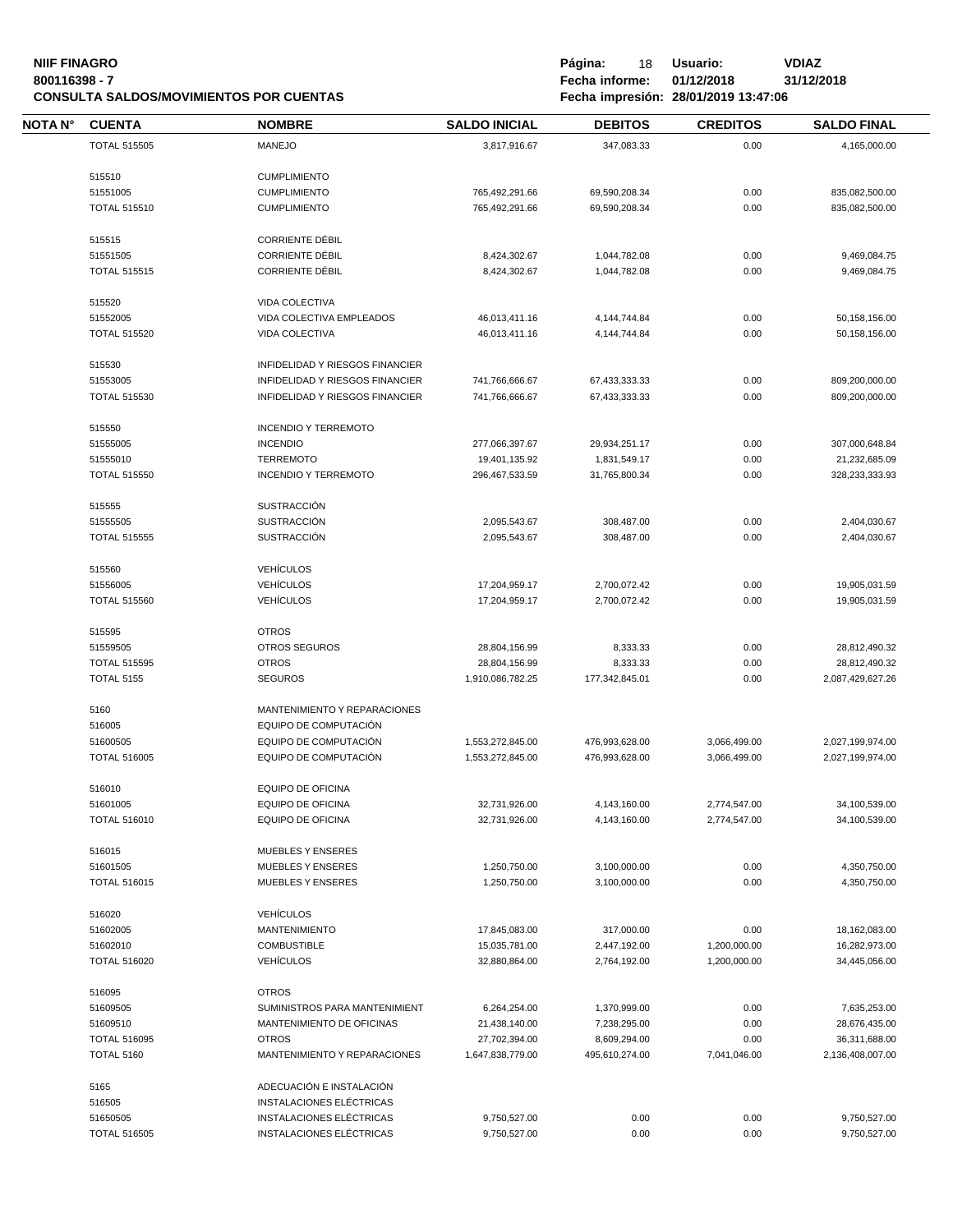# **NIIF FINAGRO P á g i n a :** 19 **U s u a r i o : VDIAZ CONSULTA SALDOS/MOVIMIENTOS POR CUENTAS**

| NOTA N° | <b>CUENTA</b>         | <b>NOMBRE</b>                                                     | <b>SALDO INICIAL</b> | <b>DEBITOS</b> | <b>CREDITOS</b> | <b>SALDO FINAL</b> |
|---------|-----------------------|-------------------------------------------------------------------|----------------------|----------------|-----------------|--------------------|
|         |                       |                                                                   |                      |                |                 |                    |
|         | 516510                | ARREGLOS ORNAMENTALES                                             |                      |                |                 |                    |
|         | 51651005              | ARREGLOS ORNAMENTALES                                             | 867,000.00           | 7,585,000.00   | 0.00            | 8,452,000.00       |
|         | <b>TOTAL 516510</b>   | ARREGLOS ORNAMENTALES                                             | 867,000.00           | 7,585,000.00   | 0.00            | 8,452,000.00       |
|         | 516515                | REPARACIONES LOCATIVAS                                            |                      |                |                 |                    |
|         | 51651505              | REPARACIONES LOCATIVAS                                            | 36,192,840.00        | 2,987,495.00   | 0.00            | 39,180,335.00      |
|         | <b>TOTAL 516515</b>   | REPARACIONES LOCATIVAS                                            | 36,192,840.00        | 2,987,495.00   | 0.00            | 39,180,335.00      |
|         | <b>TOTAL 5165</b>     | ADECUACIÓN E INSTALACIÓN                                          | 46.810.367.00        | 10,572,495.00  | 0.00            | 57,382,862.00      |
|         | 5170                  | DETERIORO (PROVISIONES)                                           |                      |                |                 |                    |
|         | 517005                | <b>CARTERA DE CRÉDITOS</b>                                        |                      |                |                 |                    |
|         | 51700510              | PROCICLICA CARTERA COMERCIAL                                      |                      |                |                 |                    |
|         | 5170051005            | PROCICLICA CARTERA COMERCIAL                                      | 18,844,860,916.00    | 776,478,838.00 | 0.00            | 19,621,339,754.00  |
|         | TOTAL 51700510        | PROCICLICA CARTERA COMERCIAL                                      | 18,844,860,916.00    | 776,478,838.00 | 0.00            | 19,621,339,754.00  |
|         |                       |                                                                   |                      |                |                 |                    |
|         | 51700525              | DIRECTA COMERCIAL OTRAS GARA                                      |                      |                |                 |                    |
|         | 5170052505            | CARTERA DIRECTA COMERCIAL OT                                      | 3,260,080,796.00     | 0.00           | 0.00            | 3,260,080,796.00   |
|         | <b>TOTAL 51700525</b> | DIRECTA COMERCIAL OTRAS GARA                                      | 3,260,080,796.00     | 0.00           | 0.00            | 3,260,080,796.00   |
|         | 51700530              | CARTERA CONSUMO                                                   |                      |                |                 |                    |
|         | 5170053005            | CARTERA CONSUMO EMPLEADOS                                         | 20,296,252.00        | 3,267,688.00   | 0.00            | 23,563,940.00      |
|         | TOTAL 51700530        | CARTERA CONSUMO                                                   | 20,296,252.00        | 3,267,688.00   | 0.00            | 23,563,940.00      |
|         | <b>TOTAL 517005</b>   | <b>CARTERA DE CRÉDITOS</b>                                        | 22,125,237,964.00    | 779,746,526.00 | 0.00            | 22,904,984,490.00  |
|         |                       |                                                                   |                      |                |                 |                    |
|         | 517020                | <b>CUENTAS POR COBRAR</b>                                         |                      |                |                 |                    |
|         | 51702015              | SEGURO DE VIDA DEUDORES                                           | 13,423,423.00        | 188,668.00     | 0.00            | 13,612,091.00      |
|         | 51702020              | INTERES CART DIREC CIAL OTRAS G                                   | 49,765,423.00        | 3,238,169.00   | 0.00            | 53,003,592.00      |
|         | <b>TOTAL 517020</b>   | <b>CUENTAS POR COBRAR</b>                                         | 63,188,846.00        | 3,426,837.00   | 0.00            | 66,615,683.00      |
|         | <b>TOTAL 5170</b>     | DETERIORO (PROVISIONES)                                           | 22,188,426,810.00    | 783,173,363.00 | 0.00            | 22,971,600,173.00  |
|         | 5171                  | COMPONENTE CONTRACÍCLICO DET                                      |                      |                |                 |                    |
|         | 517115                | CRÉDITOS Y OPERACIONES DE LEA                                     | 982,251,771.00       | 71,533,760.00  | 0.00            | 1,053,785,531.00   |
|         | <b>TOTAL 5171</b>     | COMPONENTE CONTRACÍCLICO DET                                      | 982,251,771.00       | 71,533,760.00  | 0.00            | 1,053,785,531.00   |
|         |                       |                                                                   |                      |                |                 |                    |
|         | 5172<br>517225        | MULTAS Y SANCIONES, LITIGIOS, IN<br>MULTAS Y SANCIONES OTRAS AUTO |                      |                |                 |                    |
|         | 51722505              | MULTAS SANCIONES OTRAS AUTORI                                     | 2,777,000.00         | 0.00           | 0.00            | 2,777,000.00       |
|         | <b>TOTAL 517225</b>   | MULTAS Y SANCIONES OTRAS AUTO                                     | 2,777,000.00         | 0.00           | 0.00            | 2,777,000.00       |
|         |                       |                                                                   |                      |                |                 |                    |
|         | 517240                | DEMANDAS LABORALES                                                |                      |                |                 |                    |
|         | 51724005              | DEMANDAS LABORALES                                                | 0.00                 | 576,815.00     | 0.00            | 576,815.00         |
|         | <b>TOTAL 517240</b>   | DEMANDAS LABORALES                                                | 0.00                 | 576,815.00     | 0.00            | 576,815.00         |
|         | 517255                | OTROS LITIGIOS EN PROCESO ADMI                                    |                      |                |                 |                    |
|         | 51725505              | OTROS LITIGIO PROCESO ADTIVO J                                    | 212,859,522.00       | 0.00           | 0.00            | 212,859,522.00     |
|         | <b>TOTAL 517255</b>   | OTROS LITIGIOS EN PROCESO ADMI                                    | 212,859,522.00       | 0.00           | 0.00            | 212,859,522.00     |
|         | <b>TOTAL 5172</b>     | MULTAS Y SANCIONES, LITIGIOS, IN                                  | 215,636,522.00       | 576,815.00     | 0.00            | 216,213,337.00     |
|         |                       |                                                                   |                      |                |                 |                    |
|         | 5175                  | DEPRECIACIÓN DE LA PPE                                            |                      |                |                 |                    |
|         | 517506                | <b>VEHÍCULOS</b>                                                  |                      |                |                 |                    |
|         | 51750605              | <b>VEHÍCULOS</b>                                                  | 25,794,346.93        | 2,344,940.63   | 4,924,364.00    | 23,214,923.56      |
|         | <b>TOTAL 517506</b>   | <b>VEHÍCULOS</b>                                                  | 25,794,346.93        | 2,344,940.63   | 4,924,364.00    | 23,214,923.56      |
|         | 517507                | <b>EDIFICIOS</b>                                                  |                      |                |                 |                    |
|         | 51750705              | <b>EDIFICIOS</b>                                                  | 153,900,487.56       | 27,354,243.14  | 0.00            | 181,254,730.70     |
|         | <b>TOTAL 517507</b>   | <b>EDIFICIOS</b>                                                  | 153,900,487.56       | 27,354,243.14  | 0.00            | 181,254,730.70     |
|         |                       |                                                                   |                      |                |                 |                    |
|         | 517510<br>51751005    | EQUIPO DE OFICINA                                                 |                      |                |                 |                    |
|         |                       | EQUIPO, MUEBLES Y ENSERES DE O                                    | 90,958,985.86        | 16,030,325.27  | 3,558,011.00    | 103,431,300.13     |
|         |                       |                                                                   |                      |                |                 |                    |
|         | <b>TOTAL 517510</b>   | EQUIPO DE OFICINA                                                 | 90,958,985.86        | 16,030,325.27  | 3,558,011.00    | 103,431,300.13     |
|         | 517512                | <b>EQUIPO INFORMÁTICO</b>                                         |                      |                |                 |                    |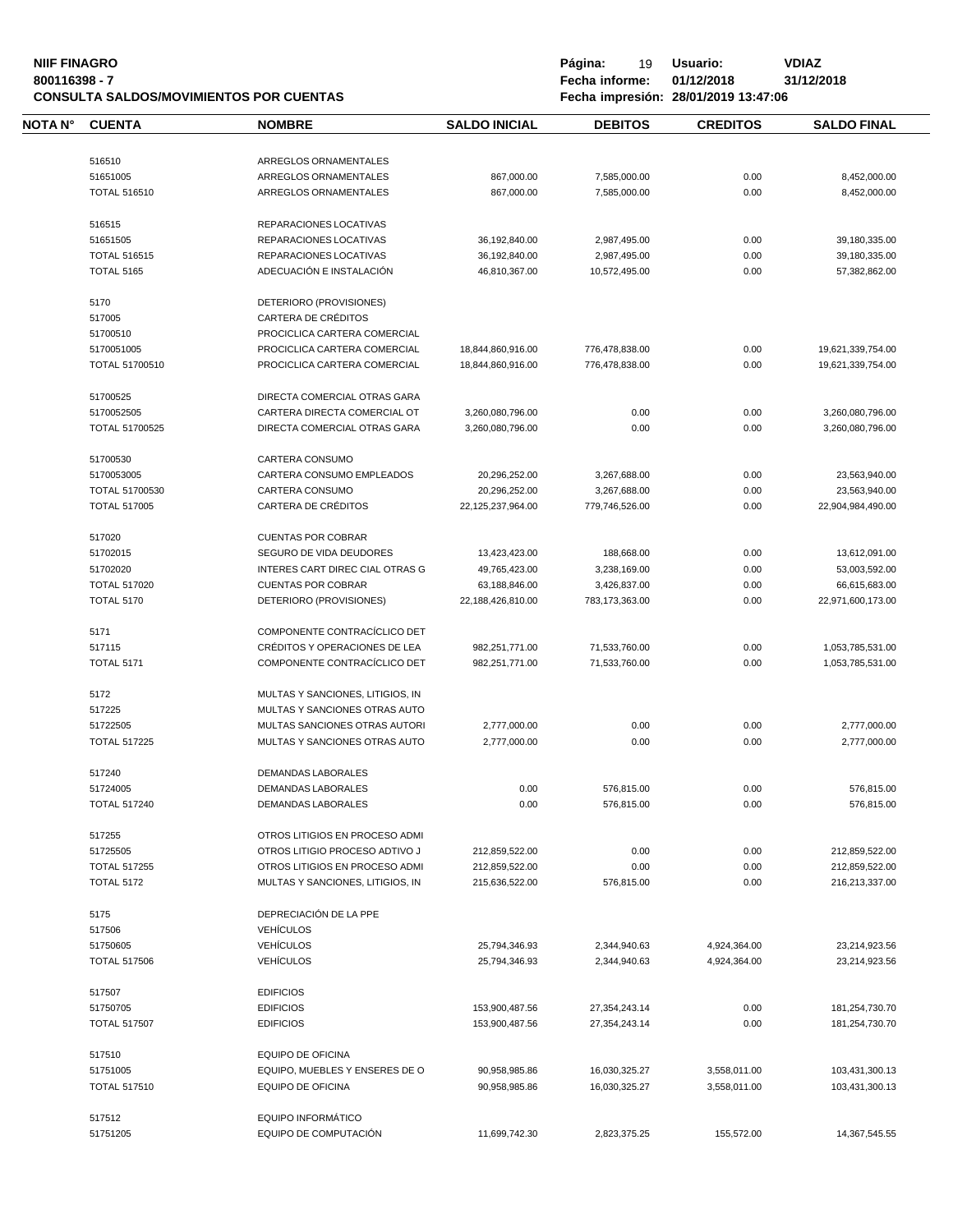| <b>NIIF FINAGRO</b><br>800116398 - 7<br><b>CONSULTA SALDOS/MOVIMIENTOS POR CUENTAS</b> |                       |                                            | Página:<br>20<br>Fecha informe: | Usuario:<br>01/12/2018<br>Fecha impresión: 28/01/2019 13:47:06 | <b>VDIAZ</b><br>31/12/2018 |                    |
|----------------------------------------------------------------------------------------|-----------------------|--------------------------------------------|---------------------------------|----------------------------------------------------------------|----------------------------|--------------------|
| <b>NOTA N°</b>                                                                         | <b>CUENTA</b>         | <b>NOMBRE</b>                              | <b>SALDO INICIAL</b>            | <b>DEBITOS</b>                                                 | <b>CREDITOS</b>            | <b>SALDO FINAL</b> |
|                                                                                        | <b>TOTAL 517512</b>   | <b>EQUIPO INFORMÁTICO</b>                  | 11,699,742.30                   | 2,823,375.25                                                   | 155,572.00                 | 14,367,545.55      |
|                                                                                        | <b>TOTAL 5175</b>     | DEPRECIACIÓN DE LA PPE                     | 282,353,562.65                  | 48,552,884.29                                                  | 8,637,947.00               | 322,268,499.94     |
|                                                                                        | 5180                  | AMORTIZACIÓN DE ACTIVOS INTAN              |                                 |                                                                |                            |                    |
|                                                                                        | 518020                | PROGRAMAS Y APLICACIONES INFO              |                                 |                                                                |                            |                    |
|                                                                                        | 51802005              | PROGRAMAS PARA COMPUTADOR (                |                                 |                                                                |                            |                    |
|                                                                                        | 5180200505            | PROGRAMAS PARA COMPUTADOR (                | 459,654,848.74                  | 54,222,183.96                                                  | 0.00                       | 513,877,032.70     |
|                                                                                        | 5180200510            | PROGRAMAS DESARROLLADOS INT                | 3,045,441,345.58                | 276,858,304.42                                                 | 0.00                       | 3,322,299,650.00   |
|                                                                                        | TOTAL 51802005        | PROGRAMAS PARA COMPUTADOR (                | 3,505,096,194.32                | 331,080,488.38                                                 | 0.00                       | 3,836,176,682.70   |
|                                                                                        | <b>TOTAL 518020</b>   | PROGRAMAS Y APLICACIONES INFO              | 3,505,096,194.32                | 331,080,488.38                                                 | 0.00                       | 3,836,176,682.70   |
|                                                                                        | <b>TOTAL 5180</b>     | AMORTIZACIÓN DE ACTIVOS INTAN              | 3,505,096,194.32                | 331,080,488.38                                                 | 0.00                       | 3,836,176,682.70   |
|                                                                                        |                       |                                            |                                 |                                                                |                            |                    |
|                                                                                        | 5190                  | <b>DIVERSOS</b>                            |                                 |                                                                |                            |                    |
|                                                                                        | 519005                | SERVICIO DE ASEO Y VIGILANCIA              |                                 |                                                                |                            |                    |
|                                                                                        | 51900505              | SERVICIO DE ASEO Y VIGILANCIA              |                                 |                                                                |                            |                    |
|                                                                                        | 5190050505            | SERVICIO DE ASEO                           | 77,439,088.00                   | 11,023,100.00                                                  | 6,768,893.00               | 81,693,295.00      |
|                                                                                        | 5190050510            | SERVICIO DE VIGILANCIA                     | 142,215,034.00                  | 25,951,890.00                                                  | 12,975,945.00              | 155,190,979.00     |
|                                                                                        | <b>TOTAL 51900505</b> | SERVICIO DE ASEO Y VIGILANCIA              | 219,654,122.00                  | 36,974,990.00                                                  | 19,744,838.00              | 236,884,274.00     |
|                                                                                        | <b>TOTAL 519005</b>   | SERVICIO DE ASEO Y VIGILANCIA              | 219,654,122.00                  | 36,974,990.00                                                  | 19,744,838.00              | 236,884,274.00     |
|                                                                                        | 519010                | <b>SERVICIOS TEMPORALES</b>                |                                 |                                                                |                            |                    |
|                                                                                        | 51901005              | <b>SERVICIOS TEMPORALES</b>                |                                 |                                                                |                            |                    |
|                                                                                        | 5190100505            | <b>SERVICIOS TEMPORALES</b>                | 534,879,253.00                  | 13,102,879.00                                                  | 0.00                       | 547,982,132.00     |
|                                                                                        | <b>TOTAL 51901005</b> | <b>SERVICIOS TEMPORALES</b>                | 534,879,253.00                  | 13,102,879.00                                                  | 0.00                       | 547,982,132.00     |
|                                                                                        | <b>TOTAL 519010</b>   | <b>SERVICIOS TEMPORALES</b>                | 534,879,253.00                  | 13,102,879.00                                                  | 0.00                       | 547,982,132.00     |
|                                                                                        | 519015                | PUBLICIDAD Y PROPAGANDA                    |                                 |                                                                |                            |                    |
|                                                                                        | 51901505              | PUBLICIDAD Y PROPAGANDA                    |                                 |                                                                |                            |                    |
|                                                                                        | 5190150505            | <b>DIVULGACIÓN</b>                         | 836,692,796.00                  | 27,875,220.00                                                  | 0.00                       | 864,568,016.00     |
|                                                                                        | 5190150510            | PUBLICIDAD IMPRESA                         | 294,295,798.00                  | 5,765,300.00                                                   | 0.00                       | 300,061,098.00     |
|                                                                                        | <b>TOTAL 51901505</b> | PUBLICIDAD Y PROPAGANDA                    | 1,130,988,594.00                | 33,640,520.00                                                  | 0.00                       | 1,164,629,114.00   |
|                                                                                        | <b>TOTAL 519015</b>   | PUBLICIDAD Y PROPAGANDA                    | 1,130,988,594.00                | 33,640,520.00                                                  | 0.00                       | 1,164,629,114.00   |
|                                                                                        |                       |                                            |                                 |                                                                |                            |                    |
|                                                                                        | 519020                | RELACIONES PÚBLICAS                        |                                 |                                                                |                            |                    |
|                                                                                        | 51902005              | RELACIONES PÚBLICAS<br>RELACIONES PÚBLICAS |                                 |                                                                |                            |                    |
|                                                                                        | 5190200505            |                                            | 55,556.00                       | 0.00                                                           | 0.00                       | 55,556.00          |
|                                                                                        | <b>TOTAL 51902005</b> | RELACIONES PÚBLICAS                        | 55,556.00                       | 0.00                                                           | 0.00                       | 55,556.00          |
|                                                                                        | <b>TOTAL 519020</b>   | RELACIONES PÚBLICAS                        | 55,556.00                       | 0.00                                                           | 0.00                       | 55,556.00          |
|                                                                                        | 519025                | SERVICIOS PÚBLICOS                         |                                 |                                                                |                            |                    |
|                                                                                        | 51902505              | SERVICIOS PÚBLICOS                         |                                 |                                                                |                            |                    |
|                                                                                        | 5190250505            | <b>ENERGIA ELECTRICA</b>                   | 101,731,580.00                  | 19,906,636.00                                                  | 0.00                       | 121,638,216.00     |
|                                                                                        | 5190250510            | ACUEDUCTO Y ALCANTARILLADO                 | 25,069,397.00                   | 4,672,196.00                                                   | 0.00                       | 29,741,593.00      |
|                                                                                        | 5190250515            | <b>TELEFONO</b>                            | 65,889,279.00                   | 13,190,441.00                                                  | 0.00                       | 79,079,720.00      |
|                                                                                        | 5190250520            | CABLES. TELEGRAMAS Y CORREOS               | 30,132,425.00                   | 6,821,230.00                                                   | 300,000.00                 | 36,653,655.00      |
|                                                                                        | 5190250525            | SERVICIO DE CELULAR                        | 29,879,617.00                   | 1,955,217.00                                                   | 0.00                       | 31,834,834.00      |
|                                                                                        | 5190250597            | IMPUESTO AL CONSUMO SERVICIOS              | 986,378.00                      | 108,002.00                                                     | 0.00                       | 1,094,380.00       |
|                                                                                        | TOTAL 51902505        | SERVICIOS PÚBLICOS                         | 253,688,676.00                  | 46,653,722.00                                                  | 300,000.00                 | 300,042,398.00     |
|                                                                                        | <b>TOTAL 519025</b>   | SERVICIOS PÚBLICOS                         | 253,688,676.00                  | 46,653,722.00                                                  | 300,000.00                 | 300,042,398.00     |
|                                                                                        | 519030                | PROCESAMIENTO ELECTRÓNICO DE               |                                 |                                                                |                            |                    |
|                                                                                        | 51903005              | PROCESAMIENTO ELECTRÓNICO DE               |                                 |                                                                |                            |                    |
|                                                                                        | 5190300505            | SERV ELECTRÓNICO SEBRA BANCO               | 48,977,525.00                   | 4,400,115.00                                                   | 892,500.00                 | 52,485,140.00      |
|                                                                                        | 5190300515            | SERVICIOS SISTEMAS DE INFORMAC             | 208,698,792.67                  | 51,233,932.00                                                  | 30,000,000.00              | 229,932,724.67     |
|                                                                                        | 5190300525            | SISTEMAS TRANSACCIONALES                   | 16,640,080.00                   | 1,785,000.00                                                   | 1,785,000.00               | 16,640,080.00      |
|                                                                                        | TOTAL 51903005        | PROCESAMIENTO ELECTRÓNICO DE               | 274,316,397.67                  | 57,419,047.00                                                  | 32,677,500.00              | 299,057,944.67     |
|                                                                                        | <b>TOTAL 519030</b>   | PROCESAMIENTO ELECTRÓNICO DE               | 274,316,397.67                  | 57,419,047.00                                                  | 32,677,500.00              | 299,057,944.67     |
|                                                                                        |                       |                                            |                                 |                                                                |                            |                    |
|                                                                                        | 519035                | <b>GASTOS DE VIAJE</b>                     |                                 |                                                                |                            |                    |
|                                                                                        | 51903505              | <b>GASTOS DE VIAJE</b>                     |                                 |                                                                |                            |                    |
|                                                                                        | 5190350505            | MANUTENCIÓN Y ALOJAMIENTO VIA              | 188,935,981.00                  | 11,553,428.00                                                  | 0.00                       | 200,489,409.00     |
|                                                                                        | 5190350510            | MANUT Y ALOJAMIENTO VIAJES AL E            | 20,499,194.00                   | 0.00                                                           | 0.00                       | 20,499,194.00      |
|                                                                                        | 5190350515            | MANUTENCION Y ALOJAMIENTO CO               | 1,578,686.00                    | 0.00                                                           | 0.00                       | 1,578,686.00       |
|                                                                                        | TOTAL 51903505        | <b>GASTOS DE VIAJE</b>                     | 211,013,861.00                  | 11,553,428.00                                                  | 0.00                       | 222,567,289.00     |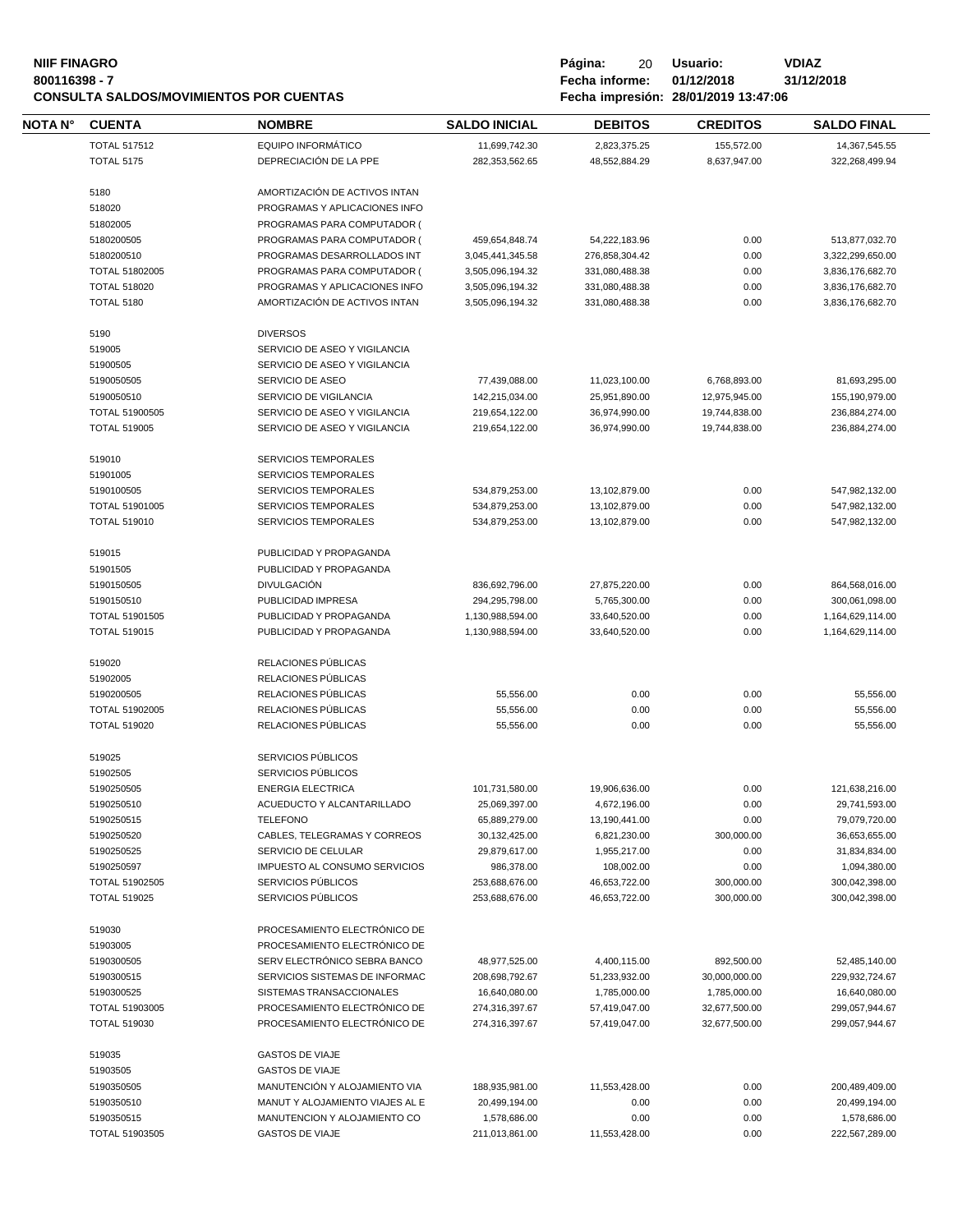# **NIIF FINAGRO P á g i n a :** 21 **U s u a r i o : VDIAZ CONSULTA SALDOS/MOVIMIENTOS POR CUENTAS**

| <b>NOTA N°</b> | <b>CUENTA</b>                        | <b>NOMBRE</b>                                   | <b>SALDO INICIAL</b>                   | <b>DEBITOS</b>                        | <b>CREDITOS</b>                    | <b>SALDO FINAL</b>                     |
|----------------|--------------------------------------|-------------------------------------------------|----------------------------------------|---------------------------------------|------------------------------------|----------------------------------------|
|                | <b>TOTAL 519035</b>                  | <b>GASTOS DE VIAJE</b>                          | 211,013,861.00                         | 11,553,428.00                         | 0.00                               | 222,567,289.00                         |
|                | 519040                               | <b>TRANSPORTE</b>                               |                                        |                                       |                                    |                                        |
|                | 51904005                             | TRANSPORTE                                      |                                        |                                       |                                    |                                        |
|                | 5190400505                           | TRANSPORTE AEREO FUNCIONARIO                    | 232,702,940.00                         | 11,821,470.00                         | 0.00                               | 244,524,410.00                         |
|                | 5190400515                           | TRANSPORTE TERRESTRE FUNCION                    | 104,589,618.00                         | 14,494,400.00                         | 2,000,000.00                       | 117,084,018.00                         |
|                | 5190400525                           | TRANSPORTE EXTERIOR AEREO Y T                   | 37,654,596.00                          | 0.00                                  | 0.00                               | 37,654,596.00                          |
|                | TOTAL 51904005                       | TRANSPORTE                                      | 374,947,154.00                         | 26,315,870.00                         | 2,000,000.00                       | 399,263,024.00                         |
|                | <b>TOTAL 519040</b>                  | TRANSPORTE                                      | 374,947,154.00                         | 26,315,870.00                         | 2,000,000.00                       | 399,263,024.00                         |
|                |                                      |                                                 |                                        |                                       |                                    |                                        |
|                | 519045<br>51904505                   | ÚTILES Y PAPELERÍA<br>ÚTILES Y PAPELERÍA        |                                        |                                       |                                    |                                        |
|                | 5190450505                           | ÚTILES Y PAPELERÍA                              | 28,568,391.00                          | 1,877,122.00                          | 0.00                               | 30,445,513.00                          |
|                | 5190450510                           | <b>FOTOCOPIAS</b>                               | 1,583,361.00                           | 305,000.00                            | 0.00                               | 1,888,361.00                           |
|                | <b>TOTAL 51904505</b>                | ÚTILES Y PAPELERÍA                              | 30, 151, 752.00                        | 2,182,122.00                          | 0.00                               | 32,333,874.00                          |
|                | <b>TOTAL 519045</b>                  | ÚTILES Y PAPELERÍA                              | 30,151,752.00                          | 2,182,122.00                          | 0.00                               | 32,333,874.00                          |
|                |                                      |                                                 |                                        |                                       |                                    |                                        |
|                | 519065                               | PUBLICACIONES Y SUSCRIPCIONES                   |                                        |                                       |                                    |                                        |
|                | 51906505                             | SUSCRIPCIONES DIARIOS Y REVIST                  | 56,305,356.00                          | 4.640.885.00                          | 2.199.358.00                       | 58,746,883.00                          |
|                | <b>TOTAL 519065</b>                  | PUBLICACIONES Y SUSCRIPCIONES                   | 56,305,356.00                          | 4,640,885.00                          | 2,199,358.00                       | 58,746,883.00                          |
|                | 519095                               | <b>OTROS</b>                                    |                                        |                                       |                                    |                                        |
|                | 51909505                             | <b>OTROS GASTOS</b>                             |                                        |                                       |                                    |                                        |
|                | 5190950516                           | <b>MENSAJES DE TEXTO</b>                        | 17,697,455.00                          | 3,614,097.00                          | 600,000.00                         | 20,711,552.00                          |
|                | 5190950518                           | SALUD OCUPACIONAL                               | 41,132,204.00                          | 1.103.600.00                          | 0.00                               | 42.235.804.00                          |
|                | 5190950520                           | SERVICIO DE CAFETERIA                           | 57,336,297.00                          | 13,227,345.00                         | 0.00                               | 70,563,642.00                          |
|                | 5190950522                           | SUMINISTROS DE ASEO                             | 52,820,431.00                          | 5,450,245.00                          | 0.00                               | 58,270,676.00                          |
|                | 5190950524                           | SUMINISTROS DE CAFETERIA                        | 48,700,316.00                          | 6,755,267.00                          | 400,000.00                         | 55,055,583.00                          |
|                | 5190950526                           | <b>IMPUESTO CONS ELEMENTOS SERV</b>             | 2,345,713.00                           | 305,917.00                            | 0.00                               | 2,651,630.00                           |
|                | 5190950528                           | CAPACITACIÓN A TERCEROS                         | 38,976,200.00                          | 30,399,520.00                         | 0.00                               | 69,375,720.00                          |
|                | 5190950530                           | CAPACITACIÓN                                    | 338,753,631.00                         | 61,000,000.00                         | 0.00                               | 399,753,631.00                         |
|                | 5190950532                           | APOYOS EDUCATIVOS                               | 14,168,280.00                          | 795,867.00                            | 0.00                               | 14,964,147.00                          |
|                | 5190950533                           | CONDONACIÓN CRÉD EDU EMPLEA                     | 73,836,776.00                          | 0.00                                  | 0.00                               | 73,836,776.00                          |
|                | 5190950534                           | <b>MEDICINA PREPAGADA</b>                       | 1,157,335,846.00                       | 110,197,142.00                        | 184,426.00                         | 1,267,348,562.00                       |
|                | 5190950536                           | <b>BIENESTAR SOCIAL</b>                         | 213,184,824.00                         | 73,153,536.00                         | 0.00                               | 286,338,360.00                         |
|                | 5190950538                           | IMPUESTO AL CONSUMO BIENESTA                    | 406,453.00                             | 0.00                                  | 0.00                               | 406,453.00                             |
|                | 5190950540                           | PATROCINIO FONDO DE EMPLEADO                    | 63,531,745.00                          | 10,169,427.00                         | 5,617,854.00                       | 68,083,318.00                          |
|                | 5190950541                           | AUXILIO EMPLEADOS AFILIADOS FO                  | 21,866,000.00                          | 1,950,000.00                          | 0.00                               | 23,816,000.00                          |
|                | 5190950542                           | SERVICIO EMERGENCIAS MEDICAS                    | 3,696,944.00                           | 421,873.00                            | 0.00                               | 4.118.817.00                           |
|                | 5190950543                           | AUXILIO DE RODAMIENTO EMPLEAD                   | 160,756,284.00                         | 10,960,301.00                         | 0.00                               | 171,716,585.00                         |
|                | 5190950544                           | OTROS GASTOS DE PERSONAL                        | 50,714,207.00                          | 17,061,502.00                         | 0.00                               | 67,775,709.00                          |
|                | 5190950545                           | AUXILIO DE ALIMENTACIÓN - COMIS                 | 47,164,591.00                          | 3,723,880.00                          | 0.00                               | 50,888,471.00                          |
|                | 5190950546                           | <b>CUSTODIA MEDIOS MAGNÉTICOS</b>               | 13,130,460.00                          | 1,512,371.00                          | 0.00                               | 14,642,831.00                          |
|                | 5190950548                           | <b>CUSTODIA DE ARCHIVOS</b>                     | 166,988,164.00                         | 48,284,767.00                         | 22,000,000.00                      | 193,272,931.00                         |
|                | 5190950550                           | ADMINISTRACIÓN Y CONDOMINIO                     | 196,364,000.00                         | 17,956,000.00                         | 0.00                               | 214,320,000.00                         |
|                | 5190950552                           | <b>CLUBES SOCIALES</b>                          | 26,853,944.00                          | 3,945,897.00                          | 1,315,762.00                       | 29,484,079.00                          |
|                | 5190950556                           | SERVICIO DE INTERNET                            | 185,069,005.00                         | 29,812,137.00                         | 14,107,814.00                      | 200,773,328.00                         |
|                | 5190950558                           | GASTOS DE COBRANZA                              | 211,772.00                             | 0.00                                  | 0.00                               | 211,772.00                             |
|                | 5190950560                           | <b>OTROS GASTOS</b>                             | 154,452,851.38                         | 398,144,837.21                        | 0.00                               | 552,597,688.59                         |
|                | 5190950562                           | GASTOS BIENES REC EN PAGO Y RE                  | 30,797,675.00                          | 2,023,566.00                          | 0.00                               | 32,821,241.00                          |
|                | 5190950566                           | <b>INTERESES DE MORA</b>                        | 1,205,783.00                           | 1,429.00                              | 0.00                               | 1,207,212.00                           |
|                | 5190950568                           | PROPIEDADES Y EQUIPO DADOS DE                   | 41,869.00                              | 0.00                                  | 0.00                               | 41,869.00                              |
|                | 5190950574                           | SERVICIOS CALL CENTER Y MONITO                  |                                        | 17,057,358.00                         | 0.00                               | 142,067,736.00                         |
|                | 5190950598                           | <b>DEVOLUCION INGRESOS CARTERAS</b>             | 125,010,378.00<br>169,018,917.00       | 0.00                                  | 0.00                               | 169,018,917.00                         |
|                |                                      |                                                 |                                        |                                       | 44,225,856.00                      |                                        |
|                | TOTAL 51909505                       | OTROS GASTOS                                    | 3,473,569,015.38                       | 869,027,881.21                        |                                    | 4,298,371,040.59                       |
|                | <b>TOTAL 519095</b>                  | <b>OTROS</b>                                    | 3,473,569,015.38                       | 869,027,881.21                        | 44,225,856.00                      | 4,298,371,040.59                       |
|                | <b>TOTAL 5190</b><br><b>TOTAL 51</b> | <b>DIVERSOS</b><br><b>GASTOS DE OPERACIONES</b> | 6,559,569,737.05<br>280,957,635,468.75 | 1,101,511,344.21<br>30,279,756,132.76 | 101,147,552.00<br>6,868,437,175.51 | 7,559,933,529.26<br>304,368,954,426.00 |
|                |                                      |                                                 |                                        |                                       |                                    |                                        |
|                | 57                                   | IMPUESTO DE RENTA Y COMPLEME                    |                                        |                                       |                                    |                                        |
|                | 5705                                 | <b>IMPUESTO DE RENTA Y COMPLEME</b>             |                                        |                                       |                                    |                                        |
|                | 570505                               | <b>IMPUESTO DE RENTA Y COMPLEME</b>             |                                        |                                       |                                    |                                        |
|                | 57050505                             | IMPUESTO DE RENTA COMPLEMENT                    | 46,397,228,000.00                      | 5,848,761,000.00                      | 0.00                               | 52,245,989,000.00                      |
|                | 57050515                             | SOBRETASA IMPUESTO DE RENTA                     | 5,623,906,000.00                       | 708,941,000.00                        | 0.00                               | 6,332,847,000.00                       |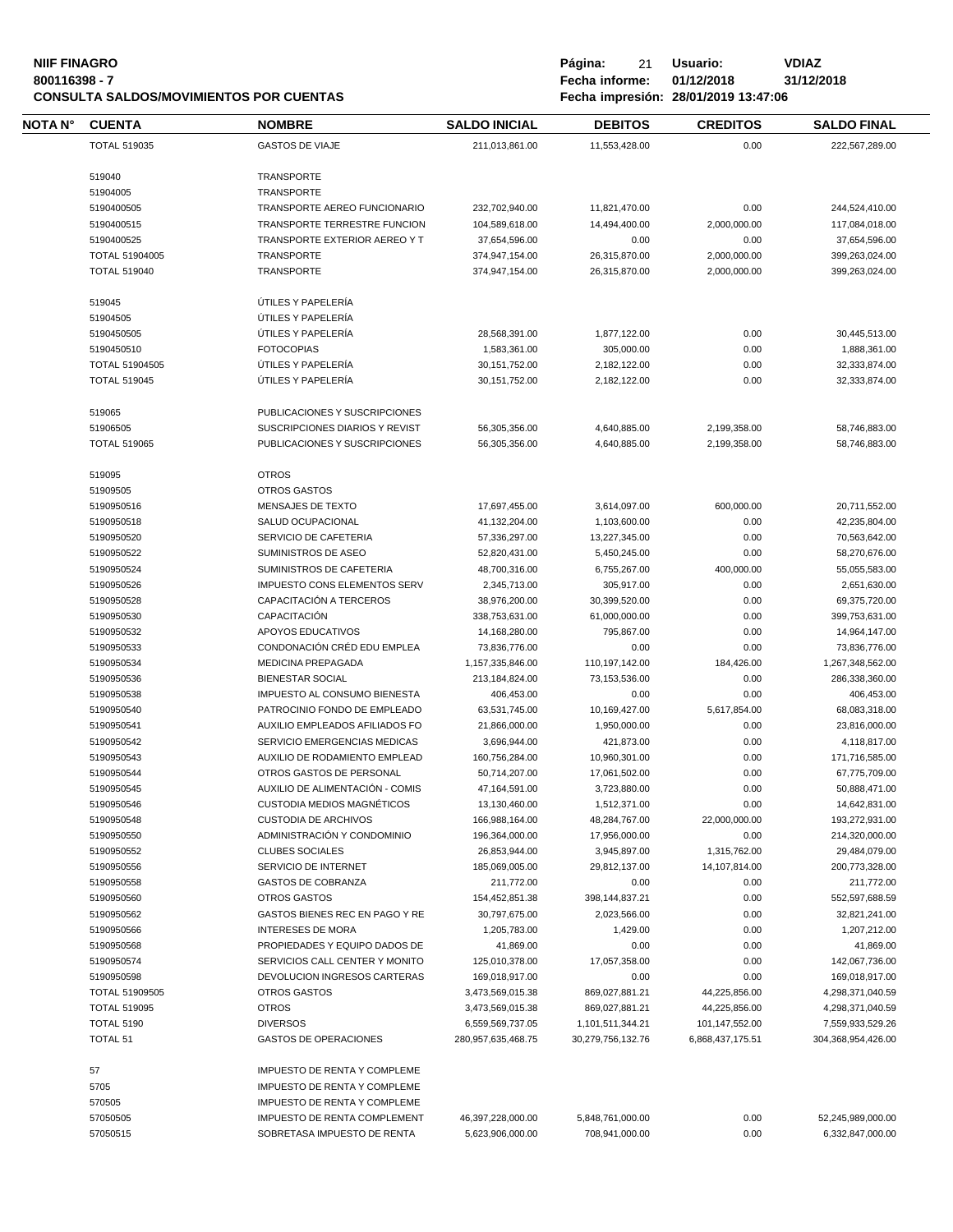#### **NIIF FINAGRO P á g i n a :** 22 **U s u a r i o : VDIAZ 800116398 - 7 Fecha informe: 01/12/2018 31/12/2018 CONSULTA SALDOS/MOVIMIENTOS POR CUENTAS**

| Página:        | 22. | Usuario:                             | <b>VDIA</b> |  |
|----------------|-----|--------------------------------------|-------------|--|
| Fecha informe: |     | 01/12/2018                           | 31/12       |  |
|                |     | Fecha impresión: 28/01/2019 13:47:06 |             |  |

| NOTA N° | <b>CUENTA</b>       | <b>NOMBRE</b>                       | <b>SALDO INICIAL</b> | <b>DEBITOS</b>       | <b>CREDITOS</b>      | <b>SALDO FINAL</b> |
|---------|---------------------|-------------------------------------|----------------------|----------------------|----------------------|--------------------|
|         | <b>TOTAL 570505</b> | <b>IMPUESTO DE RENTA Y COMPLEME</b> | 52,021,134,000.00    | 6,557,702,000.00     | 0.00                 | 58,578,836,000.00  |
|         | <b>TOTAL 5705</b>   | <b>IMPUESTO DE RENTA Y COMPLEME</b> | 52,021,134,000.00    | 6,557,702,000.00     | 0.00                 | 58,578,836,000.00  |
|         | <b>TOTAL 57</b>     | <b>IMPUESTO DE RENTA Y COMPLEME</b> | 52,021,134,000.00    | 6,557,702,000.00     | 0.00                 | 58,578,836,000.00  |
|         | 59                  | GANANCIAS (EXCEDENTES) Y PÉRDI      |                      |                      |                      |                    |
|         | 5905                | <b>GANANCIAS Y PÉRDIDAS</b>         |                      |                      |                      |                    |
|         |                     |                                     |                      |                      |                      |                    |
|         | 590500              | <b>GANANCIAS Y PÉRDIDAS</b>         | 106,797,754,354.34   | 10,896,866,889.30    | 0.00                 | 117,694,621,243.64 |
|         | <b>TOTAL 5905</b>   | <b>GANANCIAS Y PÉRDIDAS</b>         | 106,797,754,354.34   | 10,896,866,889.30    | 0.00                 | 117,694,621,243.64 |
|         | <b>TOTAL 59</b>     | GANANCIAS (EXCEDENTES) Y PÉRDI      | 106,797,754,354.34   | 10,896,866,889.30    | 0.00                 | 117,694,621,243.64 |
|         | <b>TOTAL 5</b>      | <b>GASTOS</b>                       | 439,776,523,823.09   | 47,734,325,022.06    | 6,868,437,175.51     | 480,642,411,669.64 |
|         | 6                   | CTAS REVELACIÓN INFORMACIÓN FI      |                      |                      |                      |                    |
|         | 61                  | <b>ACREEDORAS POR CONTRA</b>        |                      |                      |                      |                    |
|         | 6105                | ACREEDORAS POR CONTRA (DB)          |                      |                      |                      |                    |
|         | 610500              | ACREEDORAS POR CONTRA (DB)          | 207,720,495,884.00   | 1,012,469,878,762.56 | 1,042,571,403,762.56 | 177,618,970,884.00 |
|         | <b>TOTAL 6105</b>   | ACREEDORAS POR CONTRA (DB)          |                      |                      |                      |                    |
|         |                     |                                     | 207,720,495,884.00   | 1,012,469,878,762.56 | 1,042,571,403,762.56 | 177,618,970,884.00 |
|         | <b>TOTAL 61</b>     | <b>ACREEDORAS POR CONTRA</b>        | 207,720,495,884.00   | 1,012,469,878,762.56 | 1,042,571,403,762.56 | 177,618,970,884.00 |
|         | 62                  | <b>ACREEDORAS</b>                   |                      |                      |                      |                    |
|         | 6295                | <b>DIVERSOS</b>                     |                      |                      |                      |                    |
|         | 629500              | OTRAS CONTINGENCIAS ACREEDOR        |                      |                      |                      |                    |
|         | 62950050            | PROCESOS EN CONTRA                  | 700,000,000.00       | 0.00                 | 0.00                 | 700,000,000.00     |
|         | 62950095            | <b>OTRAS</b>                        | 207,020,495,884.00   | 30,111,525,000.00    | 10,000,000.00        | 176,918,970,884.00 |
|         | <b>TOTAL 629500</b> | OTRAS CONTINGENCIAS ACREEDOR        | 207,720,495,884.00   | 30,111,525,000.00    | 10,000,000.00        | 177,618,970,884.00 |
|         |                     | <b>DIVERSOS</b>                     |                      |                      |                      |                    |
|         | TOTAL 6295          |                                     | 207,720,495,884.00   | 30,111,525,000.00    | 10,000,000.00        | 177,618,970,884.00 |
|         | TOTAL 62            | <b>ACREEDORAS</b>                   | 207,720,495,884.00   | 30,111,525,000.00    | 10,000,000.00        | 177,618,970,884.00 |
|         | 63                  | DEUDORAS POR CONTRA                 |                      |                      |                      |                    |
|         | 6305                | DEUDORAS POR CONTRA (CR)            |                      |                      |                      |                    |
|         | 630500              | DEUDORAS POR CONTRA (CR)            | 31,025,503.00        | 1,012,459,574,297.19 | 1,012,461,947,596.19 | 33,398,802.00      |
|         | <b>TOTAL 6305</b>   | DEUDORAS POR CONTRA (CR)            | 31,025,503.00        | 1,012,459,574,297.19 | 1,012,461,947,596.19 | 33,398,802.00      |
|         | TOTAL 63            | DEUDORAS POR CONTRA                 | 31,025,503.00        | 1,012,459,574,297.19 | 1,012,461,947,596.19 | 33,398,802.00      |
|         |                     |                                     |                      |                      |                      |                    |
|         | 64                  | <b>DEUDORAS</b>                     |                      |                      |                      |                    |
|         | 6430                | INTERESES CARTERA DE CRÉDITOS       |                      |                      |                      |                    |
|         | 643038              | CATEGORÍA E RIESGO DE INCOBRA       |                      |                      |                      |                    |
|         | 64303805            | <b>CREDITOS DIRECTOS</b>            | 27,967,066.00        | 989,347.00           | 0.00                 | 28,956,413.00      |
|         | <b>TOTAL 643038</b> | CATEGORÍA E RIESGO DE INCOBRA       | 27,967,066.00        | 989,347.00           | 0.00                 | 28,956,413.00      |
|         | 643058              | CATEGORÍA E RIESGO DE INCOBRA       |                      |                      |                      |                    |
|         | 64305805            |                                     | 3,058,437.00         |                      |                      |                    |
|         |                     | INT PAGARE PRINCIPAL                |                      | 1,383,952.00         | 0.00                 | 4,442,389.00       |
|         | <b>TOTAL 643058</b> | CATEGORÍA E RIESGO DE INCOBRA       | 3,058,437.00         | 1,383,952.00         | 0.00                 | 4,442,389.00       |
|         | <b>TOTAL 6430</b>   | INTERESES CARTERA DE CRÉDITOS       | 31,025,503.00        | 2,373,299.00         | 0.00                 | 33,398,802.00      |
|         | <b>TOTAL 64</b>     | <b>DEUDORAS</b>                     | 31,025,503.00        | 2,373,299.00         | 0.00                 | 33,398,802.00      |
|         | <b>TOTAL 6</b>      | CTAS REVELACIÓN INFORMACIÓN FI      | 0.00                 | 2,055,043,351,358.75 | 2,055,043,351,358.75 | 0.00               |
|         | 8                   | CUENTAS DE REVELACIÓN DE INFO       |                      |                      |                      |                    |
|         | 81                  | <b>DEUDORAS</b>                     |                      |                      |                      |                    |
|         | 8120                | <b>ACTIVOS CASTIGADOS</b>           |                      |                      |                      |                    |
|         | 812010              | CARTERA DE CRÉDITOS COMERCIA        |                      |                      |                      |                    |
|         |                     |                                     |                      |                      |                      |                    |
|         | 81201005            | CARTERA DE CRÉDITOS COMERCIA        |                      |                      |                      |                    |
|         | 8120100510          | COMPAÑÍAS DE FINANCIAMIENTO C       | 27,311,402.46        | 0.00                 | 0.00                 | 27,311,402.46      |
|         | 8120100525          | OTRAS ENTIDADES                     | 29,767,026,703.00    | 0.00                 | 0.00                 | 29,767,026,703.00  |
|         | 8120100530          | CARTERA DIRECTA                     | 973,187,704.03       | 0.00                 | 0.00                 | 973,187,704.03     |
|         | TOTAL 81201005      | CARTERA DE CRÉDITOS COMERCIA        | 30,767,525,809.49    | 0.00                 | 0.00                 | 30,767,525,809.49  |
|         | 81201010            | <b>CUENTAS X COBRAR CRED COMER</b>  |                      |                      |                      |                    |
|         | 8120101005          | <b>BANCOS</b>                       |                      | 0.00                 | 0.00                 | 18,285,383.00      |
|         |                     |                                     | 18,285,383.00        |                      |                      |                    |
|         | 8120101015          | OTRAS ENTIDADES                     | 1,371,221,480.00     | 0.00                 | 0.00                 | 1,371,221,480.00   |
|         | 8120101030          | <b>CREDITOS DIRECTOS</b>            | 457,420,192.96       | 0.00                 | 0.00                 | 457,420,192.96     |
|         | TOTAL 81201010      | CUENTAS X COBRAR CRED COMER         | 1,846,927,055.96     | 0.00                 | 0.00                 | 1,846,927,055.96   |
|         | <b>TOTAL 812010</b> | CARTERA DE CRÉDITOS COMERCIA        | 32,614,452,865.45    | 0.00                 | 0.00                 | 32,614,452,865.45  |
|         | 812015              | CARTERA DE CRÉDITOS DE CONSU        |                      |                      |                      |                    |
|         |                     |                                     |                      |                      |                      |                    |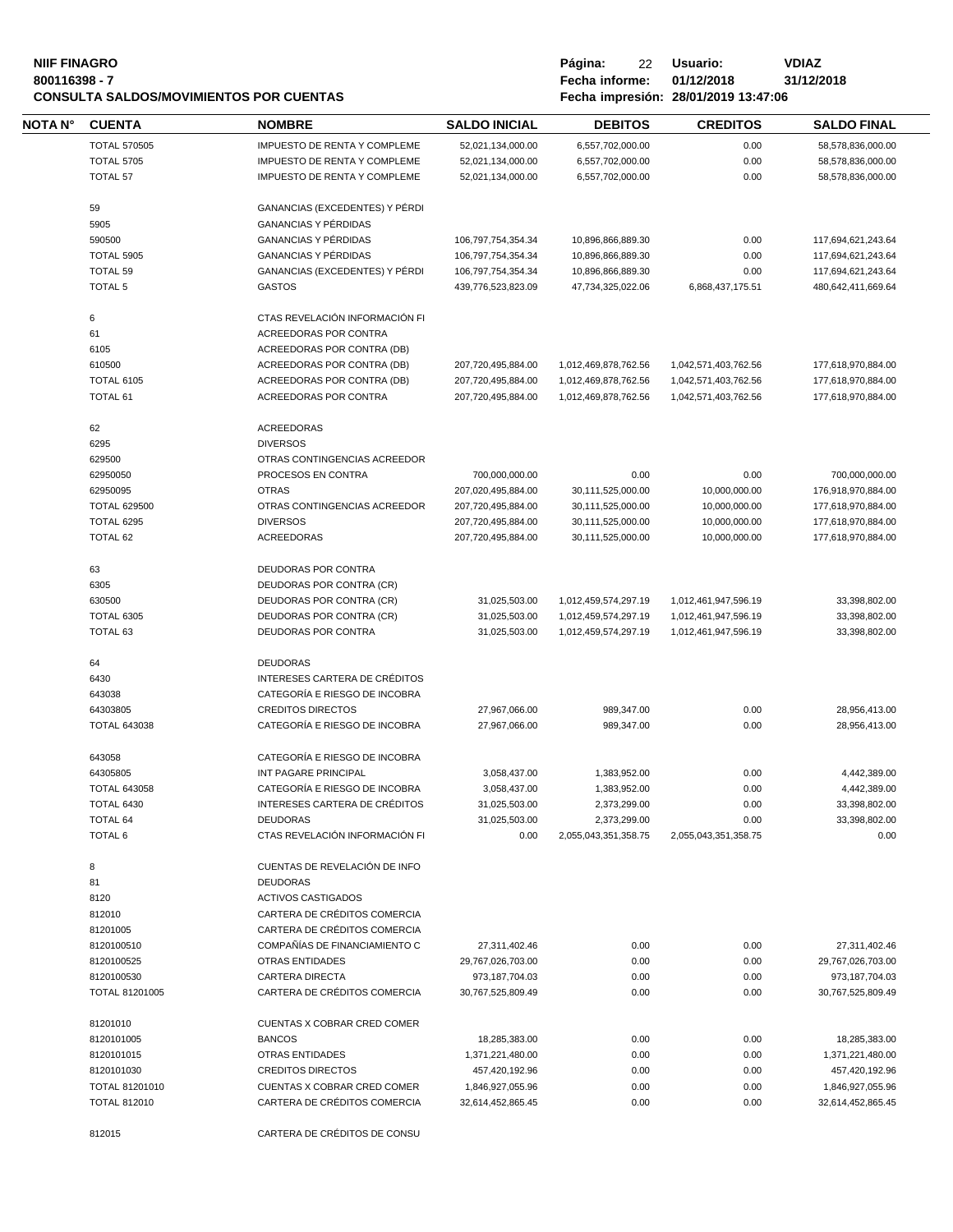# **NIIF FINAGRO P á g i n a :** 23 **U s u a r i o : VDIAZ CONSULTA SALDOS/MOVIMIENTOS POR CUENTAS**

| NOTA N° | <b>CUENTA</b>         | <b>NOMBRE</b>                         | <b>SALDO INICIAL</b> | <b>DEBITOS</b>     | <b>CREDITOS</b>    | <b>SALDO FINAL</b>   |
|---------|-----------------------|---------------------------------------|----------------------|--------------------|--------------------|----------------------|
|         | 81201505              | <b>CREDITOS DIRECTOS</b>              |                      |                    |                    |                      |
|         | 8120150505            | <b>CREDITOS DIRECTOS</b>              | 10,580,750.00        | 0.00               | 0.00               | 10,580,750.00        |
|         | <b>TOTAL 81201505</b> | <b>CREDITOS DIRECTOS</b>              | 10,580,750.00        | 0.00               | 0.00               | 10,580,750.00        |
|         |                       |                                       |                      |                    |                    |                      |
|         | 81201510              | CUENTAS X COBRAR CRED CONSU           |                      |                    |                    |                      |
|         | 8120151005            | <b>CREDITOS DIRECTOS</b>              | 677,974.00           | 0.00               | 0.00               | 677,974.00           |
|         | TOTAL 81201510        | CUENTAS X COBRAR CRED CONSU           | 677,974.00           | 0.00               | 0.00               | 677,974.00           |
|         | <b>TOTAL 812015</b>   | CARTERA DE CRÉDITOS DE CONSU          | 11,258,724.00        | 0.00               | 0.00               | 11,258,724.00        |
|         | 812095                | OTROS ACTIVOS                         |                      |                    |                    |                      |
|         |                       |                                       |                      |                    |                    |                      |
|         | 81209505              | OTROS ACTIVOS<br>OTROS ACTIVOS        |                      |                    |                    |                      |
|         | 8120950505            |                                       | 332, 167, 790.00     | 0.00               | 0.00               | 332,167,790.00       |
|         | <b>TOTAL 81209505</b> | OTROS ACTIVOS                         | 332, 167, 790.00     | 0.00               | 0.00               | 332,167,790.00       |
|         | <b>TOTAL 812095</b>   | OTROS ACTIVOS                         | 332, 167, 790.00     | 0.00               | 0.00               | 332, 167, 790.00     |
|         | <b>TOTAL 8120</b>     | <b>ACTIVOS CASTIGADOS</b>             | 32,957,879,379.45    | 0.00               | 0.00               | 32,957,879,379.45    |
|         | <b>TOTAL 81</b>       | <b>DEUDORAS</b>                       | 32,957,879,379.45    | 0.00               | 0.00               | 32,957,879,379.45    |
|         | 82                    | <b>ACREEDORAS</b>                     |                      |                    |                    |                      |
|         | 8213                  | BIENES Y VALORES RECIBIDOS EN         |                      |                    |                    |                      |
|         | 821305                | <b>CRÉDITOS COMERCIALES</b>           |                      |                    |                    |                      |
|         | 82130505              | <b>BANCOS</b>                         | 8,201,152,541,317.00 | 264,904,310,348.00 | 288,722,538,157.00 | 8,224,970,769,126.00 |
|         | 82130510              | COMPAÑÍAS DE FINANCIAMIENTO C         | 63,068,879,682.00    | 4,255,006,082.00   | 1,222,620,000.00   | 60,036,493,600.00    |
|         | 82130515              | COOP VIG POR LA SUPER FCIERA D        | 10,237,795,618.00    | 215,126,262.00     | 702,253,700.00     | 10,724,923,056.00    |
|         | 82130520              | COOP VIG POR LA SUPER DE ECON         | 41,864,591,205.00    | 1,679,614,685.00   | 1,906,238,875.00   | 42,091,215,395.00    |
|         | <b>TOTAL 821305</b>   | <b>CRÉDITOS COMERCIALES</b>           | 8,316,323,807,822.00 | 271,054,057,377.00 | 292,553,650,732.00 | 8,337,823,401,177.00 |
|         | <b>TOTAL 8213</b>     | BIENES Y VALORES RECIBIDOS EN         | 8,316,323,807,822.00 | 271,054,057,377.00 | 292,553,650,732.00 | 8,337,823,401,177.00 |
|         |                       |                                       |                      |                    |                    |                      |
|         | 8214                  | BIENES Y VALORES RECIBIDOS EN         |                      |                    |                    |                      |
|         | 821405                | <b>CRÉDITOS COMERCIALES</b>           |                      |                    |                    |                      |
|         | 82140550              | CARTERA DIRECTA.                      | 3,602,908,200.00     | 54,794,016.00      | 0.00               | 3,548,114,184.00     |
|         | <b>TOTAL 821405</b>   | <b>CRÉDITOS COMERCIALES</b>           | 3,602,908,200.00     | 54,794,016.00      | 0.00               | 3,548,114,184.00     |
|         |                       |                                       |                      |                    |                    |                      |
|         | 821410                | CRÉDITOS DE CONSUMO                   |                      |                    |                    |                      |
|         | 82141025              | <b>CREDITOS DIRECTOS</b>              | 1,827,562,797.00     | 4,143,173.00       | 114,296,223.00     | 1,937,715,847.00     |
|         | <b>TOTAL 821410</b>   | CRÉDITOS DE CONSUMO                   | 1,827,562,797.00     | 4,143,173.00       | 114,296,223.00     | 1,937,715,847.00     |
|         | <b>TOTAL 8214</b>     | BIENES Y VALORES RECIBIDOS EN         | 5,430,470,997.00     | 58,937,189.00      | 114,296,223.00     | 5,485,830,031.00     |
|         | 8215                  | TIT O VLRES RECIBID EN OPERACIO       |                      |                    |                    |                      |
|         | 821510                | EN OTROS INSTRUMENTOS FINANCI         |                      |                    |                    |                      |
|         | 82151005              | CERTIF DEPOSITO MCIA ARROZ            | 7,331,394,683.99     | 200,582,815.10     | 1,394,018,995.85   | 8,524,830,864.74     |
|         | <b>TOTAL 821510</b>   | EN OTROS INSTRUMENTOS FINANCI         | 7,331,394,683.99     | 200,582,815.10     | 1,394,018,995.85   | 8,524,830,864.74     |
|         | <b>TOTAL 8215</b>     | TIT O VLRES RECIBID EN OPERACIO       | 7,331,394,683.99     | 200,582,815.10     | 1,394,018,995.85   | 8,524,830,864.74     |
|         |                       |                                       |                      |                    |                    |                      |
|         | 8284                  | CALIFICACIÓN CRÉDITOS DE CONSU        |                      |                    |                    |                      |
|         | 828402                | CAPITAL - VIGENTE Y MORA HASTA        |                      |                    |                    |                      |
|         | 82840205              | CALIFICACION DE LA CARTERA            | 1,784,393,085.00     | 4,143,173.00       | 114,296,223.00     | 1,894,546,135.00     |
|         | <b>TOTAL 828402</b>   | CAPITAL - VIGENTE Y MORA HASTA        | 1,784,393,085.00     | 4,143,173.00       | 114,296,223.00     | 1,894,546,135.00     |
|         |                       |                                       |                      |                    |                    |                      |
|         | 828410                | CAPITAL - MORA MAYOR A 6 MESES        |                      |                    |                    |                      |
|         | 82841005              | CALIFICACION DE LA CARTERA            | 43,169,712.00        | 0.00               | 0.00               | 43,169,712.00        |
|         | <b>TOTAL 828410</b>   | CAPITAL - MORA MAYOR A 6 MESES        | 43,169,712.00        | 0.00               | 0.00               | 43,169,712.00        |
|         | 828412                | <b>INTERESES - VIGENTE Y MORA HAS</b> |                      |                    |                    |                      |
|         | 82841205              | CALIFICACION DE LA CARTERA            | 33,259.00            | 0.00               | 64,800.00          | 98,059.00            |
|         | <b>TOTAL 828412</b>   | <b>INTERESES - VIGENTE Y MORA HAS</b> | 33,259.00            | 0.00               | 64,800.00          | 98,059.00            |
|         |                       |                                       |                      |                    |                    |                      |
|         | 828420                | INTERESES - MORA MAYOR A 6 MES        |                      |                    |                    |                      |
|         | 82842005              | CALIFICACION DE LA CARTERA            | 1,397,754.00         | 0.00               | 0.00               | 1,397,754.00         |
|         | <b>TOTAL 828420</b>   | INTERESES - MORA MAYOR A 6 MES        | 1,397,754.00         | 0.00               | 0.00               | 1,397,754.00         |
|         | TOTAL 8284            | CALIFICACIÓN CRÉDITOS DE CONSU        | 1,828,993,810.00     | 4,143,173.00       | 114,361,023.00     | 1,939,211,660.00     |
|         |                       |                                       |                      |                    |                    |                      |
|         | 8287                  | CALIFICACIÓN CRÉDITOS COMERCI         |                      |                    |                    |                      |
|         | 828702                | CAPITAL - VIGENTE Y MORA HASTA        |                      |                    |                    |                      |
|         | 82870205              | CALIFICACIÓN DE LA CARTERA            | 8,316,323,807,822.00 | 0.00               | 21,499,593,355.00  | 8,337,823,401,177.00 |